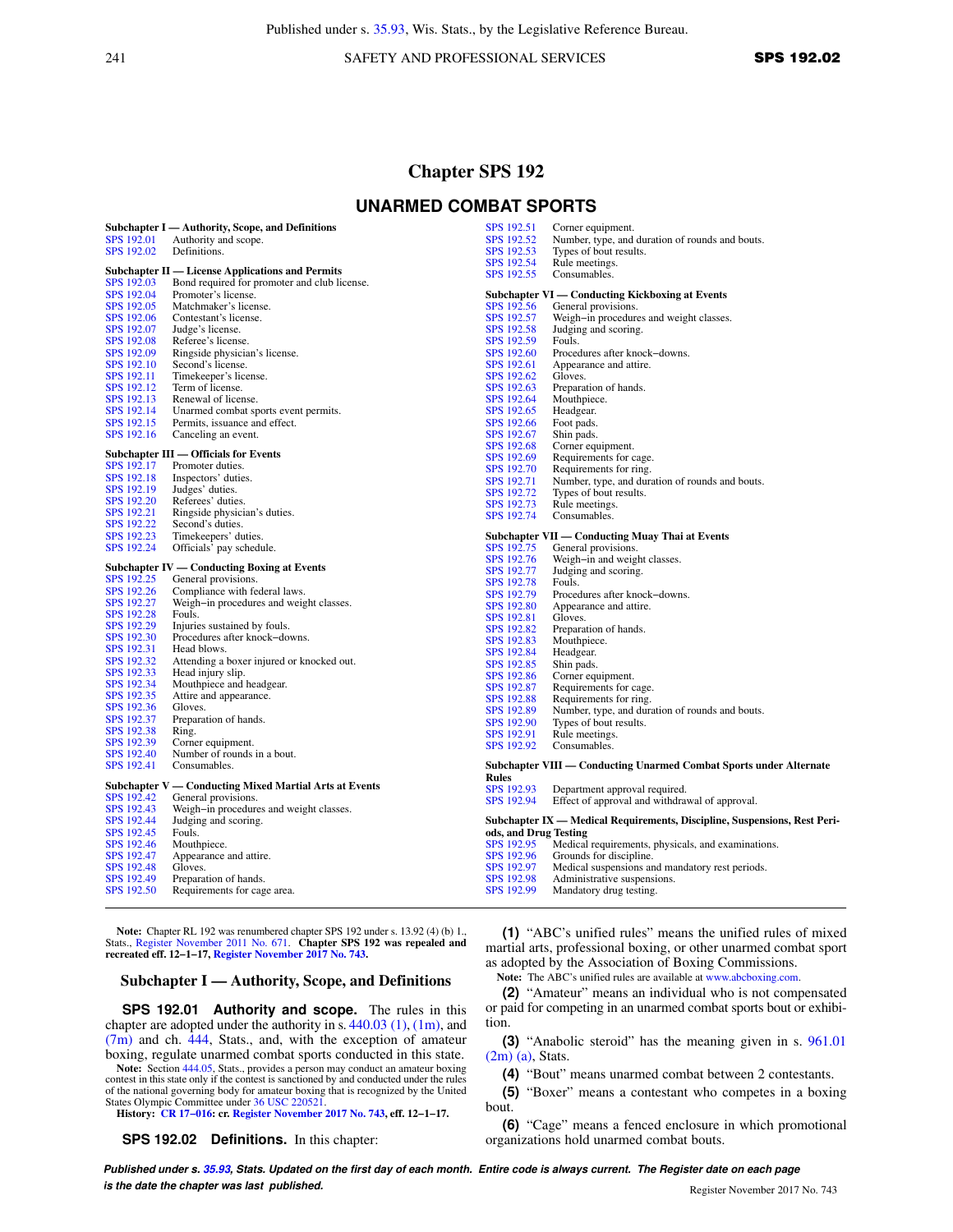**(8)** "Contestant" means a person licensed by the department who competes in an unarmed combat bout.

**(9)** "Controlled substance" has the meaning given in s. [961.01](https://docs.legis.wisconsin.gov/document/statutes/961.01(4)) [\(4\)](https://docs.legis.wisconsin.gov/document/statutes/961.01(4)), Stats.

**(10)** "Corner" means the portion of the fighting area that is reserved for a contestant and the contestant's seconds between rounds.

**(11)** "Department" means the department of safety and professional services.

**(12)** "Drug" means a controlled substance.

**(13)** "Event" means an organized contest or exhibition of unarmed combat sports.

**(14)** "Grappling" means techniques of throwing, locking, holding, and wrestling, as opposed to kicking and punching an opposing contestant.

**(15)** "Kickboxing" means the act of attack and defense with the fists and feet that is practiced as a sport under the rules described under subch. [VI,](https://docs.legis.wisconsin.gov/document/administrativecode/subch.%20VI%20of%20ch.%20SPS%20192) or substantially similar rules.

**(16)** "Mixed martial arts" or "mixed martial arts bout" has the meaning given "mixed martial arts fighting" in s. [444.01 \(1j\),](https://docs.legis.wisconsin.gov/document/statutes/444.01(1j)) Stats.

**(17)** "Mixed martial arts contestant" means a person licensed by the department who competes in a mixed martial arts bout.

**(18)** "Muay Thai" means the act of attack and defense with the fists, forearms, elbows, knees, shins, and feet and clinching techniques that is practiced as a sport under the rules described under subch. [VII,](https://docs.legis.wisconsin.gov/document/administrativecode/subch.%20VII%20of%20ch.%20SPS%20192) or substantially similar rules.

**(19)** "Official" means a referee, judge, timekeeper, ringside physician, inspector, or department representative involved in conducting an unarmed combat sports event.

**(20)** "Permit" means a credential issued to a promoter or professional club to conduct a specific unarmed combat sports event.

**(21)** "Professional" means an individual who is compensated or paid for competing in an unarmed combat sports bout or exhibition.

**(22)** "Professional club" means a club licensed under ch. [444,](https://docs.legis.wisconsin.gov/document/statutes/ch.%20444) Stats., to conduct unarmed combat sports events.

**(23)** "Promoter" means any person, club, corporation, or association, and in the case of a corporate promoter includes any officer, director, employee, or stockholder, who conducts, produces, arranges, or stages an unarmed combat sports event.

**(24)** "Second" means an assistant to a contestant during a bout, unless the context requires otherwise.

**(25)** "Unarmed combat" has the meaning given "unarmed combat sports" in s. [444.01 \(5\),](https://docs.legis.wisconsin.gov/document/statutes/444.01(5)) Stats.

**History: [CR 17−016](https://docs.legis.wisconsin.gov/document/cr/2017/16): cr. [Register November 2017 No. 743](https://docs.legis.wisconsin.gov/document/register/743/B/toc), eff. 12−1−17.**

### **Subchapter II — License Applications and Permits**

**SPS 192.03 Bond required for promoter and club license.** A promoter or club shall post a bond or other surety of not less than \$10,000 as required by s. [444.035,](https://docs.legis.wisconsin.gov/document/statutes/444.035) Stats., with their application for a promoter or club license, to ensure payment of the expenses incurred in conducting an event including, in order of priority, the department, contestants, and the officials.

**History: [CR 17−016](https://docs.legis.wisconsin.gov/document/cr/2017/16): cr. [Register November 2017 No. 743](https://docs.legis.wisconsin.gov/document/register/743/B/toc), eff. 12−1−17.**

**SPS 192.04 Promoter's license. (1)** APPLICATION. A person, club, corporation, or association shall submit an application for a promoter's license on forms provided by the department together with the fee specified in s. [444.03](https://docs.legis.wisconsin.gov/document/statutes/444.03), Stats., prior to conducting an unarmed combat sports event in this state. The application form shall allow the applicant to request a license term of 12, 24, 36, 48, or 60 months.

**Note:** Applications are available from the Department of Safety and Professional Services, Division of Professional Credentialing, 1400 E. Washington Avenue, P.O. Box 8935, Madison, Wisconsin 53708, or from the department's website at: [http://dsps.wi.gov.](http://dsps.wi.gov)

**(2)** ELIGIBILITY. (a) To be eligible for a promoter's license, an applicant shall do all of the following:

1. Comply with the requirements in s. [444.03,](https://docs.legis.wisconsin.gov/document/statutes/444.03) Stats.

2. Comply with the requirements in s. [444.11](https://docs.legis.wisconsin.gov/document/statutes/444.11), Stats., if applicable; submit a copy of their articles of incorporation and proof that the secretary of state has filed their articles pursuant to s. [180.0122](https://docs.legis.wisconsin.gov/document/statutes/180.0122), Stats.; and identify all persons connected with or having a proprietary interest in the professional club, corporation, or association and the percentage of proprietary interest.

3. Acquire appropriate knowledge of the proper conduct of competition involved in unarmed combat sports as provided under this chapter.

4. Post a \$10,000 bond, or other surety made payable to the department, a copy of the certificate verifying the approval and the filing of the bond, or other surety with the department.

(b) The department shall issue a promoter's license if it finds that the applicant is not in default on any payments, obligations, or debts payable to the state of Wisconsin.

(c) The department may deny a license to an applicant who has committed any act that would, if committed by a licensee, subject the applicant to discipline under subch. [IX.](https://docs.legis.wisconsin.gov/document/administrativecode/subch.%20IX%20of%20ch.%20SPS%20192)

**History: [CR 17−016:](https://docs.legis.wisconsin.gov/document/cr/2017/16) cr. [Register November 2017 No. 743,](https://docs.legis.wisconsin.gov/document/register/743/B/toc) eff. 12−1−17.**

**SPS 192.05 Matchmaker's license. (1)** APPLICATION. A person shall submit an application on forms provided by the department together with the fee specified in s. [444.11,](https://docs.legis.wisconsin.gov/document/statutes/444.11) Stats., prior to acting as a matchmaker at any unarmed combat sports event. The application form shall allow the applicant to request a license term of 12, 24, 36, 48, or 60 months.

**Note:** Applications are available from the Department of Safety and Professional Services, Division of Professional Credentialing, 1400 E. Washington Avenue, P.O. Box 8935, Madison, Wisconsin 53708, or from the department's website at: [http://dsps.wi.gov.](http://dsps.wi.gov)

**(2)** ELIGIBILITY. (a) To be eligible for a license as a matchmaker, an applicant shall be at least 18 years of age.

(b) The department may deny a license to an applicant who has committed any act that would, if committed by a licensee, subject the applicant to discipline under subch. [IX.](https://docs.legis.wisconsin.gov/document/administrativecode/subch.%20IX%20of%20ch.%20SPS%20192)

**History: [CR 17−016:](https://docs.legis.wisconsin.gov/document/cr/2017/16) cr. [Register November 2017 No. 743,](https://docs.legis.wisconsin.gov/document/register/743/B/toc) eff. 12−1−17.**

**SPS 192.06 Contestant's license. (1)** APPLICATION. A person shall submit an application on forms provided by the department together with the fee specified in s. [444.11,](https://docs.legis.wisconsin.gov/document/statutes/444.11) Stats., prior to acting as a professional boxer, a professional or amateur mixed martial arts contestant, or a professional or amateur kickboxing or Muay Thai contestant at any unarmed combat sports event.

**Note:** Applications are available from the Department of Safety and Professional Services, Division of Professional Credentialing, 1400 E. Washington Avenue, P.O. Box 8935, Madison, Wisconsin 53708, or from the department's website at: [http://dsps.wi.gov.](http://dsps.wi.gov)

**(2)** ELIGIBILITY. To be eligible for a license as a professional or amateur contestant, an applicant shall comply with all of the following:

(a) Be at least 18 years of age.

(b) Be capable of engaging in an unarmed combat bout based on the information included in the application and any other information the department considers reliable.

(c) Submit to the department an application for an Association of Boxing Commissions' mixed martial arts national identification number or boxing federal identification number along with a \$10 processing fee or a \$10 replacement fee.

(d) Submit results of a complete physical examination by a physician, including any laboratory tests, conducted no more than 180 days before the date of the application and conducted in accordance with ch. [448](https://docs.legis.wisconsin.gov/document/statutes/ch.%20448), Stats., affirming all of the following: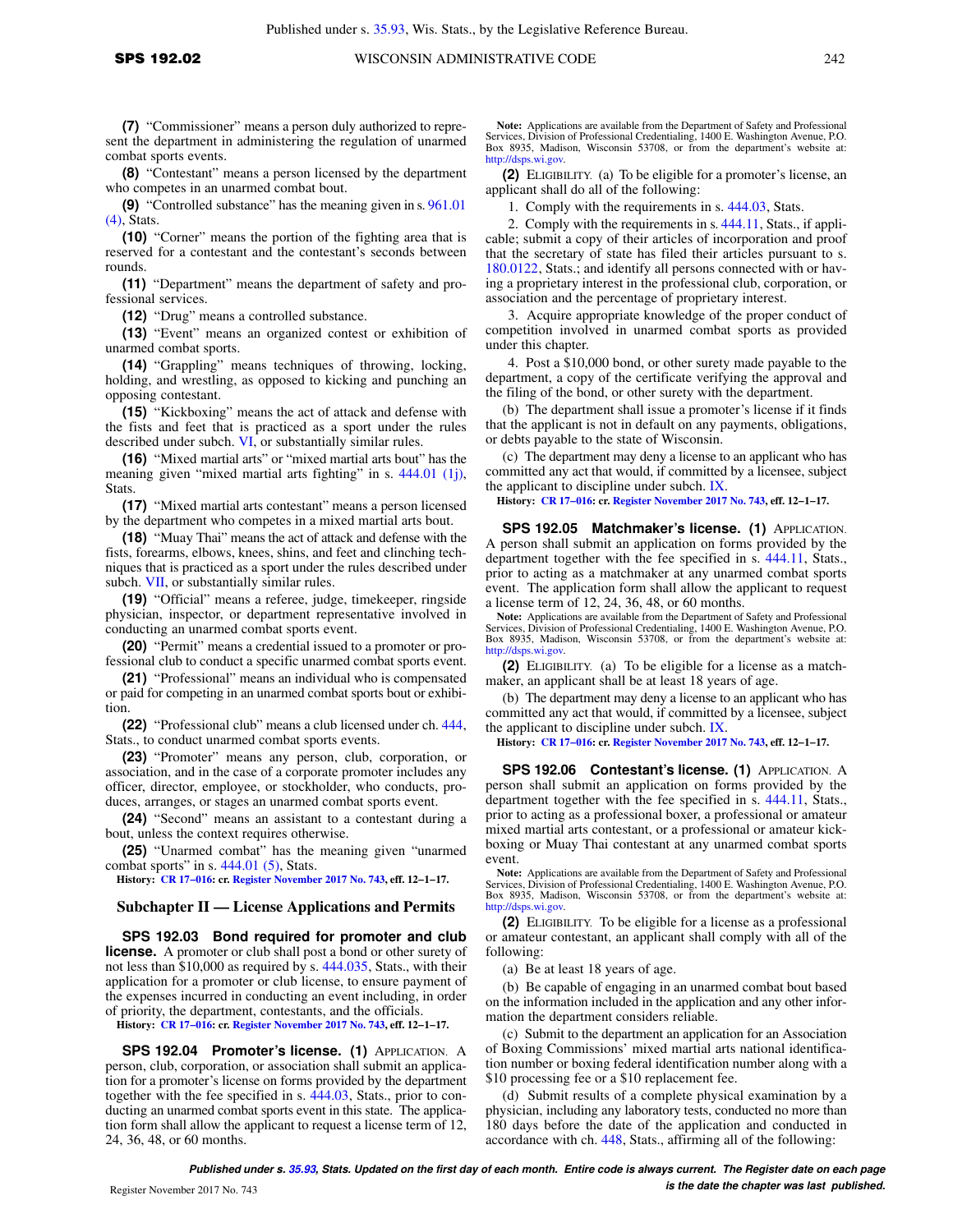1. Negative HIV.

2. Negative hepatitis B surface antigen. If a contestant had a failing hepatitis B antigen test, the contestant shall pass a hepatitis B "PCR" quantitative test. The quantitative limit shall be within permissible limits according to the laboratory where the test was administered.

3. Negative hepatitis C antibody. If a contestant had a failing hepatitis C antibody test, the contestant shall pass a hepatitis C "PCR" quantitative test. The quantitative limit shall be within permissible limits according to the laboratory where the test was administered.

(e) Submit results of a favorable eye examination by a licensed physician, ophthalmologist, or optometrist.

(f) If of age 40 or more, submit favorable results for all of the following examinations and tests conducted or obtained no more than 180 days before the date of application:

1. An MRI or magnetic resonance angiography brain examination.

2. A stress echocardiogram examination with cardiology clearance.

3. A metabolic blood profile.

4. A chest x−ray.

(g) Submit authorization for releasing medical records to the department.

(h) Submit any additional information requested by the department needed to determine an applicant's eligibility for a license.

**(3)** DENIAL. The department may deny a license to an applicant who has committed any act that would, if committed by a licensee, subject the applicant to discipline under subch. [IX.](https://docs.legis.wisconsin.gov/document/administrativecode/subch.%20IX%20of%20ch.%20SPS%20192)

**History: [CR 17−016](https://docs.legis.wisconsin.gov/document/cr/2017/16): cr. [Register November 2017 No. 743](https://docs.legis.wisconsin.gov/document/register/743/B/toc), eff. 12−1−17.**

**SPS 192.07 Judge's license. (1)** APPLICATION. A person shall submit an application on forms provided by the department together with the fee specified in s. [444.11,](https://docs.legis.wisconsin.gov/document/statutes/444.11) Stats., prior to acting as a judge for any professional boxing bout, professional or amateur mixed martial arts bout, or professional or amateur kickboxing or Muay Thai bout. The application form shall allow the applicant to request a license term of 12, 24, 36, 48, or 60 months.

**Note:** Applications are available from the Department of Safety and Professional Services, Division of Professional Credentialing, 1400 E. Washington Avenue, P.O. Box 8935, Madison, Wisconsin 53708, or from the department's website at: [http://dsps.wi.gov.](http://dsps.wi.gov)

**(2)** ELIGIBILITY. (a) To be eligible for a license as a judge, an applicant shall be at least 18 years of age.

(b) The department may deny a license to an applicant who has committed any act that would, if committed by a licensee, subject the applicant to discipline under subch. [IX](https://docs.legis.wisconsin.gov/document/administrativecode/subch.%20IX%20of%20ch.%20SPS%20192).

(c) An applicant shall, on forms provided by the department, submit the results of an examination with corrective lenses.

**(3)** QUALIFICATIONS. In accordance with s. [444.095 \(3\)](https://docs.legis.wisconsin.gov/document/statutes/444.095(3)), Stats., the department shall determine whether an applicant possesses the knowledge and experience necessary to hold a license as a judge by reviewing one or more of the following:

(a) A certificate of completion of a judge's training program from another state, other regulating bodies such as the Association of Boxing Commissions, and other organizations that have a judge's training program certified by the Association of Boxing Commissions or another association recognized by the department.

(b) A resume with 3 professional references that can verify the number of years of experience as a judge along with a log of experience.

(c) A valid and current license as a judge from another state or organization.

(d) 1. A passing grade on an examination administered by the department that tests the examinee's knowledge, and successful completion of the trial judge program under subd. [2.](https://docs.legis.wisconsin.gov/document/administrativecode/SPS%20192.07(3)(d)2.)

2. The trial judge program administered and supervised by the commissioner, inspector, or department representative shall consist of all of the following:

a. Observing unarmed combat sports events.

b. Shadowing a licensed judge at unarmed combat sports events.

c. Officiating, on a trial basis, as a judge during an unarmed combat sports event under the supervision of the commissioner, inspector, or department representative.

**History: [CR 17−016:](https://docs.legis.wisconsin.gov/document/cr/2017/16) cr. [Register November 2017 No. 743,](https://docs.legis.wisconsin.gov/document/register/743/B/toc) eff. 12−1−17.**

**SPS 192.08 Referee's license. (1)** APPLICATION. A person shall submit an application on forms provided by the department together with the fee specified in s. [444.11,](https://docs.legis.wisconsin.gov/document/statutes/444.11) Stats., prior to acting as a referee for any professional boxing bout, professional or amateur mixed martial arts bout, or professional or amateur kickboxing or Muay Thai bout. The application form shall allow the applicant to request a license term of 12, 24, 36, 48, or 60 months.

**Note:** Applications are available from the Department of Safety and Professional Services, Division of Professional Credentialing, 1400 E. Washington Avenue, P.O. Box 8935, Madison, Wisconsin 53708, or from the department's website at: [http://dsps.wi.gov.](http://dsps.wi.gov)

**(2)** ELIGIBILITY. (a) To be eligible for a license as a referee, an applicant shall be at least 18 years of age.

(b) The department may deny a license to an applicant who has committed any act that would, if committed by a licensee, subject the applicant to discipline under subch. [IX.](https://docs.legis.wisconsin.gov/document/administrativecode/subch.%20IX%20of%20ch.%20SPS%20192)

(c) An applicant shall provide the results of a physical examination conducted by a licensed physician. The results of the examination shall be on forms provided by the department.

Note: Forms are available from the Department of Safety and Professional Services, Division of Professional Credentialing, 1400 E. Washington Avenue, P.O. Box 8935, Madison, Wisconsin 53708, or from the department's websit [http://dsps.wi.gov.](http://dsps.wi.gov)

**(3)** QUALIFICATIONS. In accordance with s. [444.095 \(3\)](https://docs.legis.wisconsin.gov/document/statutes/444.095(3)), Stats., the department shall determine whether an applicant possesses the knowledge and experience necessary to hold a license as a referee by reviewing one or more of the following:

(a) A certificate of completion of a referee's training program from another state, other regulating bodies such as the Association of Boxing Commissions, and other organizations that have a referee's training program certified by the Association of Boxing Commissions or another association recognized by the department.

(b) A resume with 3 professional references that can verify the number of years of experience as a referee along with a log of experience.

(c) A valid and current license as a referee from another state or organization.

(d) 1. A passing grade on an examination administered by the department that tests the examinee's knowledge, and successful completion of the trial referee program under subd. [2.](https://docs.legis.wisconsin.gov/document/administrativecode/SPS%20192.08(3)(d)2.)

2. The trial referee program administered and supervised by the commissioner, inspector, or department representative shall consist of all of the following:

a. Observing unarmed combat sports events.

b. Officiating, on a trial basis, as a referee during an unarmed combat sports event under the supervision of the commissioner, inspector, or department representative.

**History: [CR 17−016:](https://docs.legis.wisconsin.gov/document/cr/2017/16) cr. [Register November 2017 No. 743,](https://docs.legis.wisconsin.gov/document/register/743/B/toc) eff. 12−1−17.**

**SPS 192.09 Ringside physician's license. (1)** APPLI-CATION. A person shall submit an application on forms provided by the department together with the fee specified in s. [444.11,](https://docs.legis.wisconsin.gov/document/statutes/444.11) Stats., prior to acting as a ringside physician at any unarmed combat sports event. The application form shall allow the applicant to request a license term of 12, 24, 36, 48, or 60 months.

**Note:** Applications are available from the Department of Safety and Professional Services, Division of Professional Credentialing, 1400 E. Washington Avenue, P.O.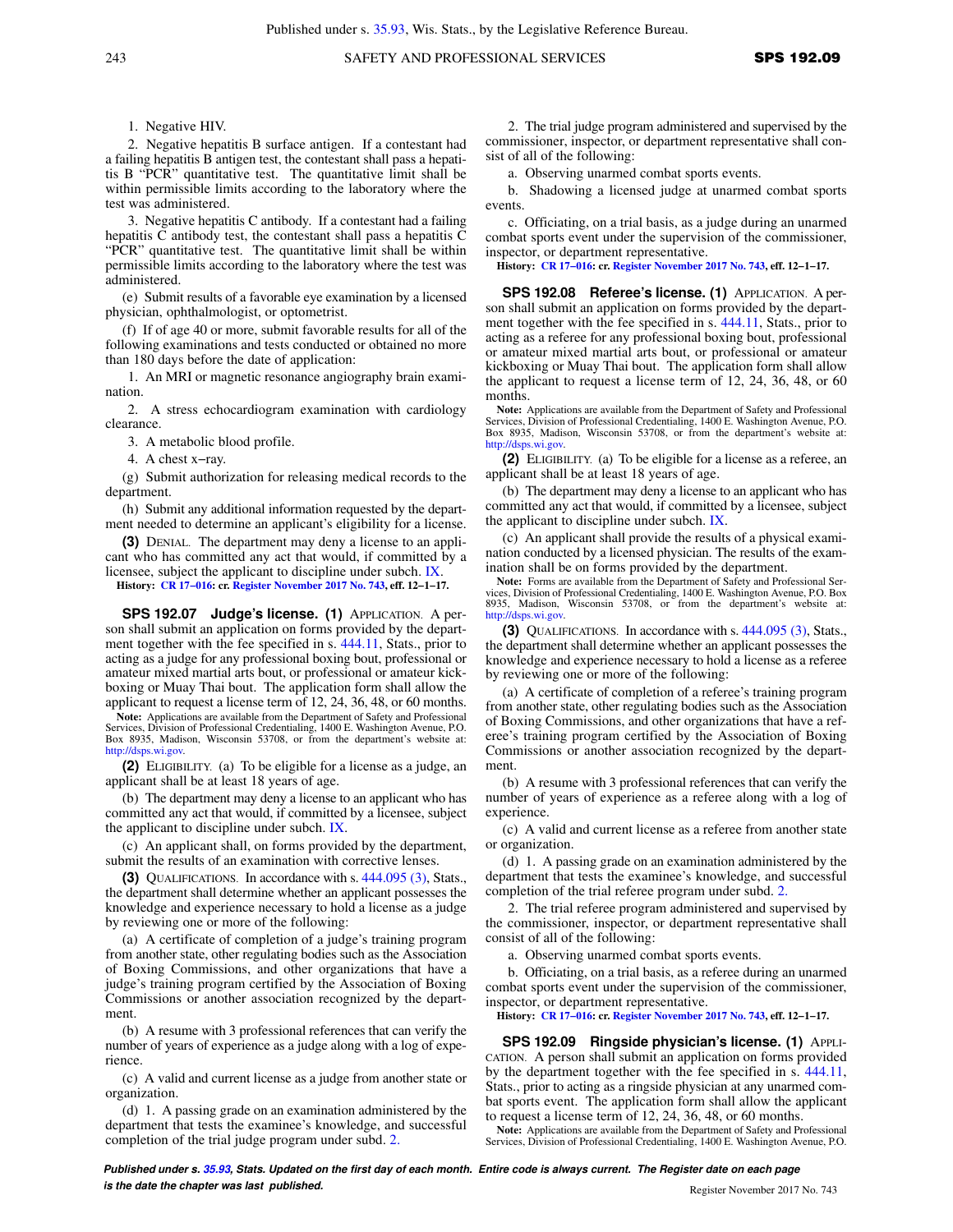Box 8935, Madison, Wisconsin 53708, or from the department's website at: [http://dsps.wi.gov.](http://dsps.wi.gov)

**(2)** ELIGIBILITY. (a) To be eligible for a license as a ringside physician, an applicant shall hold a license to practice medicine in this state issued under ch. [448,](https://docs.legis.wisconsin.gov/document/statutes/ch.%20448) Stats.

(b) The department may deny a license to an applicant who has committed any act that would, if committed by a licensee, subject the applicant to discipline under subch. [IX](https://docs.legis.wisconsin.gov/document/administrativecode/subch.%20IX%20of%20ch.%20SPS%20192).

**History: [CR 17−016](https://docs.legis.wisconsin.gov/document/cr/2017/16): cr. [Register November 2017 No. 743](https://docs.legis.wisconsin.gov/document/register/743/B/toc), eff. 12−1−17.**

**SPS 192.10 Second's license. (1)** APPLICATION. A person shall submit an application on forms provided by the department together with the fee specified in s. [444.11](https://docs.legis.wisconsin.gov/document/statutes/444.11), Stats., prior to acting as a second at any unarmed combat sports event. The application form shall allow the applicant to request a license term of 12, 24, 36, 48, or 60 months.

**Note:** Applications are available from the Department of Safety and Professional Services, Division of Professional Credentialing, 1400 E. Washington Avenue, P.O. Box 8935, Madison, Wisconsin 53708, or from the department's website at: [http://dsps.wi.gov.](http://dsps.wi.gov)

**(2)** ELIGIBILITY. (a) To be eligible for a license as a second, an applicant shall be at least 16 years of age.

(b) The department may deny a license to an applicant who has committed any act that would, if committed by a licensee, subject the applicant to discipline under subch. [IX](https://docs.legis.wisconsin.gov/document/administrativecode/subch.%20IX%20of%20ch.%20SPS%20192).

**History: [CR 17−016](https://docs.legis.wisconsin.gov/document/cr/2017/16): cr. [Register November 2017 No. 743](https://docs.legis.wisconsin.gov/document/register/743/B/toc), eff. 12−1−17.**

**SPS 192.11 Timekeeper's license. (1)** APPLICATION. A person shall submit an application on forms provided by the department together with the fee specified in s. [444.11](https://docs.legis.wisconsin.gov/document/statutes/444.11), Stats., prior to acting as a timekeeper at any unarmed combat sports event. The application form shall allow the applicant to request a license term of 12, 24, 36, 48, or 60 months.

**Note:** Applications are available from the Department of Safety and Professional Services, Division of Professional Credentialing, 1400 E. Washington Avenue, P.O. Box 8935, Madison, Wisconsin 53708, or from the department's website at: [http://dsps.wi.gov.](http://dsps.wi.gov)

**(2)** ELIGIBILITY. (a) To be eligible for a license as a timekeeper, an applicant shall be at least 18 years of age.

(b) The department may deny a license to an applicant who has committed any act that would, if committed by a licensee, subject the applicant to discipline under subch. [IX](https://docs.legis.wisconsin.gov/document/administrativecode/subch.%20IX%20of%20ch.%20SPS%20192).

**(3)** QUALIFICATIONS. In accordance with s. [444.095 \(3\)](https://docs.legis.wisconsin.gov/document/statutes/444.095(3)), Stats., the department may determine whether a person possesses the knowledge and experience necessary to hold a license as a timekeeper by successful completion of the trial timekeeper program. The trial timekeeper program administered and supervised by the commissioner, inspector, or department representative may consist of any of the following:

(a) Observing unarmed combat sports events.

(b) Shadowing a licensed timekeeper at unarmed combat sports events.

(c) Timekeeping, on a trial basis, during an unarmed combat sports event under the supervision of the commissioner, inspector, or department representative.

**History: [CR 17−016](https://docs.legis.wisconsin.gov/document/cr/2017/16): cr. [Register November 2017 No. 743](https://docs.legis.wisconsin.gov/document/register/743/B/toc), eff. 12−1−17.**

**SPS 192.12 Term of license. (1)** A license as a contestant shall expire 12 months after its date of issuance unless suspended or revoked under s. [SPS 192.96.](https://docs.legis.wisconsin.gov/document/administrativecode/SPS%20192.96)

**(2)** Unless suspended or revoked under s. [SPS 192.96](https://docs.legis.wisconsin.gov/document/administrativecode/SPS%20192.96), a license as a promoter, matchmaker, second, judge, referee, ringside physician, or timekeeper shall expire at the end of the license term requested by the applicant under s. [SPS 192.04 \(1\)](https://docs.legis.wisconsin.gov/document/administrativecode/SPS%20192.04(1)), [192.05](https://docs.legis.wisconsin.gov/document/administrativecode/SPS%20192.05(1)) [\(1\)](https://docs.legis.wisconsin.gov/document/administrativecode/SPS%20192.05(1)), [192.07 \(1\)](https://docs.legis.wisconsin.gov/document/administrativecode/SPS%20192.07(1)), [192.08 \(1\)](https://docs.legis.wisconsin.gov/document/administrativecode/SPS%20192.08(1)), [192.09 \(1\)](https://docs.legis.wisconsin.gov/document/administrativecode/SPS%20192.09(1)), [192.10 \(1\)](https://docs.legis.wisconsin.gov/document/administrativecode/SPS%20192.10(1)), or [192.11 \(1\).](https://docs.legis.wisconsin.gov/document/administrativecode/SPS%20192.11(1)) A license term shall begin on the date the license is issued.

**History: [CR 17−016](https://docs.legis.wisconsin.gov/document/cr/2017/16): cr. [Register November 2017 No. 743](https://docs.legis.wisconsin.gov/document/register/743/B/toc), eff. 12−1−17.**

**SPS 192.13 Renewal of license. (1)** To renew a license as a promoter, matchmaker, contestant, judge, referee, ringside physician, second, or timekeeper, an application for renewal shall be filed with the department. Except as provided under sub. [\(2\),](https://docs.legis.wisconsin.gov/document/administrativecode/SPS%20192.13(2)) criteria and conditions for applications for an original license apply equally to applications for renewal.

**(2)** Unless requested by the department, a contestant is only required to provide the medical information under s. [SPS 192.06](https://docs.legis.wisconsin.gov/document/administrativecode/SPS%20192.06(2)(f)) [\(2\) \(f\)](https://docs.legis.wisconsin.gov/document/administrativecode/SPS%20192.06(2)(f)) with the first application submitted after the contestant has attained the age of 40.

**History: [CR 17−016:](https://docs.legis.wisconsin.gov/document/cr/2017/16) cr. [Register November 2017 No. 743,](https://docs.legis.wisconsin.gov/document/register/743/B/toc) eff. 12−1−17.**

**SPS 192.14 Unarmed combat sports event permits. (1)** A licensed promoter or club shall obtain a permit from the department prior to conducting an unarmed combat sports event. An application for a permit to conduct an event shall be submitted to the department at least 30 calendar days before the proposed date of the event and no more than 90 calendar days before an event by a promoter or an authorized representative of a licensed professional club, corporation, or association on forms provided by the department and shall include all of the following:

**Note:** Applications for permits are available from the Department of Safety and Professional Services, Division of Professional Credentialing, 1400 E. Washington Avenue, P.O. Box 8935, Madison, Wisconsin 53708, or from the department's website at: [http://dsps.wi.gov.](http://dsps.wi.gov)

(a) The name, address, phone number, and license number of the promoter or professional club, corporation, or association.

(b) The name and license number of the matchmaker that the promoter, or professional club, corporation, or association plans to use for the event. If the matchmaker is not licensed in Wisconsin, the event permit application shall include the proposed matchmaker's application for licensure along with all required documents.

(c) The proposed date, starting time, and location of the event as well as all of the following information regarding the venue:

1. Name and address.

2. Seating capacity.

3. A floor plan that indicates the dressing room locations and fire exits.

4. Name and telephone number of the primary contact person of the proposed venue.

5. Evidence satisfactory to the department that the promoter or professional club has entered into a valid agreement with the owner or manager of the venue where the proposed unarmed combat sports event will be conducted.

(d) 1. Information regarding whether the proposed event will be all professional, all amateur, or combined professional and amateur, the form of unarmed combat for each bout, the number of rounds for each scheduled bout, and the proposed number of professional bouts and amateur bouts.

If the proposed event is scheduled for less than 24 total rounds, a request for approval of an event of that duration.

(e) A non−refundable permit application processing fee pur-suant to s. [444.02 \(3\),](https://docs.legis.wisconsin.gov/document/statutes/444.02(3)) Stats.

(f) The preliminary fight card for the event, which shall include all of the following:

1. The form of unarmed combat for each bout and the name and weight class of each of the proposed contestants in each bout.

2. The proposed order in which the bouts are to take place.

3. The names of the proposed seconds for each contestant.

4. The proposed purse or purses.

(g) A detailed plan to provide medical personnel and equipment for the event and for evacuating a seriously injured contestant to a hospital, including the name of the promoter or professional club's representative responsible for evacuating an injured contestant, a detailed evacuation route, method of removal from the venue, the means of transportation to the hospital, and the name of the nearest hospital, pursuant to s. [444.095 \(2\) \(c\)](https://docs.legis.wisconsin.gov/document/statutes/444.095(2)(c)) and [\(d\),](https://docs.legis.wisconsin.gov/document/statutes/444.095(2)(d)) Stats.

(h) A detailed plan to furnish adequate police or private security personnel or alternate means of protecting spectators, contes-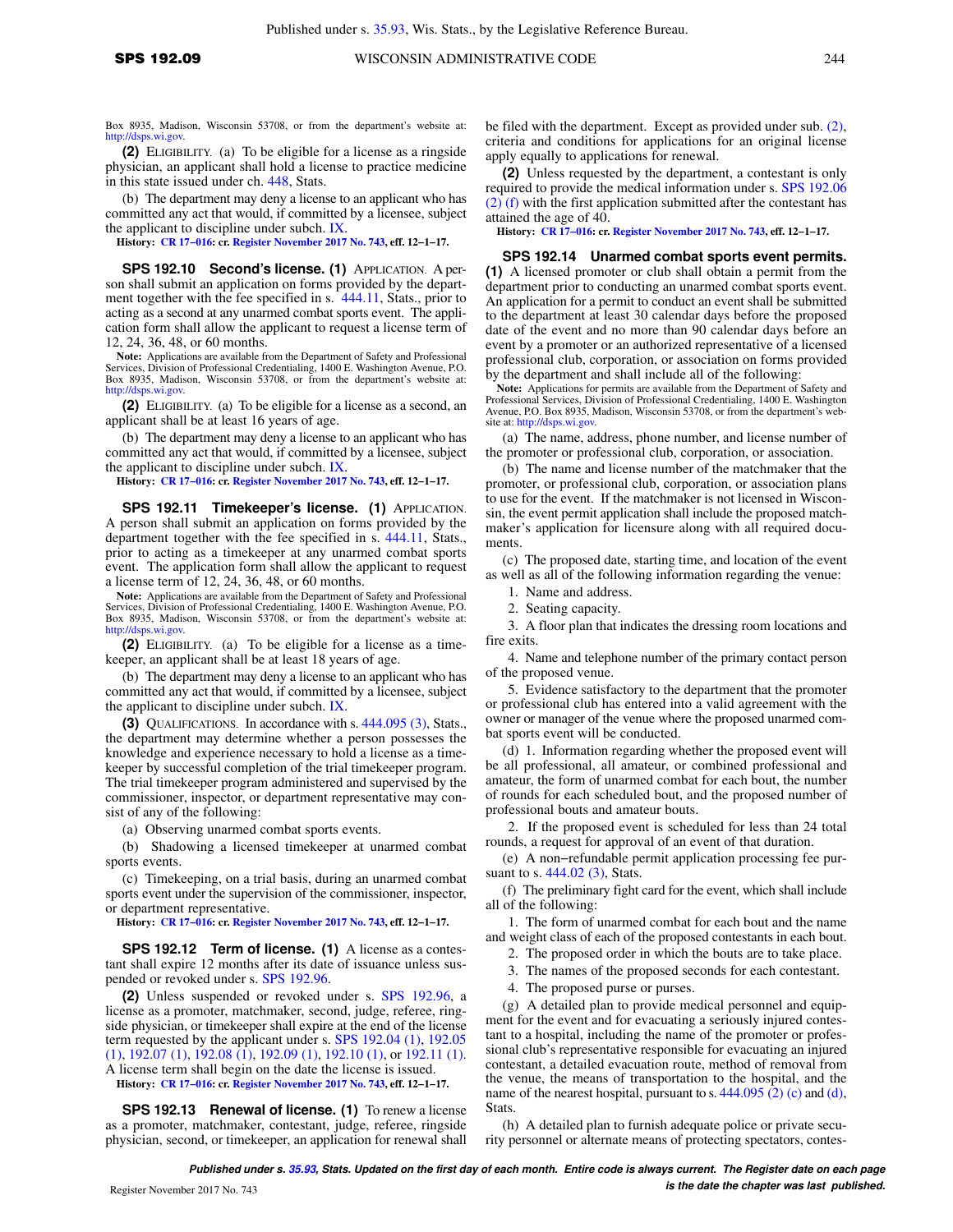tants, and officials. Alternate means of protection may include a department−approved divider between the cage or ring and spectators.

(i) The date, time, and location of the official weigh−in and physical examination.

(j) Proof of having obtained the insurance required by s. [444.18,](https://docs.legis.wisconsin.gov/document/statutes/444.18) Stats.

(k) Proof of having complied with s. [444.035,](https://docs.legis.wisconsin.gov/document/statutes/444.035) Stats., and s. [SPS](https://docs.legis.wisconsin.gov/document/administrativecode/SPS%20192.03) [192.03.](https://docs.legis.wisconsin.gov/document/administrativecode/SPS%20192.03)

(L) The admission fee of all tickets and the proposed number of tickets, including the number and proposed value of complimentary tickets.

**(2)** Upon receipt of an application for a permit to conduct an unarmed combat sports event, the department may deny the application upon the occurrence of any of the following:

(a) The applicant does not provide all required information.

(b) The appropriate number of judges, referees, inspectors, or ringside physicians will not be available on that date.

(c) One or more of the contestants listed on the fight card are not licensed or are ineligible to compete due to being under a suspension or revocation order issued by the department or another licensing jurisdiction for any of the following reasons:

1. A recent knock−out or series of consecutive losses.

2. An injury, a requirement for a medical procedure, or a physician's denial of certification.

3. Testing positive for a prohibited drug.

4. The use of false aliases, falsifying, or attempting to falsify official identification cards or documents issued pursuant to ch. [444](https://docs.legis.wisconsin.gov/document/statutes/ch.%20444), Stats.

5. Unprofessional conduct or other inappropriate behavior inconsistent with generally accepted methods of competition at unarmed combat sports events.

(d) One or more of the bouts listed on the fight card will be conducted other than as provided under subchs. [IV](https://docs.legis.wisconsin.gov/document/administrativecode/subch.%20IV%20of%20ch.%20SPS%20192) to [VII](https://docs.legis.wisconsin.gov/document/administrativecode/subch.%20VII%20of%20ch.%20SPS%20192) or as approved by the department under s. [SPS 192.93.](https://docs.legis.wisconsin.gov/document/administrativecode/SPS%20192.93)

(e) A request for approval under sub. [\(1\) \(d\) 2.](https://docs.legis.wisconsin.gov/document/administrativecode/SPS%20192.14(1)(d)2.) has not been submitted with the application or has been denied by the commissioner or department representative.

**(3)** The department may grant a permit for the event but withhold approval of one or more contestants scheduled to compete in an event, require bouts take place in a different order than proposed under sub. [\(1\) \(f\) 2.](https://docs.legis.wisconsin.gov/document/administrativecode/SPS%20192.14(1)(f)2.), or withhold approval of any bout scheduled to be conducted other than as provided under subchs. [IV](https://docs.legis.wisconsin.gov/document/administrativecode/subch.%20IV%20of%20ch.%20SPS%20192) to [VII](https://docs.legis.wisconsin.gov/document/administrativecode/subch.%20VII%20of%20ch.%20SPS%20192) or as approved by the department under s. [SPS 192.93.](https://docs.legis.wisconsin.gov/document/administrativecode/SPS%20192.93)

**(4)** A permit issued under this section shall allow the permit holder to conduct only the event named in the permit. A permit is not transferable. The promoter or representative of the professional club, corporation, or association whose name appears on the permit shall be present at the weigh−in and at the event until the conclusion of the final bout unless excused by the department.

**(5)** The commissioner or department representative shall determine if the contestants are evenly and fairly matched according to skill level, experience, and weight so as to produce a fair and sportsmanlike event. If the commissioner or department representative determines the contestants for a bout are not evenly or fairly matched, approval for that bout shall be withheld.

**History: [CR 17−016](https://docs.legis.wisconsin.gov/document/cr/2017/16): cr. [Register November 2017 No. 743](https://docs.legis.wisconsin.gov/document/register/743/B/toc), eff. 12−1−17.**

**SPS 192.15 Permits, issuance and effect. (1)** All promoters and professional clubs who have obtained a permit from the department under s. [SPS 192.14](https://docs.legis.wisconsin.gov/document/administrativecode/SPS%20192.14) shall, no later than 4 business days before the scheduled event, submit all of the following:

(a) All complete and signed bout agreements, on forms provided by the department.

**Note:** Forms are available upon request to the Department of Safety and Profes-sional Services, Division of Professional Credentialing, 1400 E. Washington Avenue,

P.O. Box 8935, Madison, WI 53708, or on the department's website at: [http://dsps.wi.gov.](http://dsps.wi.gov)

(b) The complete and executed contract or rental agreement between the promoter or professional club and the venue.

(c) All required physical examination forms and laboratory reports from contestants.

(d) The final fight card for the event listing the form of fighting for each bout; the name, license number, bout history, weight class, scheduled rounds, and opponent of each contestant; and, if applicable, red and blue corner designations.

(e) Each contestant's Wisconsin license number.

(f) The names and Wisconsin license numbers of each contestant's seconds.

**(2)** If the department denies an application for a permit or refuses to approve a contestant whose name has been submitted to the department by the applicant, it shall provide the applicant with an opportunity to have that decision reviewed by the commissioner or department representative. The review shall be conducted at the discretion of the commissioner or department representative.

**(3)** Issuance of a permit by the department authorizes a promoter or professional club to conduct an unarmed combat sports event under the control of the commissioner, inspectors, department representatives, referees, and ringside physicians assigned and listed in the permit.

**(4)** A promoter may substitute a contestant listed on their permit application after requesting a substitute. The request shall be submitted to the department no later than one business day preceding the date of the event. Exceptions may be allowed at the discretion of the department.

**History: [CR 17−016:](https://docs.legis.wisconsin.gov/document/cr/2017/16) cr. [Register November 2017 No. 743,](https://docs.legis.wisconsin.gov/document/register/743/B/toc) eff. 12−1−17.**

**SPS 192.16 Canceling an event. (1)** At any time during an event, the assigned department representative may cancel all or part of an event upon the occurrence of any of the following:

(a) The commissioner or department representative reasonably believes that the event is not being conducted in accordance with this chapter, ch. [444](https://docs.legis.wisconsin.gov/document/statutes/ch.%20444), Stats., or the conditions stated in the permit which authorizes the event.

(b) The commissioner or department representative reasonably believes that the event poses an unreasonable threat to the health or safety of contestants, spectators, or officials.

**(2)** The commissioner or department representative may cancel an event at any time for a violation of this chapter.

**(3)** A promoter or professional club may cancel an event no later than 30 hours before it is scheduled to begin by notifying the department and those members of the media whom the promoter or professional club initially notified about the event. Any cancellation by a promoter shall result in an assessment of costs by the department pursuant to s. [444.035](https://docs.legis.wisconsin.gov/document/statutes/444.035), Stats.

**History: [CR 17−016:](https://docs.legis.wisconsin.gov/document/cr/2017/16) cr. [Register November 2017 No. 743,](https://docs.legis.wisconsin.gov/document/register/743/B/toc) eff. 12−1−17.**

#### **Subchapter III — Officials for Events**

**SPS 192.17 Promoter duties.** All promoters that have been issued a permit by the department to conduct an unarmed combat sports event shall comply with all of the following:

**(1)** Have proof of complying with s. [444.035](https://docs.legis.wisconsin.gov/document/statutes/444.035), Stats., and s. [SPS 192.03](https://docs.legis.wisconsin.gov/document/administrativecode/SPS%20192.03), to ensure payment of the expenses incurred in conducting an event including, in order of priority, the department, contestants, and the officials.

**(2)** Have a current license as a promoter.

**(3)** Submit to the department the bout agreement executed between a promoter and a contestant on a form provided by the department that includes the name and address of the contestant. No bout agreement may provide that a professional or amateur contestant shall fight exclusively for one promoter or that an amateur contestant shall fight at the option of the promoter.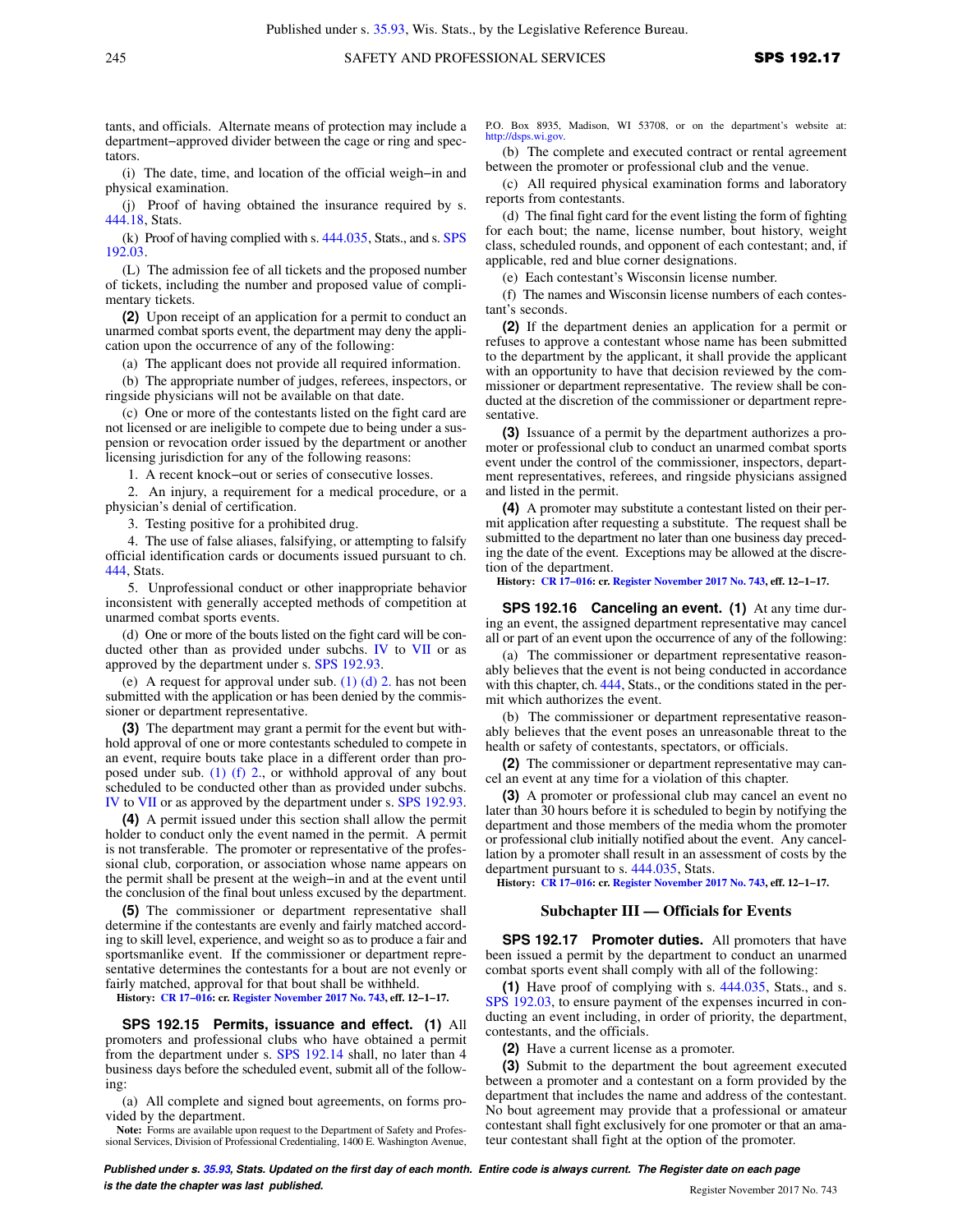**Note:** Forms are available from the Department of Safety and Professional Ser-vices, Division of Professional Credentialing, 1400 E. Washington Avenue, P.O. Box 8935, Madison, Wisconsin 53708, or from the department's website at: [http://dsps.wi.gov.](http://dsps.wi.gov)

**(4)** Submit to the department an event application that complies with s. [SPS 192.14](https://docs.legis.wisconsin.gov/document/administrativecode/SPS%20192.14) and ss. [444.02 \(3\)](https://docs.legis.wisconsin.gov/document/statutes/444.02(3)), [444.035,](https://docs.legis.wisconsin.gov/document/statutes/444.035) [444.095 \(2\)](https://docs.legis.wisconsin.gov/document/statutes/444.095(2)(c)) [\(c\)](https://docs.legis.wisconsin.gov/document/statutes/444.095(2)(c)) and [\(d\),](https://docs.legis.wisconsin.gov/document/statutes/444.095(2)(d)) and [444.18,](https://docs.legis.wisconsin.gov/document/statutes/444.18) Stats.

**(5)** Submit all contestants' names to the official record keeper designated by the Association of Boxing Commissions and the commissioner or department representative for approval.

**(6)** Issue tickets that comply with all ticket and tax rules as defined in s.  $444.02$  (3) (b) and [\(c\),](https://docs.legis.wisconsin.gov/document/statutes/444.02(3)(c)) Stats., and have all of the following:

(a) Price and date of the event.

(b) Seat, row, and section number, if applicable.

(c) The word "complimentary" in a prominent manner for all such tickets.

**(7)** Have a certified invoice from the ticket printer that indicates the total number of tickets printed in each price range, including the number of complimentary tickets.

**(8)** Have medical and life insurance for each contestant competing in the event, in accordance with s. [444.18,](https://docs.legis.wisconsin.gov/document/statutes/444.18) Stats. No promoter may allow a contestant to waive insurance coverage or provide any deductible payments.

**Note:** Under section [444.18](https://docs.legis.wisconsin.gov/document/statutes/444.18) of the Statutes, a promoter "...shall insure each contestant participating for hospital, nursing, and medication expenses and physician's and surgeon's services according to an equitable fee schedule, not to exceed in the aggregate \$25,000, to be paid to, or for the use of, any contestant to compensate for injuries sustained in any such contest; and shall insure each contestant for not less than \$25,000 to be paid to the contestant's estate in the event of the contestant's death as the result of participation in such professional contest or amateur unarmed combat sports contest.

**(9)** Submit to the department, no later than 4 days prior to the event, verification that medical and life insurance have been obtained for each contestant.

**(10)** No promoter may begin conducting an event without the presence of at least one licensed referee, at least 3 licensed judges, at least one licensed physician, or more at the discretion of the department, one licensed timekeeper, an ambulance, emergency medical personnel, and security personnel on site pursuant to s. [444.095 \(2\)](https://docs.legis.wisconsin.gov/document/statutes/444.095(2)), Stats.

**(11)** Have disposable garbage bags in each dressing room and at cage side or ringside.

**(12)** Provide cleaning solution to be used for cleaning blood and debris in the cage or ring. A solution of 10% bleach and 90% water is an acceptable solution.

**(13)** (a) Except as provided in par. [\(b\)](https://docs.legis.wisconsin.gov/document/administrativecode/SPS%20192.17(13)(b)), provide at least 4 cage side or ringside police or private security personnel for the protection of the public, contestants, and officials.

(b) Less than 4 ringside police or private security personnel may be provided if the promoter provides alternate means of protection approved by the department. Alternate means of protection includes a department−approved divider between the cage or ring and spectators.

**(14)** Begin the event at the time designated on the event permit issued by the department. Failure to begin an event at the designated time may result in disciplinary action by the department.

**(15)** No promoter may exhibit nor allow any contestant to exhibit any type of entrance theme that includes music, video, or any type of physical display which contains any profanity or derogatory ethnic remarks. Failure to comply may subject the promoter or contestant to disciplinary action by the department.

**(16)** No promoter may allow a round−card carrier, or allow any of the promoter's agents to use any language, including profanity or derogatory ethnic remarks, or exhibit any conduct or performance that the average person, applying contemporary community standards, would find appeals to the prurient interest; describes or shows sexual conduct in a patently offensive way; or lacks serious literary, artistic, political, educational or scientific value, in accordance with s.  $944.21$  (2) (d), Stats. Any promoter

violating this subsection will be subject to disciplinary action up to and including being suspended for up to 6 months and be subject to criminal prosecution in accordance with s. [944.21 \(3\) \(b\)](https://docs.legis.wisconsin.gov/document/statutes/944.21(3)(b)) and  $(5)$ , Stats.

**(17)** Submit a written report, verified by the promoter, to the department within 2 business days of conducting an event. Failure to timely file a complete and accurate report shall result in disciplinary action by the department pursuant to s. [444.04](https://docs.legis.wisconsin.gov/document/statutes/444.04), Stats., and may cause the department to examine the books and records of the promoter as described in s. [444.15](https://docs.legis.wisconsin.gov/document/statutes/444.15), Stats. The report shall include all of the following:

(a) Number of tickets sold, including the number of complimentary tickets.

(b) Total amount of gross proceeds.

(c) All unsold tickets with the stubs attached.

**(18)** Provide emergency medical personnel and equipment for the contest and for evacuating a seriously injured contestant to a hospital; and submit the name of the promoter or designated representative responsible for evacuating an injured contestant, a description of the method of removal from the venue and the means of transportation to the hospital, and the name of the nearest hospital, pursuant to s. [SPS 192.14 \(1\) \(g\)](https://docs.legis.wisconsin.gov/document/administrativecode/SPS%20192.14(1)(g)) and s. [444.095 \(2\) \(c\)](https://docs.legis.wisconsin.gov/document/statutes/444.095(2)(c)) and [\(d\)](https://docs.legis.wisconsin.gov/document/statutes/444.095(2)(d)), Stats.

**(19)** Pay for pregnancy testing and drug testing of contestants.

**(20)** Compensate all officials and contestants.

**(21)** If requested by the commissioner, inspector, or department representative, place at least 2 video screens that meet the approval of the commissioner, inspector, or department representative and that will allow patrons to view action inside the cage.

**(22)** Pay the department the event and gate fee specified in s. [444.02 \(3\)](https://docs.legis.wisconsin.gov/document/statutes/444.02(3)), Stats., within 2 business days of the event and upon determination by the inspector of the gross admission receipts.

**(23)** Comply with all rules and regulations relating to promoting events.

**(24)** Provide department−approved sound devices for the timekeeper.

**(25)** Unless otherwise approved by the commissioner or department representative, a promoter may not schedule more than 2 intermissions of 10 minutes or less in duration each. The ring announcer shall begin the bout following an intermission at the time directed by the department representative.

**(26)** Supply the contestants' gloves and red and blue duct tape for sealing the wrist portion of the contestants' gloves. Gloves shall be approved by the inspector or department representative prior to the contestants' pre−bout rule meeting. New gloves never previously worn shall be supplied for both contestants for all title bouts, including state title bouts.

**(27)** Provide buckets and clean towels at cage side or ringside for all bouts.

**History: [CR 17−016:](https://docs.legis.wisconsin.gov/document/cr/2017/16) cr. [Register November 2017 No. 743,](https://docs.legis.wisconsin.gov/document/register/743/B/toc) eff. 12−1−17.**

**SPS 192.18 Inspectors' duties. (1)** Inspectors assigned to an event by the department represent the department and are delegated the department's authority to conduct the event from the time of the weigh−in and pre−bout physical examination until 24 hours after the completion of the last bout in the scheduled event or the final determination of all bouts pursuant to s. [444.06,](https://docs.legis.wisconsin.gov/document/statutes/444.06) **Stats** 

**(2)** Additional inspectors may be assigned or designated by the department at any one venue for any one event and shall be compensated by the promoter in accordance with s. [444.06,](https://docs.legis.wisconsin.gov/document/statutes/444.06) Stats., including their actual and necessary travel expenses.

**History: [CR 17−016:](https://docs.legis.wisconsin.gov/document/cr/2017/16) cr. [Register November 2017 No. 743,](https://docs.legis.wisconsin.gov/document/register/743/B/toc) eff. 12−1−17.**

**SPS 192.19 Judges' duties. (1)** The department shall assign the judges for all bouts. Once assigned to a bout, a judge has all of the following duties and responsibilities: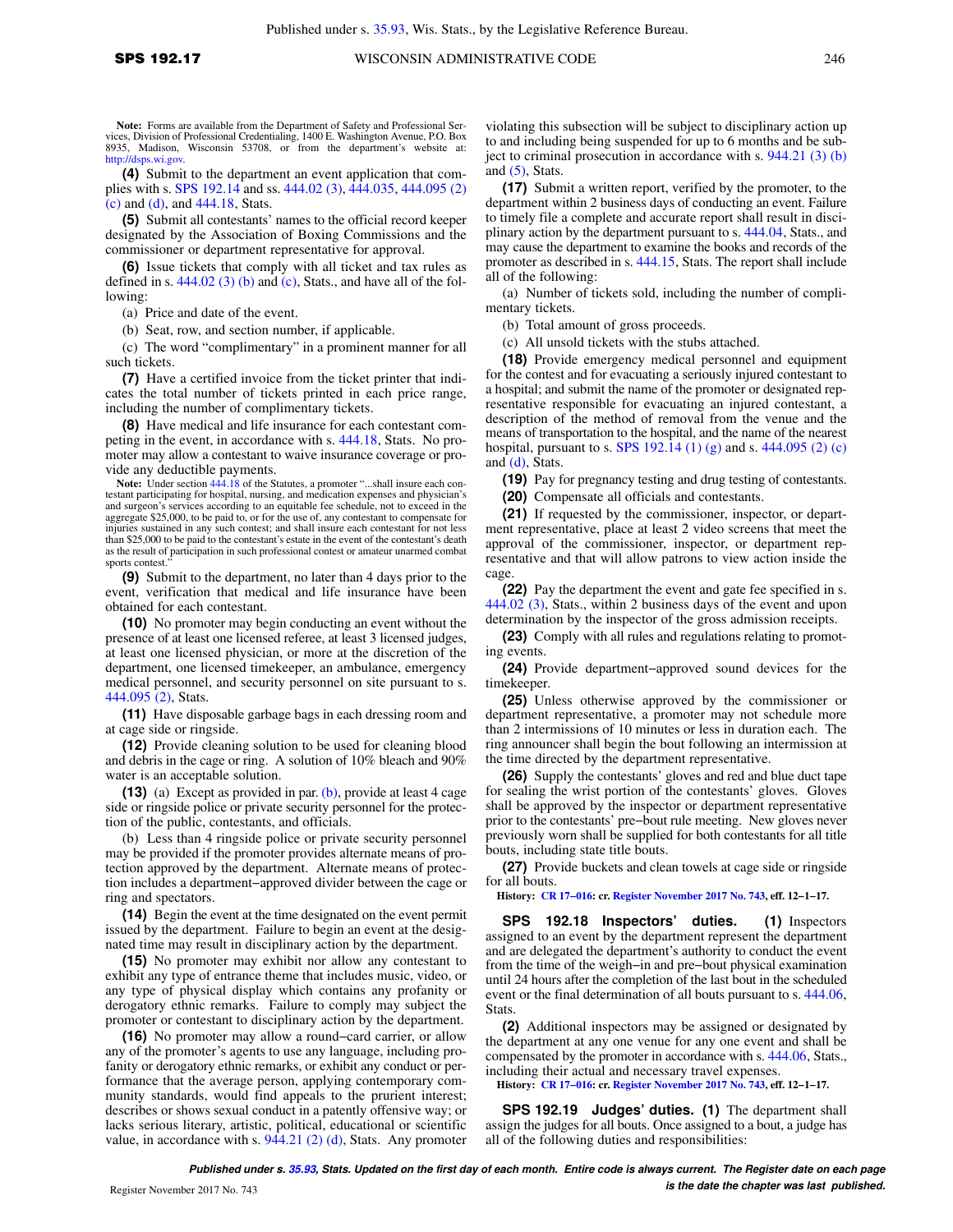(a) Shall render an independent decision at the end of each round.

(b) Shall give their score card to the referee or other person designated by the department at the end of each round and at the end of the final round of an event. The referee or other person designated by the department shall transfer the judge's scorecard to the inspector assigned to the event.

(c) Shall use the 10−point must scoring system under the ABC's unified rules or the scoring system under rules approved by the department under s. [SPS 192.93](https://docs.legis.wisconsin.gov/document/administrativecode/SPS%20192.93) to determine the result of a bout, and their decision shall be final.

**(2)** The department may not assign a person to act as a judge if it has reasonable proof that the person has any of the following characteristics:

(a) Is not competent to act as a judge.

(b) Has a conflict of interest.

(c) Has been subject to a disciplinary action by the department or another jurisdiction that prohibits the person from acting as a judge.

**(3)** All judges are independent contractors and shall be assigned at the discretion of the commissioner or department representative.

**History: [CR 17−016](https://docs.legis.wisconsin.gov/document/cr/2017/16): cr. [Register November 2017 No. 743](https://docs.legis.wisconsin.gov/document/register/743/B/toc), eff. 12−1−17.**

**SPS 192.20 Referees' duties. (1)** The department shall assign the referee for all bouts. Once assigned to a bout, a referee has all of the following duties and responsibilities:

(a) Represent the department for the purpose of regulating contestants and others in the ring or cage area, pursuant to this chapter, the bout rules, and ch. [444,](https://docs.legis.wisconsin.gov/document/statutes/ch.%20444) Stats.

(b) Maintain, direct, and control the bout at all stages.

(c) Before the bout, obtain the name of the chief second responsible for the conduct of any assistant second.

(d) Prevent a weakened or outclassed contestant from receiving excessive punishment.

(e) Interpret the rules relevant to a bout, make a determination, and take action upon any circumstance of a bout not covered by a rule.

(f) Caution, warn, or disqualify a contestant for committing a foul. Disqualification may occur after multiple fouls or if the referee determines a foul is flagrant.

(g) Act as the sole arbiter of the bout. The referee is the only official authorized to stop a bout pursuant to s. [444.12](https://docs.legis.wisconsin.gov/document/statutes/444.12), Stats.

(h) Conduct rule meetings with each contestant.

(i) Consult with the ringside physician as needed during a bout.

(j) Issue cautions and deduct points for committed fouls.

(k) As soon as practical after a foul, call time and check the fouled contestant's condition to determine if they may still participate in the bout, notify which contestant is being penalized and the total number of points the contestant is being penalized, and notify the judges and inspector of the foul and the total point deduction.

(L) Inspect the ring or cage before the beginning of a bout.

(m) When one or both of a boxing, kickboxing, or Muay Thai contestant's gloves come into contact with the cage or ring floor, wipe the contestant's gloves before continuing a bout.

**(2)** Attire for all referees shall be dark trousers or coaching pants and a department−approved collared shirt. The referee's shoes shall be black and athletic so that the referee is able to maintain good footing on the surface of the ring or cage. Referees for title bouts may wear the assigned uniform of the sanctioning body.

**(3)** The department may not assign a person to act as a referee if it has reasonable proof the person has any of the following characteristics:

(a) Is not competent to act as a referee.

(b) Has a conflict of interest.

(c) Has been subject to a disciplinary action by the department or another jurisdiction that prohibits the person from acting as a referee.

**(4)** All referees are independent contractors and shall be assigned at the discretion of the commissioner or department representative.

**History: [CR 17−016:](https://docs.legis.wisconsin.gov/document/cr/2017/16) cr. [Register November 2017 No. 743,](https://docs.legis.wisconsin.gov/document/register/743/B/toc) eff. 12−1−17.**

**SPS 192.21 Ringside physician's duties.** Once assigned to an unarmed combat sports event, a ringside physician has all of the following duties and responsibilities relating to all bouts to which the ringside physician is assigned:

**(1)** Be prepared to administer medical procedures to contestants.

**(2)** If requested by the promoter, attend the official weigh−in.

**(3)** Conduct the pre−bout physical examination, including examining each contestant no earlier than 36 hours and no later than 2 hours before the event and certifying on forms provided by the department as to the physical fitness of each contestant to compete in an event.

**Note:** Forms are available from the Department of Safety and Professional Services, Division of Professional Credentialing, 1400 E. Washington Avenue, P.O. Box 8935, Madison, Wisconsin 53708, or from the department's website at: [http://dsps.wi.gov.](http://dsps.wi.gov)

**(4)** Provide continuous observation at cage or ring side of the physical condition of contestants during bouts including being prepared to administer emergent medical procedures to contestants that receive injuries during bouts.

**(5)** Conduct post−bout physical examinations, including recommending medical suspensions and medical requirements that must be met to clear medical suspensions.

**(6)** Attend to injured contestants between bouts.

**(7)** Complete records and reports.

**(8)** Provide all medical supplies that will be needed to attend to contestants and conduct examinations.

**History: [CR 17−016:](https://docs.legis.wisconsin.gov/document/cr/2017/16) cr. [Register November 2017 No. 743,](https://docs.legis.wisconsin.gov/document/register/743/B/toc) eff. 12−1−17.**

**SPS 192.22 Second's duties.** The following provisions apply to seconds assisting a contestant:

**(1)** A maximum of 3 licensed seconds will be allowed to assist any one contestant or be positioned in a designated area by the ring or cage during a non−championship bout. For championship bouts, there may be 4 licensed seconds allowed to assist any one contestant. The appropriate number of licensed seconds allowed for championship and non−championship bouts will be subject to the approval of the commissioner or department representative and based on venue size and space. A licensed second under the age of 18 may not assist a contestant unless accompanied by a licensed second at least 18 years of age.

**(2)** A maximum of 2 seconds may enter the ring or cage to tend to a contestant between rounds. In case of an open cut, the ringside physician or a cut man who is licensed as a second may enter the ring or cage. With the exception of the contestants and referee, no other person may enter the ring or cage during a bout without approval from the commissioner or department representative.

**(3)** Licensed seconds under the age of 18 are prohibited from entering the ring or cage unless accompanied by a licensed second at least 18 years of age.

**(4)** There may be no profanity, insults, or degrading language from any person working the corner.

**(5)** If a second leaves the designated area, the contestant the second is assisting shall be disqualified.

**(6)** Any person violating any rule while working the corner shall be disqualified for the remainder of the event and subject to disciplinary action.

**History: [CR 17−016:](https://docs.legis.wisconsin.gov/document/cr/2017/16) cr. [Register November 2017 No. 743,](https://docs.legis.wisconsin.gov/document/register/743/B/toc) eff. 12−1−17.**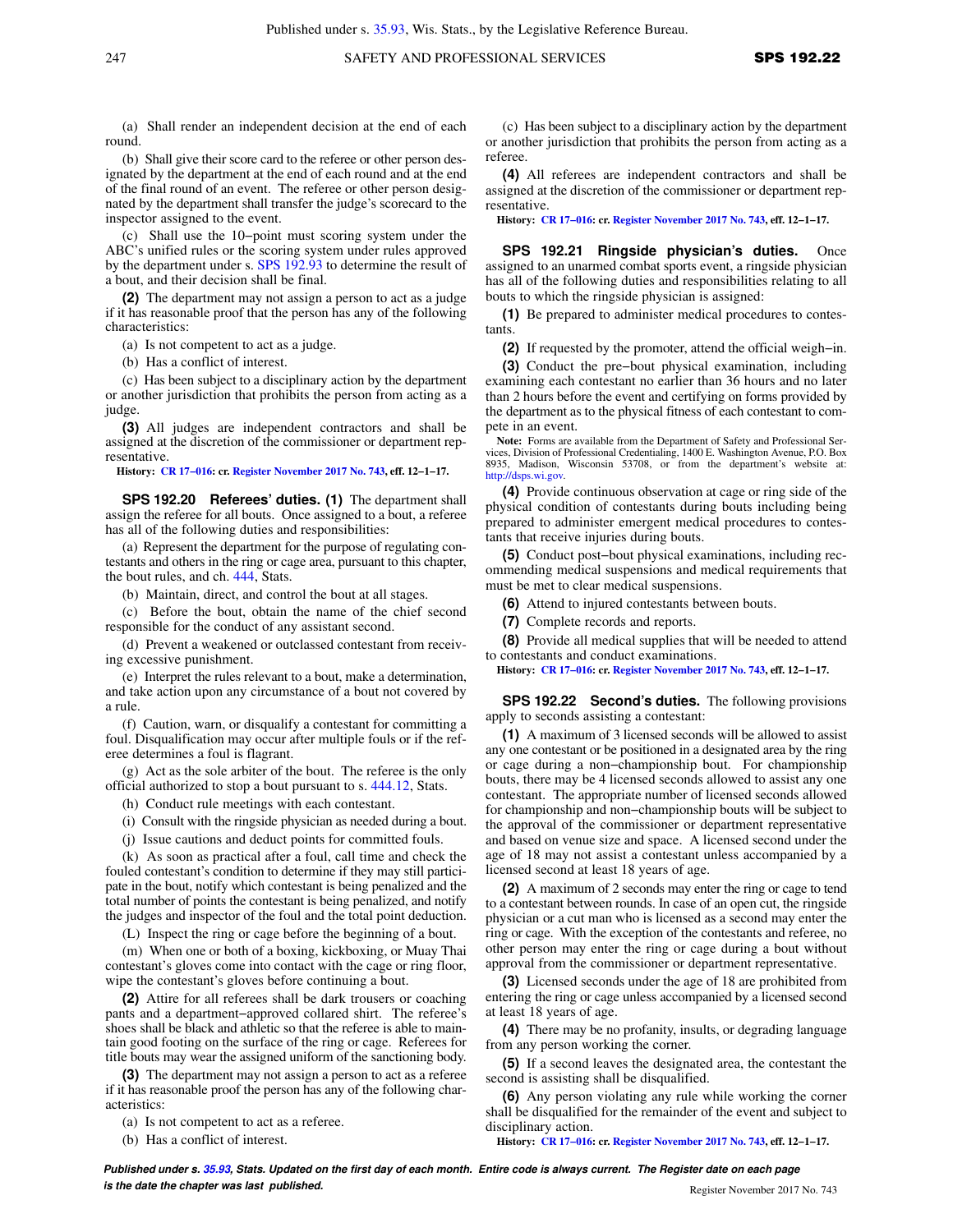**SPS 192.23 Timekeepers' duties.** Once assigned to an event, a timekeeper has all of the following duties and responsibilities relating to all bouts to which the timekeeper is assigned:

**(1)** Provide 2 stopwatches that have been examined and approved by the inspector or department representative.

**(2)** Give a 10−second warning before the beginning of each round to signal all unauthorized persons to leave the ring or cage before the round begins.

**(3)** Give a 10−second warning before the end of a round to indicate that the end of the round is approaching.

**(4)** Provide notice to the referee that a rest period has ended.

**(5)** Provide notice that a round has ended. A timekeeper may not ring the bell or otherwise provide notice a round has ended until the command to continue is given by the referee at the conclusion of a count.

**(6)** For boxing, kickboxing, and Muay Thai bouts, begin the count when a contestant is knocked down or out of the ring. Before the number "one" is counted, an interval of one second shall have elapsed from the time the contestant went down or out of the ring and the time of counting "one."

**(7)** If a bout terminates before the scheduled limit of a round, inform the inspector or department representative of the exact duration of the bout.

**History: [CR 17−016](https://docs.legis.wisconsin.gov/document/cr/2017/16): cr. [Register November 2017 No. 743](https://docs.legis.wisconsin.gov/document/register/743/B/toc), eff. 12−1−17.**

**SPS 192.24 Officials' pay schedule. (1)** The commissioner or department representative shall appoint all licensed officials for all unarmed combat sports events. Promoters shall compensate all officials appointed by the commissioner or department representative in accordance with the following pay schedule:

(a) A minimum of 3 judges at a minimum of \$150 each.

(b) A minimum of one referee at a minimum of \$300 each.

(c) 1. Inspectors who travel less than 90 miles from their residence, at a minimum of \$150 each.

2. Inspectors who travel 90 miles or more from their residence, at a minimum of \$200 each.

(d) The department shall assign a minimum of one ringside physician, but may assign additional ringside physicians as determined by the department. A ringside physician shall be assigned as either one of the following:

1. The primary physician at a minimum of \$600, not including the cost of any negotiated services or supplies, who shall attend the official weigh−in, conduct the pre−bout physical examination, and be in attendance at cage or ring side during each bout for the entire event.

2. The secondary physician at a minimum of \$300, who shall be in attendance during the entire event and conduct post−bout physical examinations. In the event of injuries to multiple contestants, the assigned primary physician may assist the secondary physician by alternating duties between attending contestants and remaining at cage or ring side during bouts.

(e) A minimum of one timekeeper at a minimum of \$75 each.

**(2)** An individual who participates in an event as more than one type of official, alternating between individual professional bouts, shall be compensated at the rate of the highest level at which the individual officiated the event, pursuant to s.  $444.06$ , **Stats** 

**(3)** The department reserves the right to require additional payments to assigned officials based on any of the following factors:

(a) Number of professional bouts scheduled for the event.

(b) Type of venue, including the venue's seating capacity.

- (c) Live broadcast of the event.
- (d) Inclusion of a title bout at the event.

(e) Traveling more than 90 miles from a residence, which may result in being reimbursed up to an additional \$150 for meals, mileage, and necessary expenses incurred in performance of the official's duties. Any associated lodging shall be provided by the promoter.

**(4)** No later than 4 business days before the scheduled event, the department and the promoter or professional club shall agree to the amount of compensation for the officials assigned to the event. Failure to reach an agreement on the amount of compensation for assigned officials by the deadline may result in cancellation of the event.

**History: [CR 17−016:](https://docs.legis.wisconsin.gov/document/cr/2017/16) cr. [Register November 2017 No. 743,](https://docs.legis.wisconsin.gov/document/register/743/B/toc) eff. 12−1−17.**

### **Subchapter IV — Conducting Boxing at Events**

**SPS 192.25 General provisions. (1)** To participate in a professional bout a boxer shall be licensed by the department under s. [SPS 192.06](https://docs.legis.wisconsin.gov/document/administrativecode/SPS%20192.06) and comply with the requirements under s. [SPS 192.26](https://docs.legis.wisconsin.gov/document/administrativecode/SPS%20192.26).

**(2)** Each boxer shall present a completed Boxer's Medical Examination Report form to the ringside physician at the pre−bout physical examination.

**(3)** No boxer may participate in more than 2 bouts in any one day.

**(4)** A female boxer and a male boxer may not compete against each other in a bout.

**(5)** A bout in which more than 2 contestants participate is prohibited.

**(6)** Only licensed participants or persons approved by the department may be allowed in the ring or designated locker rooms.

**History: [CR 17−016:](https://docs.legis.wisconsin.gov/document/cr/2017/16) cr. [Register November 2017 No. 743,](https://docs.legis.wisconsin.gov/document/register/743/B/toc) eff. 12−1−17.**

**SPS 192.26 Compliance with federal laws.** Professional clubs, promoters, seconds and boxers shall comply with the Professional Boxing Safety Act and provide the department with information, copies of documents, identification cards, copies of contracts, disclosures and notifications, required by this Act.

**Note:** The Professional Boxing Safety Act may be found in [15 USC 6301](https://docs.legis.wisconsin.gov/document/usc/15%20USC%206301) et seq. **History: [CR 17−016:](https://docs.legis.wisconsin.gov/document/cr/2017/16) cr. [Register November 2017 No. 743,](https://docs.legis.wisconsin.gov/document/register/743/B/toc) eff. 12−1−17.**

**SPS 192.27 Weigh−in procedures and weight classes. (1)** Boxers shall weigh in no more than 36 hours prior to the start time of the event in which they will compete. The weigh−in shall be conducted under the supervision of an inspector or department representative at a place designated by the promoter in an area with ample lighting to observe boxers and conduct the weigh−in.

**(2)** Boxers may wear a shirt, a pair of shorts, and socks at the weigh−in. Boxers may not wear any additional apparel or jewelry.

**(3)** The scale shall be provided by the promoter and approved by the inspector or department representative.

**(4)** Boxers may not participate in a bout where the weigh−in weight difference of opposing boxers exceeds the weight allowance shown in Table A. In this section, "weight allowance" means the difference in weight permitted between boxers in 2 different weight classes.

**(5)** After having communicated with the promoter, the commissioner or department representative shall have the sole discretion as to whether to cancel a bout if a boxer does not make weight.

**(6)** There may not be a difference of more than 3 pounds between weight classes from mini flyweight up to the bantamweight class for boxers competing in two different weight classes.

**(7)** There may not be a difference of more than 4 pounds between weight classes from super bantamweight up to the super featherweight class for boxers competing in two different weight classes.

**(8)** There may not be a difference of more than 5 pounds between weight classes from lightweight up to the super lightweight class for boxers competing in two different weight classes.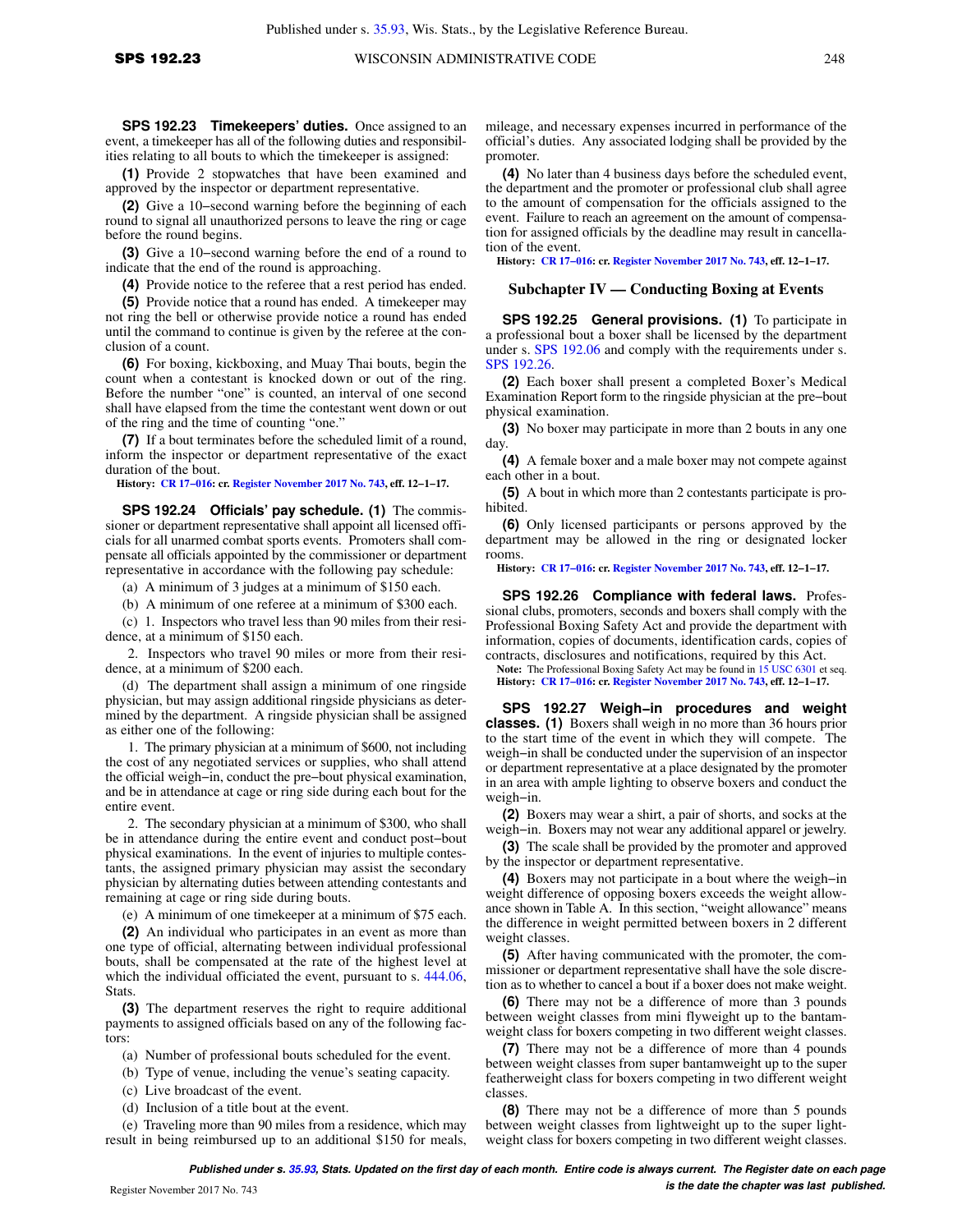**(9)** There may not be a difference of more than 7 pounds between weight classes from welterweight up to the light heavyweight class for boxers competing in two different weight classes.

**(10)** There may not be a difference of more than 12 pounds between a boxer in the cruiserweight division competing against a boxer in the heavyweight division.

**Example:** A boxer weighing 134 pounds in the bantamweight class may not compete against an opponent who weighs more than 137 pounds in the featherweight class. A boxer weighing 184 pounds in the middleweight class may not compete against an opponent who weighs more than 191 pounds in the light heavyweight class.

**(11)** A one−pound weight variance is allowed for all weight classes for all bouts except title bouts and catch−weight bouts.

**(12)** A boxer in the welterweight class or lower may not lose more than 2 pounds within 1 hour. A contestant above the welterweight class may not lose more than 3 pounds within 1 hour.

**(13)** Weight allowances between weight classes do not apply to contestants in a title bout.

**(14)** The final agreement between a boxer and a promoter shall be provided to the department no later than 4 business days before the official weigh−in.

**(15)** Contestants who fail to arrive at their report time for weigh−in will be subject to a suspension of up to 120 days, as reported in the Association of Boxing Commissions' national database.

**(16)** Contestants who fail to make their contracted weight within 1 hour of their official weigh−in will be subject to a suspension of up to 120 days, as reported in the Association of Boxing Commissions' national database.

| <b>Table A</b> |                               |                      |                     |
|----------------|-------------------------------|----------------------|---------------------|
| Weight class   | Weight                        | <b>Allowance</b>     | <b>Glove size</b>   |
| vweight        | up to and including 105 lbs.  | not more than 3 lbs. | not less than 8 oz. |
| vweight        | over $105$ lbs. to $108$ lbs. | not more than 3 lbs. | not less than 8 oz. |
| ≥ht            | over $108$ lbs. to $112$ lbs. | not more than 3 lbs. | not less than 8 oz. |

| Mini Flyweight      | up to and including 105 lbs.  | not more than 3 lbs.  | not less than 8 oz.    |
|---------------------|-------------------------------|-----------------------|------------------------|
| Light flyweight     | over 105 lbs. to 108 lbs.     | not more than 3 lbs.  | not less than 8 oz.    |
| Flyweight           | over 108 lbs. to 112 lbs.     | not more than 3 lbs.  | not less than 8 oz.    |
| Super Flyweight     | over 112 lbs. to 115 lbs.     | not more than 3 lbs.  | not less than 8 oz.    |
| Bantamweight        | over 115 lbs. to 118 lbs.     | not more than 3 lbs.  | not less than 8 oz.    |
| Super Bantamweight  | over 118 lbs. to 122 lbs.     | not more than 4 lbs.  | not less than 8 oz.    |
| Featherweight       | over 122 lbs. to 126 lbs.     | not more than 4 lbs.  | not less than 8 oz.    |
| Super Featherweight | over 126 lbs. to 130 lbs.     | not more than 4 lbs.  | not less than 8 oz.    |
| Lightweight         | over 130 lbs. to 135 lbs.     | not more than 5 lbs.  | not less than 8 oz.    |
| Super Lightweight   | over 135 lbs. to 140 lbs.     | not more than 5 lbs.  | not less than 8 oz.    |
| Welterweight        | over 140 lbs. to 147 lbs.     | not more than 7 lbs.  | not less than 10 oz.   |
| Super Welterweight  | over 147 lbs. to 154 lbs.     | not more than 7 lbs.  | not less than $10$ oz. |
| Middleweight        | over $154$ lbs. to $160$ lbs. | not more than 7 lbs.  | not less than 10 oz.   |
| Super Middleweight  | over $160$ lbs. to $168$ lbs. | not more than 7 lbs.  | not less than 10 oz.   |
| Light Heavyweight   | over 168 lbs. to 175 lbs.     | not more than 7 lbs.  | not less than 10 oz.   |
| Cruiserweight       | over 175 lbs. to 200 lbs.     | not more than 12 lbs. | not less than 10 oz.   |
| Heavyweight         | over 200 lbs.                 | no limit              | 10 oz.                 |

**History: [CR 17−016](https://docs.legis.wisconsin.gov/document/cr/2017/16): cr. [Register November 2017 No. 743](https://docs.legis.wisconsin.gov/document/register/743/B/toc), eff. 12−1−17.**

### **SPS 192.28 Fouls.** The following are fouls:

**(1)** Hitting below the belt; and holding, tripping, or kicking.

**(2)** A hit or blow with the head, shoulder, forearm, elbow, knee, or foot; pressing with arm or elbow in an opponent's face or neck; or pressing the head of the opponent back over the ropes.

**(3)** Hitting with an open glove, the inside of the glove, or the wrist or side of the hand.

**(4)** A hit that lands on the back of the opponent, and especially any blow on the back of the neck, or head or kidney caused by the boxer administering the punch.

**(5)** A blow which is delivered during or at the end of a 360−degree pivot.

**(6)** Attacking while holding the ropes or making any unfair use of the ropes.

**(7)** Wrestling, holding, or deliberately maintaining a clinch.

**(8)** Attacking an opponent who is down or who is in the act of rising.

**(9)** Holding.

**(10)** Holding and hitting, or pulling and hitting.

**(11)** Holding or locking of the opponent's arm or head.

**(12)** Ducking below the belt of the opponent in a manner dangerous to the opponent.

**(13)** Defending oneself passively by means of double cover or falling intentionally to avoid a blow.

**(14)** Failure to obey the referee's commands.

**(15)** Attempting to strike an opponent immediately after the referee has ordered "Break" or before taking a step back.

**(16)** Assaulting or behaving in an aggressive manner towards a referee.

**History: [CR 17−016:](https://docs.legis.wisconsin.gov/document/cr/2017/16) cr. [Register November 2017 No. 743,](https://docs.legis.wisconsin.gov/document/register/743/B/toc) eff. 12−1−17.**

**SPS 192.29 Injuries sustained by fouls. (1)** INTEN-TIONAL FOUL. (a) If an intentional foul causes an injury and the injured boxer is not able to continue, the boxer causing the injury shall lose by disqualification.

(b) If an intentional foul causes an injury and the bout is allowed to continue, the referee shall notify the boxer and the judges that 2 points shall be deducted from the score of the boxer who caused the foul.

(c) If an intentional foul causes an injury and the injury results in the bout being stopped in a later round, the injured boxer shall win by technical decision if the boxer is ahead on the scorecards, or the bout shall result in a technical draw if the injured boxer is behind on the scorecards.

(d) If a boxer is injured while attempting to intentionally foul an opponent, the referee shall consider the injury the same as one produced by a fair blow.

**(2)** ACCIDENTAL FOUL. (a) If an accidental foul occurs before the completion of 4 rounds of a bout and the injured boxer is not able to continue the fight, the fight shall be declared a no contest.

(b) If an accidental foul occurs after the completion of 4 rounds of a bout and the fouled boxer is not able to continue, the judges shall score the bout as a technical knock−out and the boxer who is ahead on points shall be declared the winner. In determining the points, the judges shall score the completed rounds and the incomplete round. If no action has occurred in an incomplete round, the round shall be scored as an even round.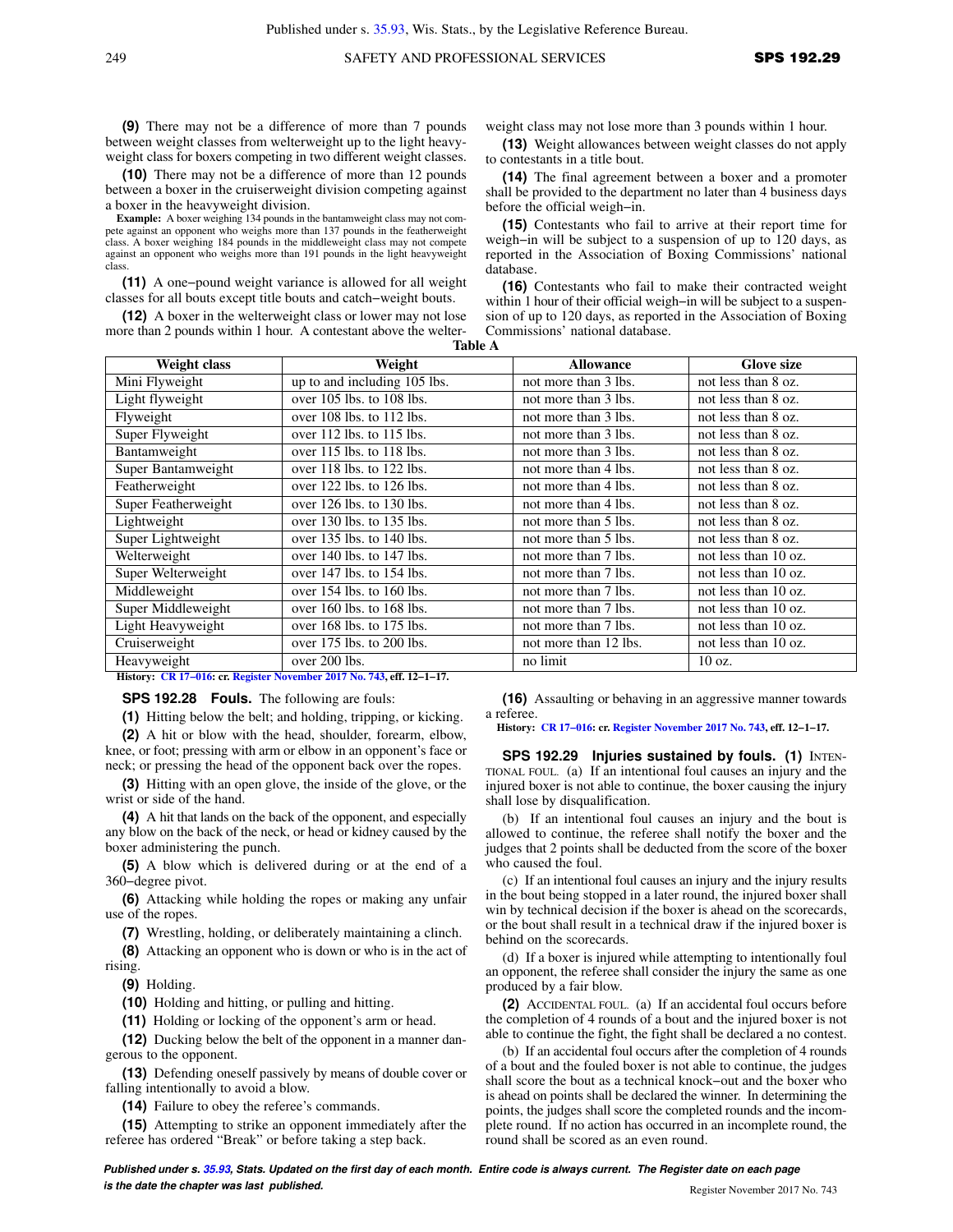(c) When a boxer is not able to continue boxing, the referee shall stop the action and inform the department representative or inspector, the judges, and both boxers that the foul was accidental. If in the later rounds the injury has worsened as a result of legal blows, and the injured boxer is not able to continue, the judges shall score the bout based on the completed rounds and the incomplete round.

(d) The referee, in consultation with the ringside physician, shall allow an injured boxer up to 5 minutes to recover from an accidental foul.

(e) A boxer who is hit with an accidental low blow shall continue after a reasonable amount of time, not exceeding 5 minutes, or the boxer shall lose the bout. If a boxer is hit with an accidental low blow, the referee shall stop the action in a bout and inform the judges of any deduction of points made by the referee.

**History: [CR 17−016](https://docs.legis.wisconsin.gov/document/cr/2017/16): cr. [Register November 2017 No. 743](https://docs.legis.wisconsin.gov/document/register/743/B/toc), eff. 12−1−17.**

**SPS 192.30 Procedures after knock−downs. (1)** WHEN DOWN. A boxer is considered down if any of the following occur:

(a) The boxer touches the floor with any part of the body other than the feet as the result of a blow or series of blows.

(b) The boxer hangs helplessly on the ropes as the result of a blow or series of blows.

(c) The boxer is outside or partly outside the ropes as the result of a blow or series of blows.

(d) Following a hard punch, the boxer has not fallen and is not lying on the ropes, but is in a semi−conscious state and cannot, in the opinion of the referee, continue the bout.

**(2)** NEUTRAL CORNER. When a boxer is down, the opponent shall go at once to the neutral corner as designated by the referee. The bout may not continue until the command "Box" is given by the referee. If the opponent does not go to the neutral corner on command the count under sub. [\(3\)](https://docs.legis.wisconsin.gov/document/administrativecode/SPS%20192.30(3)) shall be stopped until the opponent has done so. The counting shall then be continued where it has been interrupted.

**(3)** COUNT. (a) When a boxer is down, the timekeeper shall immediately begin to count the seconds and continue until the count is taken over by the referee. Before the number "one" is counted, an interval of one second shall have elapsed from the time the boxer went down and the time of counting "one."

(b) Upon taking over the count from the timekeeper, the referee shall give a mandatory 8 count and shall continue to count to 10 if the downed boxer is not able to continue fighting after the mandatory 8 count. The referee shall count aloud and provide intervals of one second between the numbers, and shall indicate each second with his or her hand in a manner such that the boxer who has been knocked down is aware of the count. The referee shall continue counting, even if the bell sounds, indicating the end of the round.

**(4)** MANDATORY 8 COUNT. When a boxer is down as the result of a blow, the bout may not be continued until the referee has reached the count of 8, even if the boxer is ready to continue before then. If, after the count of 8 has been reached, the boxer immediately falls again without having received a fresh blow, the boxer shall lose the bout by a decision of knock−out.

**(5)** BOTH BOXERS DOWN. If both boxers go down at the same time, counting shall be continued as long as one of them is still down. If both boxers remain down until the count of "10", the bout shall be stopped and the decision given in accordance with the points awarded up to the time of the knock−down.

**(6)** FAILURE TO BOX. A boxer who fails to resume boxing immediately after the termination of the rest interval, who sustains an injury from a fair blow and the injury is severe enough to terminate a bout, or who, when knocked down by a fair blow, fails to resume within 10 seconds, shall lose the bout. A referee may not give a standing 8 count.

**(7)** THREE KNOCKDOWNS. The referee may not stop a bout solely because a boxer has been knocked down 3 times in one round.

**(8)** TWENTY−SECOND COUNT. When a boxer is knocked out of the ring, the timekeeper shall immediately begin to count the seconds and continue until the count is taken over by the referee. Before the number "one" is counted, an interval of one second shall have elapsed from the time the boxer was knocked out of the ring and the time of counting "one." Upon taking over the count from the timekeeper, the referee shall give a 20−second count to the boxer. The boxer shall return to the ring without assistance from the boxer's seconds. Otherwise, the referee shall disqualify the boxer.

**History: [CR 17−016:](https://docs.legis.wisconsin.gov/document/cr/2017/16) cr. [Register November 2017 No. 743,](https://docs.legis.wisconsin.gov/document/register/743/B/toc) eff. 12−1−17.**

**SPS 192.31 Head blows. (1)** PROCEDURE. If a boxer has been knocked out in a bout as the result of head blows or received serious head blows, the boxer shall be examined by a ringside physician immediately. If the ringside physician determines that the boxer may have received head injuries, the ringside physician shall give the boxer a head injury slip meeting the requirements under s. [SPS 192.33](https://docs.legis.wisconsin.gov/document/administrativecode/SPS%20192.33) and explain its meaning.

**(2)** PERIODS OF REST REQUIRED AFTER KNOCK−OUT OR TECHNI-CAL KNOCKOUT. (a) A boxer who is knocked out during a bout may not take part in competitive unarmed combat or sparring for a period of at least 60 days from the date of the bout. A boxer whose bout was terminated by a technical knock−out may not take part in competitive unarmed combat or sparring for a period of at least 30 days from the date of the bout.

(b) A boxer who, twice in a period of 3 months, has been knocked out may not take part in competitive unarmed combat or sparring during a period of 6 months from the second bout.

(c) A boxer who has been knocked out 3 times in a period of 12 months may not take part in competitive unarmed combat or sparring for a period of one year from the third knock−out.

(d) Before resuming unarmed combat after any of the periods of rest prescribed in par.  $(a)$ , a boxer shall satisfy any requirements imposed by the department.

(e) The requirements and conditions under pars. [\(a\)](https://docs.legis.wisconsin.gov/document/administrativecode/SPS%20192.31(2)(a)) and [\(d\)](https://docs.legis.wisconsin.gov/document/administrativecode/SPS%20192.31(2)(d)) apply to knock−outs and technical knock−outs in bouts that occurred in this state. The requirements and conditions under pars. [\(b\)](https://docs.legis.wisconsin.gov/document/administrativecode/SPS%20192.31(2)(b)) and [\(c\)](https://docs.legis.wisconsin.gov/document/administrativecode/SPS%20192.31(2)(c)) apply to knock−outs and technical knock−outs regardless of whether the bouts occurred in this state or another jurisdiction.

**History: [CR 17−016:](https://docs.legis.wisconsin.gov/document/cr/2017/16) cr. [Register November 2017 No. 743,](https://docs.legis.wisconsin.gov/document/register/743/B/toc) eff. 12−1−17.**

**SPS 192.32 Attending a boxer injured or knocked out.** (1) In the event of a knockout or serious injury, the referee shall immediately request the ringside physician to check the boxer's condition and to render aid if necessary. A ringside physician shall enter the ring immediately if a bout ends in a knock−out or if it is stopped because of an injury.

**(2)** The attending ringside physician may, on the physician's initiative, enter the ring between rounds and, at the request of the referee, during the round for the purpose of examining an injured boxer. If in the opinion of the ringside physician a boxer is in danger of further physical injury, the ringside physician shall notify the referee to terminate the bout. The injured boxer shall lose the bout by a technical knock−out, unless a fight is terminated under s. [SPS 192.29 \(1\) \(a\),](https://docs.legis.wisconsin.gov/document/administrativecode/SPS%20192.29(1)(a)) results in a technical draw under s. [SPS](https://docs.legis.wisconsin.gov/document/administrativecode/SPS%20192.29(1)(c)) [192.29 \(1\) \(c\)](https://docs.legis.wisconsin.gov/document/administrativecode/SPS%20192.29(1)(c)), or is declared a no contest under s. [SPS 192.29 \(2\).](https://docs.legis.wisconsin.gov/document/administrativecode/SPS%20192.29(2))

**(3)** In the event of any serious injury, the ringside physician shall immediately render treatment and prescribe further treatment if necessary.

**(4)** Any boxer who sustains a severe injury or a knock−out in a bout shall follow the instructions of the attending ringside physician until the boxer's personal physician is available.

**Published under s. [35.93,](https://docs.legis.wisconsin.gov/document/statutes/35.93) Stats. Updated on the first day of each month. Entire code is always current. The Register date on each page is the date the chapter was last published. is the date the chapter was last published.**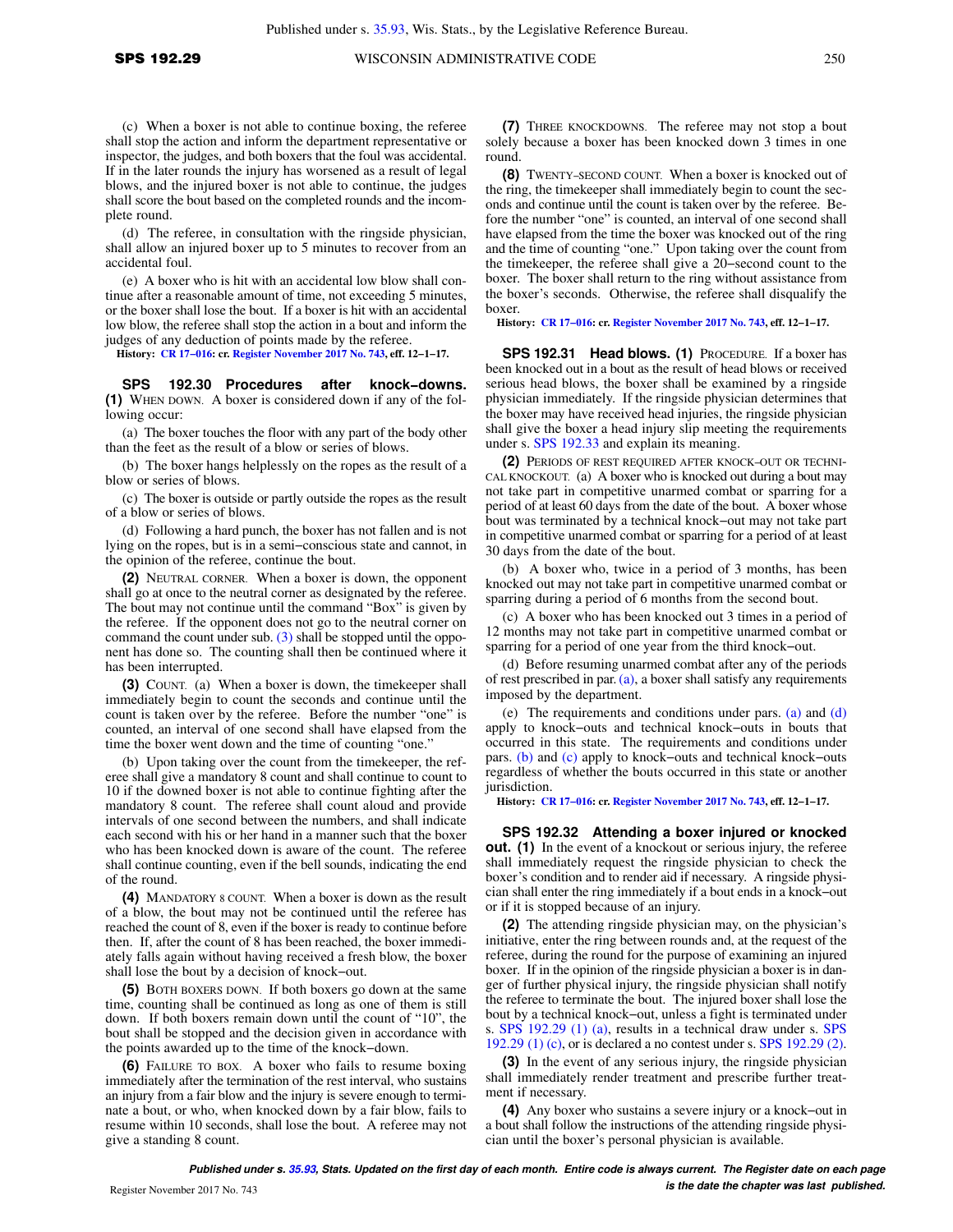**(5)** A boxer who has been knocked out may not be touched, except for removal of the mouthpiece, until the attending ringside physician enters the ring and personally attends the boxer and issues any instructions the ringside physician deems necessary. **History: [CR 17−016](https://docs.legis.wisconsin.gov/document/cr/2017/16): cr. [Register November 2017 No. 743](https://docs.legis.wisconsin.gov/document/register/743/B/toc), eff. 12−1−17.**

**SPS 192.33 Head injury slip.** A head injury slip shall provide instruction to immediately contact a physician if any of the following symptoms occur:

**(1)** Headache or dizziness lasting over 2 hours.

**(2)** Increasing drowsiness or loss of consciousness following the bout. The head injury slip shall instruct the boxer to awaken every 2 hours during the night following the bout to check for symptoms under this subsection.

**(3)** Vomiting.

**(4)** Blurred vision.

- **(5)** Mental confusion or irrational behavior.
- **(6)** Convulsive seizure.

**(7)** Inability to move a limb.

**(8)** Excessive restlessness.

**(9)** Oozing of blood or watery fluid from the ears or nose. **(10)** Inability to control urine or feces.

**History: [CR 17−016](https://docs.legis.wisconsin.gov/document/cr/2017/16): cr. [Register November 2017 No. 743](https://docs.legis.wisconsin.gov/document/register/743/B/toc), eff. 12−1−17.**

**SPS 192.34 Mouthpiece and headgear. (1)** All boxers shall wear a mouthpiece during competition. The round may not begin without the mouthpiece. If the mouthpiece is dislodged during competition, the referee shall call time and have the mouthpiece replaced at the first opportune moment, without interfering with the immediate action. The referee may deduct points or disqualify a contestant if the mouthpiece is repeatedly dislodged or it is judged the mouthpiece is being purposely spit out.

**(2)** Professional boxers, other than those participating in an exhibition bout, may not wear head gear. Boxers participating in an exhibition bout shall wear competition headgear weighing between 10 and 12 ounces that has been approved by USA Boxing, Incorporated or the commissioner or department representative. Headgear may include cheek protectors. Karate foam dipped style headgear, headgear with a jaw bar or face guard, and heavily padded training or sparring headgear are prohibited.

**History: [CR 17−016](https://docs.legis.wisconsin.gov/document/cr/2017/16): cr. [Register November 2017 No. 743](https://docs.legis.wisconsin.gov/document/register/743/B/toc), eff. 12−1−17.**

**SPS 192.35 Attire and appearance. (1)** Boxers shall box in proper dress including an approved foul−proof protection cup for a male boxer, trunks with a belt line below or at the waistline, shoes of soft material, without spikes, cleats or heels, and socks which may extend to within one inch below the knee. Trunks may not have metal of any kind.

**(2)** Male boxers may not wear a shirt or top.

**(3)** Female boxers may wear breast protectors and shall wear a short−sleeved or sleeveless form−fitting rash guard, a sports bra, or both. Padding for a sports bra shall be secured to the fabric of the bra. Loose fitting tops are prohibited.

**(4)** Boxers may not wear metal straps, buckles, necklaces, jewelry, or other objects.

**(5)** No piercing accessories are permitted.

**(6)** Boxers may use a small amount of Vaseline **®** jelly or other petroleum jelly on the facial area. No other substances may be used on the head or any other part of the body.

**(7)** Vaseline **@** jelly or other petroleum jelly may be applied in between rounds to address a cut, but may not be reapplied to the entire facial area.

**(8)** Boxers shall secure their hair with soft, non−abrasive material if the referee informs them that their hair interferes with their vision.

**(9)** Boxers may not wear any equipment that fails to receive approval from the inspector or department representative. **History: [CR 17−016:](https://docs.legis.wisconsin.gov/document/cr/2017/16) cr. [Register November 2017 No. 743,](https://docs.legis.wisconsin.gov/document/register/743/B/toc) eff. 12−1−17.**

**SPS 192.36 Gloves. (1)** Gloves approved by the inspector prior to the contestants' pre−bout rule meeting shall be worn by boxers in all bouts. Only thumbless or thumb−attached gloves shall be approved.

**(2)** Gloves shall weigh no less than 8 ounces each when worn by a boxer weighing under 140 pounds and not less than 10 ounces each when worn by a boxer weighing 140 pounds or more.

**(3)** Gloves shall be whole, clean and in sanitary condition. Breaking, roughing or twisting of gloves is prohibited. No foreign substances may be applied to gloves except for wrapping around the wrist area to safely secure the laces.

**(4)** The inspector shall be responsible for rejecting gloves that may pose a safety or health problem to the professional boxer. **History: [CR 17−016:](https://docs.legis.wisconsin.gov/document/cr/2017/16) cr. [Register November 2017 No. 743,](https://docs.legis.wisconsin.gov/document/register/743/B/toc) eff. 12−1−17.**

**SPS 192.37 Preparation of hands. (1)** Boxers may wrap their hands with gauze and tape prior to a bout. Boxers choosing to not wrap hands prior to a bout shall notify the inspector or department representative.

**(2)** Boxers shall use soft gauze cloth not more than 15 yards in length and 2 inches in width for each hand, held in place by not more than 10 feet of surgeon's tape one inch in width for each hand.

**(3)** No substances, liquid or material other than approved surgeon's tape and gauze are allowed.

**(4)** The manager or chief second of the opponent may elect to be present when hands are being wrapped and gloves placed on a boxer.

**(5)** Gauze and surgeon's tape shall be placed on the boxer's hands in the dressing room in the presence of the inspector or department representative, who shall inspect and initial each legally wrapped hand.

**(6)** Surgeon's tape shall be placed directly on each hand for protection near the wrist. The tape may not extend within an inch of the knuckles when the hand is clenched to make a fist.

**(7)** One strip of tape may be used between the fingers to hold down the bandages. Tape strips may be folded once, but braiding of tape strips is prohibited.

**(8)** Gloves shall be placed on a boxer's hands in the dressing room in the presence of the inspector or department representative.

**(9)** The wrist portion of a boxer's gloves shall be sealed with identifying red or blue duct tape and initialed by the inspector or department representative.

**History: [CR 17−016:](https://docs.legis.wisconsin.gov/document/cr/2017/16) cr. [Register November 2017 No. 743,](https://docs.legis.wisconsin.gov/document/register/743/B/toc) eff. 12−1−17.**

**SPS 192.38 Ring.** All bouts shall be conducted in a ring which meets the following requirements:

**(1)** The ring shall be a square of not less than 16 nor more than 20 feet on a side within the ropes. The apron of the ring floor shall extend at least 18 inches beyond the ropes. The ring may not be more than 4 feet above the floor of the building or grounds of an outdoor arena and shall have 3 sets of suitable steps for the use of boxers, coaches, and officials, one in each boxer's corner and one in a neutral corner or area for use by ringside physicians and referees.

**(2)** The ring shall be circumscribed with at least 4 ropes. Ropes may not be less than one inch in diameter. Ropes may not be made of metal. Ropes shall be wrapped securely with soft material. The lowest rope shall be 18 inches above the ring floor, the second rope 30 inches, the third rope 42 inches, and the fourth rope 54 inches above the ring floor. The ropes shall be secured with 2 spacer ties on each side of the ring. The ring floor shall be padded with a one−inch layer of padding of felt, rubber or other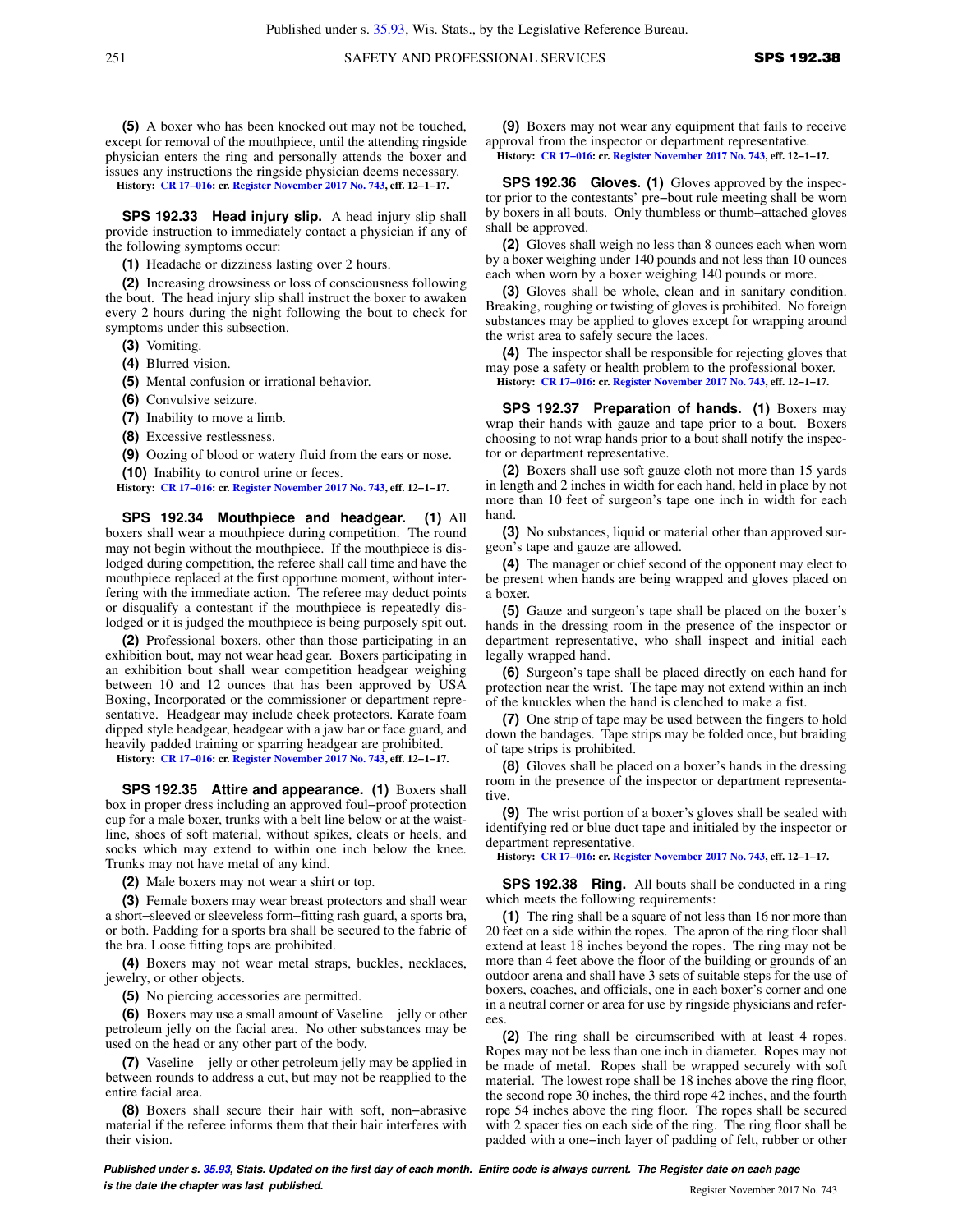similar material, placed on a one−inch base of building board or similar supporting base. Padding shall be covered with canvas duck, or similar material tightly stretched and laced securely in place, preferably under the apron.

**(3)** Ring posts shall be at least 3 inches in diameter, extending from the floor to the height of 58 inches above the ring floor. Ropes shall be connected to posts with the extension not shorter than 18 inches. Turn−buckles shall be covered with a protective padding. Full−length vertical corner pads shall be secured in place.

**History: [CR 17−016](https://docs.legis.wisconsin.gov/document/cr/2017/16): cr. [Register November 2017 No. 743](https://docs.legis.wisconsin.gov/document/register/743/B/toc), eff. 12−1−17.**

**SPS 192.39 Corner equipment. (1)** At least one second who works in a boxer's corner may have the following equipment:

(a) A bucket.

(b) Clean towels.

(c) Sterile gauze pads, sterile cotton, and cotton−tipped swabs.

- (d) Ice in a spill−proof sealed container.
- (e) Water in clear plastic sealed containers.

**(2)** Seconds shall submit the bucket and corner equipment to the inspector or department representative for inspection and approval before a bout.

**(3)** In case of a cut, a boxer's seconds may only make topical use of the following:

(a) A solution of adrenaline 1/1000.

- (b) Avetine.
- (c) Thrombin.

**History: [CR 17−016](https://docs.legis.wisconsin.gov/document/cr/2017/16): cr. [Register November 2017 No. 743](https://docs.legis.wisconsin.gov/document/register/743/B/toc), eff. 12−1−17.**

**SPS 192.40 Number of rounds in a bout. (1)** No bout involving female boxers may be scheduled for more than 10 rounds with each round lasting 2 minutes and with a one−minute rest between rounds.

**(2)** No bout involving male boxers may be scheduled for more than 15 rounds with each round lasting 3 minutes and with a one− minute rest between rounds.

**History: [CR 17−016](https://docs.legis.wisconsin.gov/document/cr/2017/16): cr. [Register November 2017 No. 743](https://docs.legis.wisconsin.gov/document/register/743/B/toc), eff. 12−1−17.**

**SPS 192.41 Consumables. (1)** Only water or an approved electrolyte−replacement beverage may be consumed during the bout. Electrolyte−replacement beverages include Gatorade®, Powerade®, Propel®, and Smartwater®. All consumables are subject to approval by the inspector or department representative.

**(2)** Beverages shall be brought to ring side unopened, sealed, and only in a plastic container. Unsealed beverages are prohibited.

**(3)** The inspector or department representative shall approve and sign off on any beverage.

**(4)** No stimulant beverages or beverages with caffeine, such as Red Bull<sup>®</sup> and Rockstar, are allowed.

**(5)** The department reserves the right to inspect, test, or remove any beverage from ring side. The department may test any contestant that an inspector or department representative believes is in violation of this section.

**(6)** Any beverage that is tested and found to have been altered in a manner that has not been approved by the inspector or department representative shall result in the contestant being subject to disqualification and disciplinary action.

**(7)** Tobacco use is not permitted in the contestant's locker room.

**(8)** Use of any energy stimulant in pill or other form is not permitted.

**History: [CR 17−016](https://docs.legis.wisconsin.gov/document/cr/2017/16): cr. [Register November 2017 No. 743](https://docs.legis.wisconsin.gov/document/register/743/B/toc), eff. 12−1−17.**

# **Subchapter V — Conducting Mixed Martial Arts at Events**

**SPS 192.42 General provisions. (1)** Male and female contestants may not compete against each other in a bout.

**(2)** Each contestant shall present a completed medical examination report form containing the information in s. [SPS 192.06 \(2\)](https://docs.legis.wisconsin.gov/document/administrativecode/SPS%20192.06(2)(d)) [\(d\)](https://docs.legis.wisconsin.gov/document/administrativecode/SPS%20192.06(2)(d)) to the ringside physician at the pre−bout examination.

**(3)** All professional and amateur bouts shall be conducted under the supervision of the department.

**(4)** Only licensed participants or persons approved by the department may be allowed in the cage or designated locker rooms.

**(5)** Amateur contestants may not currently or have ever been a professional fighter in any combative sport. This includes mixed martial arts, boxing, karate, or any other form of a combative sport. Any contestant found in violation will be subject to disciplinary action.

**(6)** Debut amateur contestants shall complete a department− approved form detailing the contestant's experience and training for mixed martial arts competitions. The trainer of the debut contestant shall certify that the contestant is skilled enough to compete and has never engaged in any form of unarmed combat as a professional.

**Note:** Forms are available from the Department of Safety and Professional Services, Division of Professional Credentialing, 1400 E. Washington Avenue, P.O. Box 8935, Madison, Wisconsin 53708, or from the department's website at: [http://dsps.wi.gov.](http://dsps.wi.gov)

**(7)** Amateur contestants shall have a minimum of 5 recorded amateur bouts on the Association of Boxing Commissions' national database prior to being permitted to compete as a professional contestant. The commissioner or department representative may waive this requirement.

**(8)** A bout in which more than 2 contestants participate is prohibited.

**History: [CR 17−016:](https://docs.legis.wisconsin.gov/document/cr/2017/16) cr. [Register November 2017 No. 743,](https://docs.legis.wisconsin.gov/document/register/743/B/toc) eff. 12−1−17.**

**SPS 192.43 Weigh−in procedures and weight classes. (1)** Professional and amateur contestants shall weigh in no more than 36 hours prior to the start time of the event in which they will compete. The weigh–in shall be conducted under the supervision of an inspector or department representative at a place designated by the promoter in an area with ample lighting to observe contestants and conduct the weigh−in.

**(2)** Contestants may wear a shirt, a pair of shorts, and socks at the weigh−in. Contestants may not wear any additional apparel or jewelry.

**(3)** The scale shall be provided by the promoter and approved by the inspector or department representative.

**(4)** Contestants may not participate in a bout where the weigh−in weight difference of opposing contestants exceeds the weight allowance shown in Table A. In this section, "weight allowance" means the difference in weight permitted between contestants in 2 different weight classes.

**(5)** After having communicated with the promoter, the commissioner or department representative shall have the sole discretion as to whether to cancel a bout if a contestant does not make weight.

**(6)** There may not be a difference of more than 3 pounds between weight classes from straw weight up to the bantamweight class for fighters competing in two different weight classes.

**(7)** There may not be a difference of more than 5 pounds between weight classes from featherweight up to the welterweight class for fighters competing in two different weight classes.

**(8)** There may not be a difference of more than 7 pounds between weight classes from middleweight up to the superheavy-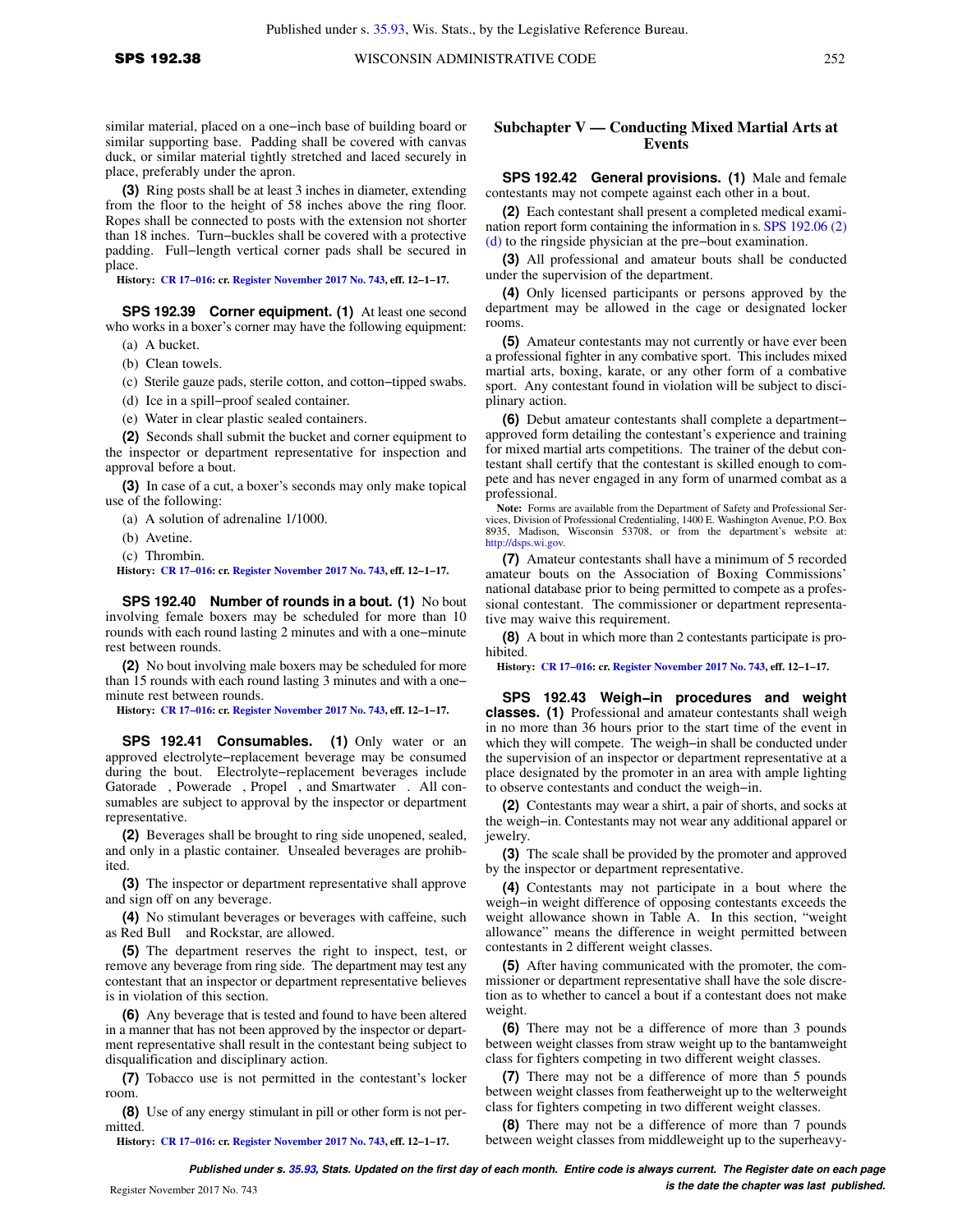weight class for fighters competing in two different weight classes.

**Example:** A fighter weighing 134 pounds in the bantamweight class may not compete against an opponent who weighs more than 137 pounds in the featherweight class. A fighter weighing 184 pounds in the middleweight class may not compete against an opponent who weighs more than 191 pounds in the light heavyweight class

**(9)** A one−pound weight variance is allowed for all weight classes for all bouts except title bouts and catch−weight bouts.

**(10)** A contestant in the welterweight class or lower may not lose more than 2 pounds within 1 hour. A contestant above the welterweight class may not lose more than 3 pounds within 1 hour.

**(11)** Weight allowances between weight classes do not apply

to contestants in a title bout.

**(12)** The final agreement between a contestant and a promoter shall be provided to the department no later than 4 business days before the official weigh−in.

**(13)** Contestants who fail to arrive at their report time for weigh−in will be subject to a suspension of up to 120 days, as reported in the Association of Boxing Commissions' mixed martial arts national database.

**(14)** Contestants who fail to make their contracted weight within 1 hour of their official weigh-in will be subject to a suspension of up to 120 days, as reported in the Association of Boxing Commissions' national database.

| Weight class                                                                                                                                                             | Weight                       | <b>Allowance</b> | <b>Glove size</b> |
|--------------------------------------------------------------------------------------------------------------------------------------------------------------------------|------------------------------|------------------|-------------------|
| Straw weight                                                                                                                                                             | up to and including 115 lbs. | $3$ lbs.         | $4$ to $8$ oz.    |
| Flyweight                                                                                                                                                                | over 115 to 125 lbs.         | $3$ lbs.         | $4$ to $8$ oz.    |
| Bantamweight                                                                                                                                                             | over 125 to 135 lbs.         | $3$ lbs.         | $4$ to $8$ oz.    |
| Featherweight                                                                                                                                                            | over 135 to 145 lbs.         | $5$ lbs.         | $4$ to $8$ oz.    |
| Lightweight                                                                                                                                                              | over 145 to 155 lbs.         | $5$ lbs.         | $4$ to $8$ oz.    |
| Welterweight                                                                                                                                                             | over 155 to 170 lbs.         | $5$ lbs.         | $4$ to $8$ oz.    |
| Middleweight                                                                                                                                                             | over 170 to 185 lbs.         | $7$ lbs.         | $4$ to $8$ oz.    |
| Light Heavyweight                                                                                                                                                        | over 185 to 205 lbs.         | $7$ lbs.         | $4$ to $8$ oz.    |
| Heavyweight                                                                                                                                                              | over 205 to 265 lbs.         | $7$ lbs.         | $4$ to $8$ oz.    |
| Super Heavyweight                                                                                                                                                        | over 265 lbs.                |                  | $4$ to $8$ oz.    |
| Note: On July 26, 2017, the Association of Boxing Commissions revised its unified rules of mixed martial arts to include 4 weight classes in addition to those listed in |                              |                  |                   |

Note: On July 26, 2017, the Association of Boxing Commissions revised its unified rules of mixed martial arts to include 4 weight classes in addition to those listed in Table A. As required under s. [444.095 \(4\)](https://docs.legis.wisconsin.gov/document/statutes/444.095(4)), Stats., th of weight classes is available on the ABC's website at [http://www.abcboxing.com/unified−weight−classes−mma/.](http://www.abcboxing.com/unified-weight-classes-mma/) Table A will be revised in future rulemaking. **History: [CR 17−016](https://docs.legis.wisconsin.gov/document/cr/2017/16): cr. [Register November 2017 No. 743](https://docs.legis.wisconsin.gov/document/register/743/B/toc), eff. 12−1−17.**

**SPS 192.44 Judging and scoring. (1)** All bouts will be scored by 3 judges.

**(2)** The ten−point must scoring system under the ABC's unified rules shall be the standard system of scoring a bout. The winner of the round shall be awarded 10 points, and the loser of the round shall be awarded 9 points or less, except for the rare occasion of an even round, that is scored 10 to 10.

**Note:** The ABC's unified rules are available at [www.abcboxing.com.](http://www.abcboxing.com)

**(3)** Only the referee may assess a foul or any point deductions. Judges may not deduct points for what they interpret is a foul. **History: [CR 17−016](https://docs.legis.wisconsin.gov/document/cr/2017/16): cr. [Register November 2017 No. 743](https://docs.legis.wisconsin.gov/document/register/743/B/toc), eff. 12−1−17.**

**SPS 192.45 Fouls. (1)** The referee may caution, warn, or penalize a contestant for committing a foul.

**(2)** The penalty for a foul may be a deduction of points or disqualification. Any points deducted for a foul shall be deducted in the round in which the foul occurred. Disqualification may occur after multiple fouls or if the referee determines a foul is flagrant.

**(3)** If a bottom contestant commits a foul and in the referee's judgment is not in control, unless the top contestant is injured, the bout shall continue so as not to jeopardize the top contestant's superior positioning at the time.

**(4)** The referee shall verbally notify the bottom contestant of the foul.

**(5)** If an injury results from a foul and is severe enough to terminate the bout, the contestant causing the injury loses by disqualification.

**(6)** If an intentional foul causes an injury and the bout is allowed to continue, a mandatory 2−point penalty shall be assessed to the contestant committing the foul.

**(7)** When an injury sustained by a contestant as a result of an intentional foul causes the contestant to be unable to continue at a subsequent point, the injured contestant shall win by a technical decision, if they are ahead on the score cards. If the injured contestant is even or behind on the score card at the time of the stoppage, the bout shall be declared a technical draw.

**(8)** If a bout is stopped because of an unintentional foul, the referee shall determine whether the contestant who has been

fouled can continue or not. If the contestant's chance of winning has not been seriously jeopardized as a result of the foul, and if the foul did not involve concussive impact to the head of the contestant who has been fouled, the referee may order the bout continued after a recuperative interval of not more than 5 minutes. Immediately after stopping the bout or at the end of the round, the referee shall immediately inform the inspector, commissioner, or department representative of their determination that the foul was accidental and unintentional.

**(9)** If the referee determines either from their observation or that of the ringside physician that the bout may not continue because of the injury from the unintentional foul, the bout shall be declared a no contest if the foul occurred before completion of the first 2 rounds of a non−championship bout, or before completion of the first 3 rounds of a championship bout.

**(10)** If an unintentional foul renders the contestant unable to continue the bout, or an injury from an intentional foul later becomes aggravated by fair blows and the referee stops the bout because of the injury, after the completion of the second round in a non−championship bout or 3−round bout, or after the completion of the third round of a championship bout or 5−round bout, the outcome shall be determined by scoring the completed rounds and the partial round at which the referee stopped the bout.

**(11)** A contestant may not be declared the winner of a bout on the basis of their claim that the opponent fouled them unintentionally by hitting them in the groin. If after a recuperative interval of not more than 5 minutes a contestant is unwilling to continue because of the claim of being hit in the groin, the bout will be declared a no contest if the second round has not been completed in a 3−round bout or the third round has not been completed in a 5−round bout.

**(12)** (a) Except as provided in pars. [\(b\)](https://docs.legis.wisconsin.gov/document/administrativecode/SPS%20192.45(12)(b)) and [\(c\)](https://docs.legis.wisconsin.gov/document/administrativecode/SPS%20192.45(12)(c)), types of fouls in a mixed martial arts bout are those identified in the ABC's unified rules for mixed martial arts.

(b) An illegal strike to the back of the head, resulting in a foul, include a strike in the nape of the neck area up to the top of the ears, and a strike in the mohawk area from the top of the ears to the crown of the head, or the area where the head begins to curve, as specified in the ABC's unified rules.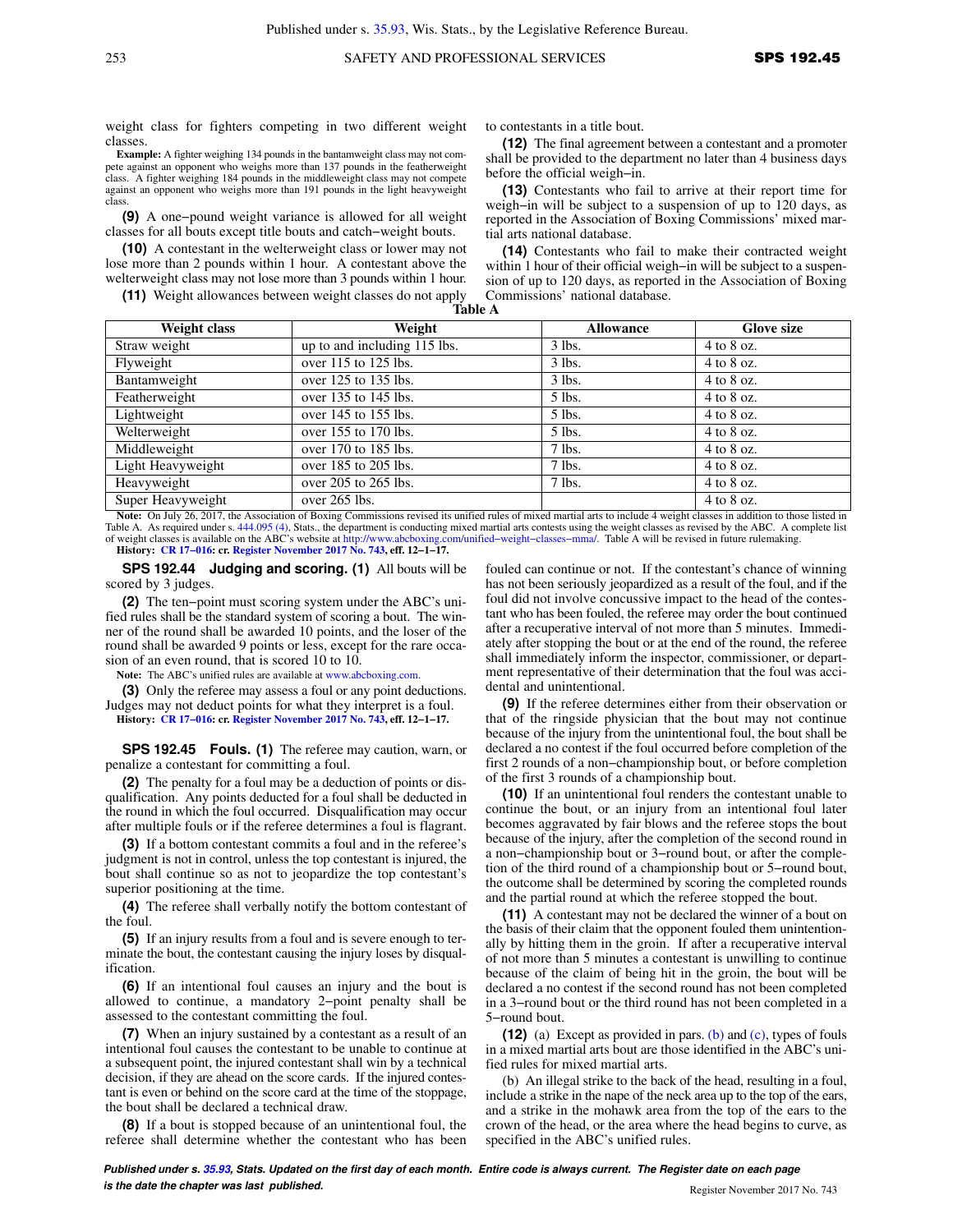(c) The following are additional fouls for amateur contestants:

1. An elbow or forearm strike.

2. Any strike to the head with the knee.

3. Cranking the neck or using any hold that places a contestant's neck in jeopardy from a crank.

4. Any leg submission except a kneebar or straight ankle lock.

5. A hand choke.

6. Striking against the knees including any strike to or around the knee joint.

7. A spinal crank or lock.

Note: The ABC's unified rules are available at [www.abcboxing.com.](http://www.abcboxing.com) **History: [CR 17−016](https://docs.legis.wisconsin.gov/document/cr/2017/16): cr. [Register November 2017 No. 743](https://docs.legis.wisconsin.gov/document/register/743/B/toc), eff. 12−1−17.**

**SPS 192.46 Mouthpiece.** All contestants shall wear a mouthpiece during competition. The round may not begin without the mouthpiece. If the mouthpiece is dislodged during competition, the referee shall call time and have the mouthpiece replaced at the first opportune moment, without interfering with the immediate action. The referee may deduct points or disqualify a contestant if the mouthpiece is repeatedly dislodged or it is judged the mouthpiece is being purposely spit out.

**History: [CR 17−016](https://docs.legis.wisconsin.gov/document/cr/2017/16): cr. [Register November 2017 No. 743](https://docs.legis.wisconsin.gov/document/register/743/B/toc), eff. 12−1−17.**

**SPS 192.47 Appearance and attire. (1)** Male contestants shall wear a groin protector that will protect them against injury from a foul blow.

**(2)** Female contestants may wear groin and breast protectors.

**(3)** Each contestant shall wear mixed martial arts shorts, biking shorts, or kickboxing shorts. Shorts shall be approved by the inspector or department representative.

**(4)** Male contestants may not wear a shirt, Gi, or other top.

**(5)** Female contestants shall wear a short−sleeved or sleeveless form−fitting rash guard, a sports bra, or both. Padding for a sports bra shall be secured to the fabric of the bra. Loose fitting tops are prohibited.

**(6)** No shoes are permitted.

**(7)** No grappling shin guards are permitted.

**(8)** No piercing accessories are permitted.

**(9)** No body grease, gels, balms, oils, or lotions may be applied to the hair, face or body. This includes the use of excessive amounts of water dumped on a contestant to make him or her slippery.

**(10)** Vaseline<sup>®</sup> jelly or other petroleum jelly may be applied to the facial area, but only from the cheekbone area to the forehead, at cage side in the presence of an inspector, referee, or a person designated by the department. Any contestant applying anything other than petroleum jelly in an approved fashion prior to this may be penalized a point or disqualified. Petroleum jelly may be applied in between rounds to address a cut, but may not be reapplied to the entire facial area.

**(11)** Taping of hands, wrists, and ankles is permitted.

**(12)** Only neoprene joint supports may be used. Metal supports are prohibited.

**(13)** Fingernails and toenails shall be trimmed.

**(14)** The inspector or department representative shall determine whether head or facial hair presents any hazard to the safety of the contestant or their opponent or will interfere with the supervision and conduct of the event. Facial hair may not be braided.

**(15)** Contestants may not wear any equipment that fails to receive approval from the inspector or department representative.

**(16)** Amateur contestants shall wear mixed martial arts shorts, biking shorts, or boxing or kickboxing shorts during competition that will be subject to the approval of a department representative. The shorts may not have pockets, buttons, zippers, grommets, exposed hook−and−loop fasteners, or metal of any kind.

**(17)** Amateur contestants may not wear padding on their feet during a bout. Ankle guards or neoprene knee wraps are optional, and shall be approved by the department.

**History: [CR 17−016:](https://docs.legis.wisconsin.gov/document/cr/2017/16) cr. [Register November 2017 No. 743,](https://docs.legis.wisconsin.gov/document/register/743/B/toc) eff. 12−1−17.**

**SPS 192.48 Gloves. (1)** All non−amateur contestants shall wear grappling gloves that weigh a minimum of 4 ounces and not more than 8 ounces. Amateur contestants shall wear gloves that weigh a minimum of 6 ounces and a maximum of 8 ounces.

**(2)** Gloves shall be supplied by the promoter. Contestants are not permitted to supply their own gloves. Gloves shall be new the first time they are being inspected by the department representative. Once inspected, new gloves may not be used more than 3 times. Used gloves may not be worn for title bouts. The promoter shall supply new gloves for both contestants competing in any title bout including state bouts.

**(3)** Both contestants in a bout shall wear gloves of the same weight.

**(4)** Each contestant's gloves shall be inspected and approved by the inspector, referee, or department representative prior to the contestants' pre−bout rule meeting.

**(5)** Amateur contestants may use a mitt−style glove.

**History: [CR 17−016:](https://docs.legis.wisconsin.gov/document/cr/2017/16) cr. [Register November 2017 No. 743,](https://docs.legis.wisconsin.gov/document/register/743/B/toc) eff. 12−1−17.**

**SPS 192.49 Preparation of hands. (1)** Contestants may wrap their hands with gauze and tape prior to a bout. Contestants choosing to not wrap hands prior to a bout shall notify the inspector or department representative.

**(2)** Contestants shall use soft gauze cloth not more than 15 yards in length and 2 inches in width for each hand, held in place by not more than 10 feet of surgeon's tape one inch in width for each hand.

**(3)** No substances, liquid or material other than approved surgeon's tape and gauze are allowed.

**(4)** The manager or chief second of the opponent may elect to be present when hands are being wrapped and gloves placed on a contestant.

**(5)** Gauze and surgeon's tape shall be placed on the contestant's hands in the dressing room in the presence of the inspector or department representative, who shall inspect and initial each legally wrapped hand.

**(6)** Surgeon's tape shall be placed directly on each hand for protection near the wrist. The tape may not extend within an inch of the knuckles when the hand is clenched to make a fist.

**(7)** One strip of tape may be used between the fingers to hold down the bandages. Tape strips may be folded once, but braiding of tape strips is prohibited.

**(8)** Gloves shall be placed on a contestant's hands in the dressing room in the presence of the inspector or department representative.

**(9)** The wrist portion of a contestant's gloves shall be sealed with identifying red or blue duct tape and initialed by the inspector or department representative.

**History: [CR 17−016:](https://docs.legis.wisconsin.gov/document/cr/2017/16) cr. [Register November 2017 No. 743,](https://docs.legis.wisconsin.gov/document/register/743/B/toc) eff. 12−1−17.**

**SPS 192.50 Requirements for cage area. (1)** All mixed martial arts bouts shall take place in a cage or fenced area that has been approved by the department and is subject to inspection prior to each bout by the referee, inspector, or department representative.

**(2)** Mixed martial arts bouts may not be conducted in a ring.

**(3)** The fighting−area floor shall be no smaller than 18 feet in diameter and no larger than 36 feet in diameter.

**(4)** The fighting−area floor shall be padded in a manner approved by the department, with at least a one−inch layer of foam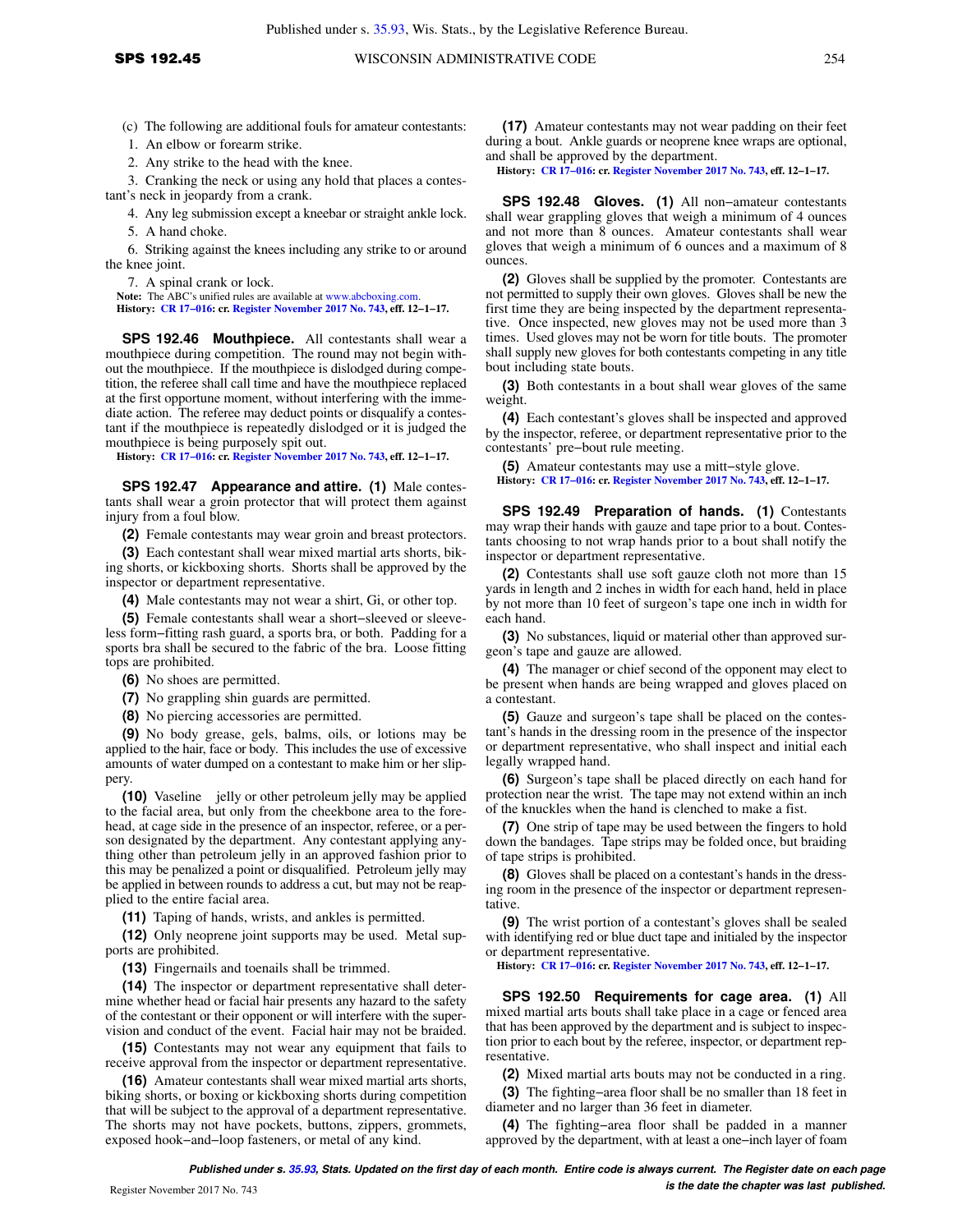padding. Padding shall extend beyond the fighting area and over the edge of the platform.

**(5)** The fighting−area floor shall not be more than 4 feet above the floor of the building and shall have 2 sets of suitable steps or ramps for use by the contestants.

**(6)** Posts shall be made of metal not more than 6 inches in diameter, extending from the floor of the building to a minimum height of 58 inches above the fighting−area floor and shall be properly padded in a manner approved by the department.

**(7)** The fighting area shall be enclosed by a fence made of material, such as vinyl−coated chain−link fencing, that will not allow a contestant to fall out or break through it onto the building floor or spectators.

**(8)** All metal parts shall be covered and padded in a manner approved by the department and may not be abrasive to the contestants.

**(9)** The fighting area shall have 2 separate entries onto the fighting−area floor.

**History: [CR 17−016](https://docs.legis.wisconsin.gov/document/cr/2017/16): cr. [Register November 2017 No. 743](https://docs.legis.wisconsin.gov/document/register/743/B/toc), eff. 12−1−17.**

**SPS 192.51 Corner equipment. (1)** At least one second who works in a contestant's corner may have the following equipment:

(a) A bucket.

(b) Clean towels.

(c) Sterile gauze pads, sterile cotton, and cotton−tipped swabs.

(d) Ice in a spill−proof sealed container.

(e) Water in clear plastic sealed containers.

**(2)** Seconds shall submit the bucket and corner equipment to the inspector or department representative for inspection and approval before a bout.

**(3)** In case of a cut, a contestant's seconds may only make topical use of the following:

(a) A solution of adrenaline 1/1000.

(b) Avetine.

(c) Thrombin.

**History: [CR 17−016](https://docs.legis.wisconsin.gov/document/cr/2017/16): cr. [Register November 2017 No. 743](https://docs.legis.wisconsin.gov/document/register/743/B/toc), eff. 12−1−17.**

**SPS 192.52 Number, type, and duration of rounds and bouts. (1)** (a) Except as provided in par. [\(b\)](https://docs.legis.wisconsin.gov/document/administrativecode/SPS%20192.52(1)(b)), professional bouts shall be 3 rounds of 5 minutes each with a one minute rest period that includes a 10 second warning signal.

(b) Professional championship bouts may be 4 or 5 rounds of 5 minutes each with a one minute rest period that includes a 10 second warning signal.

**(2)** (a) Except as provided in par. [\(b\),](https://docs.legis.wisconsin.gov/document/administrativecode/SPS%20192.52(2)(b)) amateur bouts shall be 3 rounds of 3 minutes each with a one minute rest period that includes a 10 second warning signal.

(b) Amateur championship bouts may be 4 or 5 rounds of 3 minutes each with a one minute rest period that includes a 10 second warning signal.

**(3)** A minimum of 24 rounds shall be scheduled unless waived by the commissioner or department representative.

**History: [CR 17−016](https://docs.legis.wisconsin.gov/document/cr/2017/16): cr. [Register November 2017 No. 743](https://docs.legis.wisconsin.gov/document/register/743/B/toc), eff. 12−1−17.**

**SPS 192.53 Types of bout results.** A mixed martial arts bout may end under any of the following results:

**(1)** Submission, as demonstrated by any of the following:

(a) Tap out, which occurs when a contestant physically uses their hands to indicate that they no longer wish to continue.

(b) Verbal tap out, which occurs when a contestant verbally announces to the referee that they do not wish to continue.

**(2)** Knock−out, as demonstrated when a contestant is rendered unconscious due to a legal strike.

**(3)** Technical knock−out, which occurs through any of the following:

(a) The referee stops the bout because the contestant can no longer defend himself or herself.

(b) The ringside physician advises the referee to stop the bout.

(c) An injury as a result of a legal maneuver is severe enough to terminate the bout.

(d) The referee stops the bout because a contestant is injured by a legal technique and cannot continue.

**(4)** Decision via scorecards, which may be of any of the following types:

(a) Unanimous, which occurs when all 3 judges score the bout for the same contestant.

(b) Split decision, which occurs when 2 judges score the bout for one contestant and one judge scores for the opponent.

(c) Majority decision, which occurs when 2 judges score the bout for the same contestant and one judge scores the bout a draw.

**(5)** Draw, which may be of any of the following types:

(a) Unanimous, which occurs when all 3 judges score the bout a draw.

(b) Majority, which occurs when 2 judges score the bout a draw.

(c) Split, which occurs when all 3 judges score a bout differently.

**(6)** Disqualification, which occurs when an injury sustained during competition as a result of an intentional foul as determined by the referee is severe enough to terminate the bout. Under this situation, the contestant causing the injury loses by disqualification.

**(7)** Forfeit, which occurs when a contestant fails to begin competition or prematurely ends the bout for reasons other than injury or indicating a tap out.

**(8)** Technical draw, which occurs through any of the following:

(a) An injury sustained during competition as a result of an intentional foul, as determined by the referee, causes the injured contestant unable to continue at a subsequent point in the bout, and the injured contestant shall win by a technical decision if the contestant is ahead on the scorecards.

(b) The number of rounds specified in s. [SPS 192.52](https://docs.legis.wisconsin.gov/document/administrativecode/SPS%20192.52) have been completed, with the results of the scorecards being a draw.

**(9)** Technical decision, which occurs through any of the following:

(a) When a bout is prematurely stopped due to an injury and a contestant is leading on the scorecards.

(b) When an injury sustained during competition as a result of an intentional foul, as determined by the referee, causes the injured contestant unable to continue at a subsequent point in the bout, the injured contestant shall win by a technical decision if the contestant is ahead on the scorecards.

**(10)** No contest, which occurs when a bout is prematurely stopped due to accidental injury and a sufficient number of rounds have not been completed to render a decision via the scorecards. **History: [CR 17−016:](https://docs.legis.wisconsin.gov/document/cr/2017/16) cr. [Register November 2017 No. 743,](https://docs.legis.wisconsin.gov/document/register/743/B/toc) eff. 12−1−17.**

**SPS 192.54 Rule meetings.** All contestants shall attend pre−bout meetings with the referee and a department representative to review the ABC's unified rules, fouls, and department requirements. Seconds and other persons approved by the department may attend meetings under this section.

**History: [CR 17−016:](https://docs.legis.wisconsin.gov/document/cr/2017/16) cr. [Register November 2017 No. 743,](https://docs.legis.wisconsin.gov/document/register/743/B/toc) eff. 12−1−17.**

**SPS 192.55 Consumables. (1)** Only water or an approved electrolyte−replacement beverage may be consumed during the bout. Electrolyte−replacement beverages include Gatorade®, Powerade®, Propel®, and Smartwater®. All consumables are subject to approval by the inspector or department representative.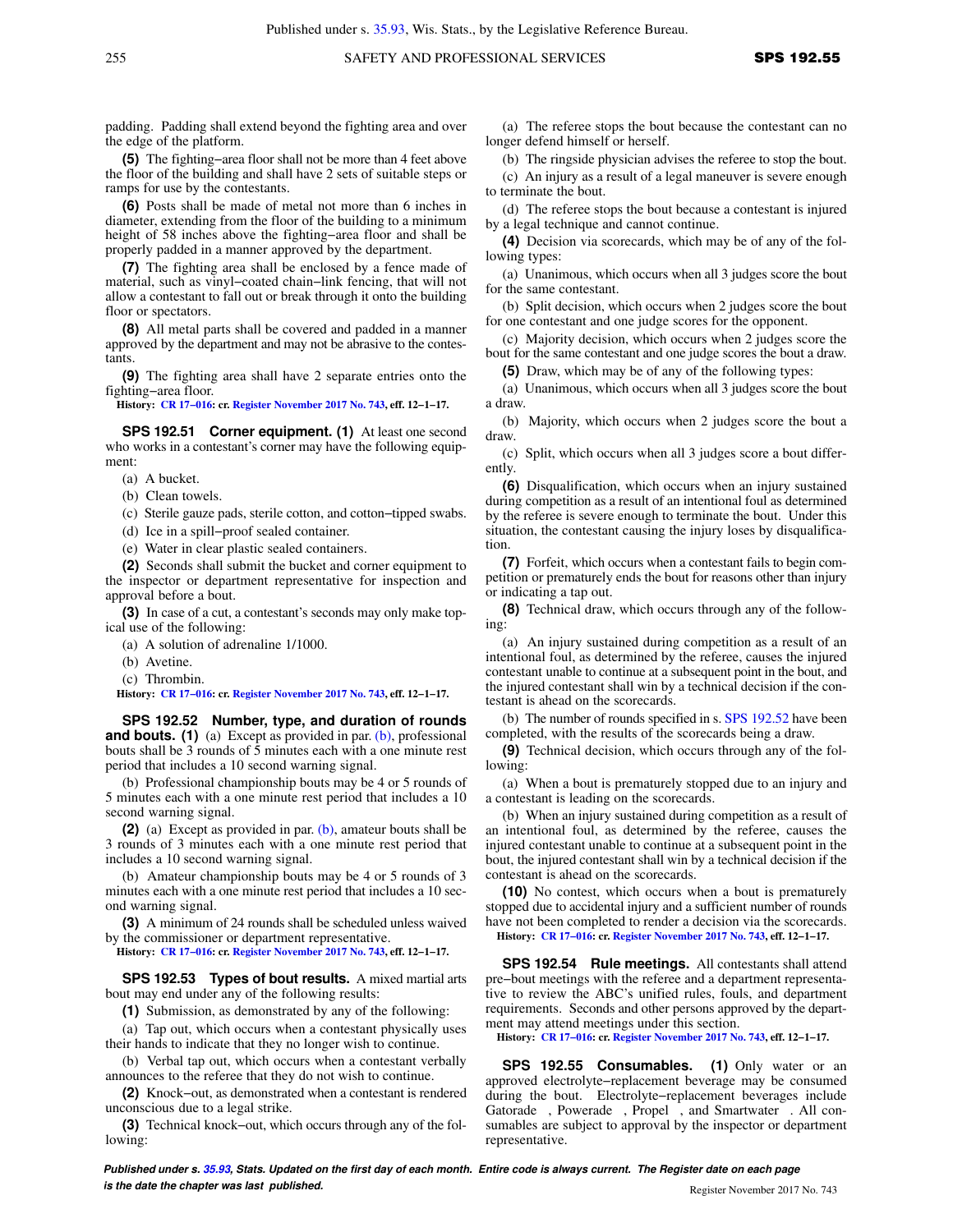**(2)** Beverages shall be brought to cage side unopened, sealed, and only in a plastic container. Unsealed beverages are prohibited.

**(3)** The inspector or department representative shall approve and sign off on any beverage.

**(4)** No stimulant beverages or beverages with caffeine, such as Red Bull<sup>®</sup> and Rockstar, are allowed.

**(5)** The department reserves the right to inspect, test, or remove any beverage from cage side. The department may test any contestant that an inspector or department representative believes is in violation of this section.

**(6)** Any beverage that is tested and found to have been altered in a manner that has not been approved by the inspector or department representative shall result in the contestant being subject to disqualification and disciplinary action.

**(7)** Tobacco use is not permitted in the contestant's locker room.

**(8)** Use of any energy stimulant in pill or other form is not permitted.

**History: [CR 17−016](https://docs.legis.wisconsin.gov/document/cr/2017/16): cr. [Register November 2017 No. 743](https://docs.legis.wisconsin.gov/document/register/743/B/toc), eff. 12−1−17.**

# **Subchapter VI — Conducting Kickboxing at Events**

**SPS 192.56 General provisions. (1)** A male contestant may not compete against a female contestant in a bout.

**(2)** Each contestant shall present all required physical examination forms and laboratory reports to the ringside physician at the pre−bout examination.

**(3)** All professional and amateur bouts shall be conducted under the supervision of the department.

**(4)** Only licensed participants or persons approved by the department may be allowed in the ring or cage or designated locker rooms.

**(5)** Amateur contestants may not currently or have ever been a professional fighter in any combative sport. This includes mixed martial arts, boxing, karate, or any other form of a combative sport. Any contestant found in violation will be subject to disciplinary action.

**(6)** Debut amateur contestants shall complete a department− approved form detailing the contestant's experience and training for unarmed combat sports competitions. The trainer of a debut contestant shall certify that the contestant is skilled enough to compete and has never engaged in any form of unarmed combat as a professional.

**Note:** Forms are available from the Department of Safety and Professional Services, Division of Professional Credentialing, 1400 E. Washington Avenue, P.O. Box 8935, Madison, Wisconsin 53708, or from the department's website at: [http://dsps.wi.gov.](http://dsps.wi.gov)

**(7)** A bout in which more than 2 contestants participate is prohibited.

**(8)** Bouts shall take place in a cage meeting the requirements under s. [SPS 192.69](https://docs.legis.wisconsin.gov/document/administrativecode/SPS%20192.69) or ring meeting the requirements under s.[SPS](https://docs.legis.wisconsin.gov/document/administrativecode/SPS%20192.70) [192.70.](https://docs.legis.wisconsin.gov/document/administrativecode/SPS%20192.70)

**(9)** Improper use of or tampering with equipment by a contestant or contestant's second is prohibited. Any violation of this subdivision may result in a point reduction or disqualification of the contestant.

**History: [CR 17−016](https://docs.legis.wisconsin.gov/document/cr/2017/16): cr. [Register November 2017 No. 743](https://docs.legis.wisconsin.gov/document/register/743/B/toc), eff. 12−1−17.**

**SPS 192.57 Weigh−in procedures and weight classes. (1)** Contestants shall weigh in no more than 36 hours **Table A**

prior to the start time of the event in which they will compete. The weigh−in shall be conducted under the supervision of an inspector or department representative at a place designated by the promoter in an area with ample lighting to observe contestants and conduct the weigh−in.

**(2)** Contestants may wear a shirt, a pair of shorts, and socks at the weigh−in. Contestants may not wear any additional apparel or jewelry.

**(3)** The scale shall be provided by the promoter and approved by the inspector or department representative.

**(4)** Contestants may not participate in a bout where the weigh−in weight difference of opposing contestants exceeds the weight allowance shown in Table A. In this section, "weight allowance" means the difference in weight permitted between contestants in 2 different weight classes.

**(5)** After having communicated with the promoter, the commissioner or department representative shall have the sole discretion as to whether to cancel a bout if a contestant does not make weight.

**(6)** There may not be a difference of more than 3 pounds between weight classes from mini flyweight up to the bantamweight class for contestants competing in two different weight classes.

**(7)** There may not be a difference of more than 4 pounds between weight classes from super bantamweight up to the super featherweight class for contestants competing in two different weight classes.

**(8)** There may not be a difference of more than 5 pounds between weight classes from lightweight up to the super lightweight class for contestants competing in two different weight classes.

**(9)** There may not be a difference of more than 7 pounds between weight classes from welterweight up to the light heavyweight class for contestants competing in two different weight classes.

**(10)** There may not be a difference of more than 12 pounds between a contestant in the cruiserweight division competing against a contestant in the heavyweight division.

**Example:** A contestant weighing 134 pounds in the bantamweight class may not compete against an opponent who weighs more than 137 pounds in the featherweight class. A contestant weighing 184 pounds in the middleweight class may not compete against an opponent who weighs more than 191 pounds in the light heavyweight class.

**(11)** A one−pound weight variance is allowed for all weight classes for all bouts except title bouts and catch−weight bouts.

**(12)** A contestant in the welterweight class or lower may not lose more than 2 pounds within 1 hour. A contestant above the welterweight class may not lose more than 3 pounds within 1 hour.

**(13)** Weight allowances between weight classes do not apply to contestants in a title bout.

**(14)** The final agreement between a contestant and a promoter shall be provided to the department no later than 4 business days before the official weigh−in.

**(15)** Contestants who fail to arrive at their report time for weigh−in will be subject to a suspension of up to 120 days, as reported in the Association of Boxing Commissions' national database.

**(16)** Contestants who fail to make their contracted weight within 1 hour of their official weigh-in will be subject to a suspension of up to 120 days, as reported in the Association of Boxing Commissions' national database.

| .                   |                               |                      |  |
|---------------------|-------------------------------|----------------------|--|
| <b>Weight Class</b> | Weight                        | <b>Allowance</b>     |  |
| Mini Flyweight      | up to and including 105 lbs.  | not more than 3 lbs. |  |
| Light Flyweight     | over $105$ lbs. to $108$ lbs. | not more than 3 lbs. |  |
| Flyweight           | over $108$ lbs. to $112$ lbs. | not more than 3 lbs. |  |
| Super Flyweight     | over $112$ lbs. to $115$ lbs. | not more than 3 lbs. |  |

**Published under s. [35.93,](https://docs.legis.wisconsin.gov/document/statutes/35.93) Stats. Updated on the first day of each month. Entire code is always current. The Register date on each page is the date the chapter was last published. is the date the chapter was last published.**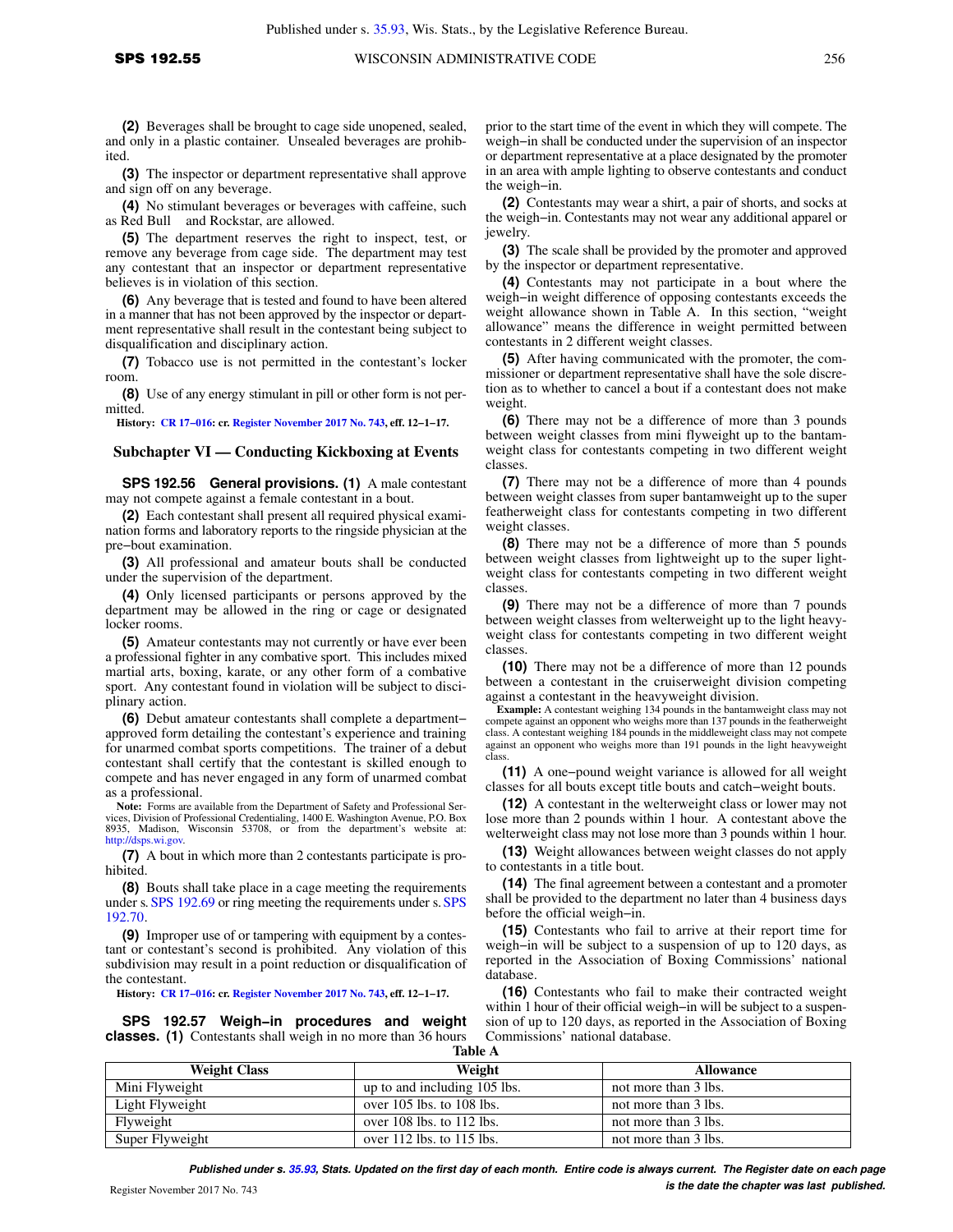## 257 SAFETY AND PROFESSIONAL SERVICES **SPS 192.59**

| over 115 lbs. to 118 lbs.     | not more than 3 lbs.  |
|-------------------------------|-----------------------|
| over 118 lbs. to 122 lbs.     | not more than 4 lbs.  |
| over 122 lbs. to 126 lbs.     | not more than 4 lbs.  |
| over 126 lbs. to 130 lbs.     | not more than 4 lbs.  |
| over 130 lbs. to 135 lbs.     | not more than 5 lbs.  |
| over 135 lbs. to 140 lbs.     | not more than 5 lbs.  |
| over 140 lbs. to 147 lbs.     | not more than 7 lbs.  |
| over 147 lbs. to 154 lbs.     | not more than 7 lbs.  |
| over 154 lbs. to 160 lbs.     | not more than 7 lbs.  |
| over $160$ lbs. to $168$ lbs. | not more than 7 lbs.  |
| over 168 lbs. to 175 lbs.     | not more than 7 lbs.  |
| over 175 lbs. to 200 lbs.     | not more than 12 lbs. |
| over 200 lbs.                 | no limit              |
|                               |                       |

**History: [CR 17−016](https://docs.legis.wisconsin.gov/document/cr/2017/16): cr. [Register November 2017 No. 743](https://docs.legis.wisconsin.gov/document/register/743/B/toc), eff. 12−1−17.**

**SPS 192.58 Judging and scoring. (1)** All bouts shall be scored by 3 judges.

**(2)** The ten−point must scoring system under the ABC's unified rules shall be the standard system of scoring a bout. The winner of the round shall be awarded 10 points. The loser of the round shall be awarded 6, 7, 8, or 9 points. If the round is determined to be an even round, each contestant shall be awarded 10 points.

**(3)** Effective striking is judged by determining the total number of effective legal strikes landed. A strike resulting in a flash knockdown under s. [SPS 192.60 \(2\)](https://docs.legis.wisconsin.gov/document/administrativecode/SPS%20192.60(2)) shall be judged less effective than a strike resulting in a knockdown requiring a count under s. [SPS 192.60 \(4\).](https://docs.legis.wisconsin.gov/document/administrativecode/SPS%20192.60(4))

**(4)** Effective control is judged by determining who is dictating the pace, location, and position of the bout.

**(5)** Effective aggressiveness means moving forward and landing legal strikes.

**(6)** Only the referee may assess a foul or any point deductions. Judges may not deduct points for what they interpret is a foul. **History: [CR 17−016](https://docs.legis.wisconsin.gov/document/cr/2017/16): cr. [Register November 2017 No. 743](https://docs.legis.wisconsin.gov/document/register/743/B/toc), eff. 12−1−17.**

**SPS 192.59 Fouls. (1)** The referee may caution, warn, or penalize a contestant for committing a foul.

**(2)** The penalty for a foul may be a deduction of points or disqualification. Any points deducted for a foul shall be deducted in the round in which the foul occurred. Disqualification may occur after multiple fouls or if the referee determines a foul is flagrant.

**(3)** If an injury results from an intentional foul and is severe enough to terminate the bout, the contestant causing the injury loses by disqualification.

**(4)** When an injury from an intentional foul later becomes aggravated by legal strikes and the referee stops a bout before completion of a majority of the scheduled rounds because of the injury, the injured contestant shall win by a technical decision, if they are ahead on the score cards. If the injured contestant is even or behind on the score cards at the time of the stoppage, the bout shall be declared a technical draw.

**(5)** If an injury from an intentional foul later becomes aggravated by legal strikes and the referee stops a bout after completion of a majority of the scheduled rounds because of the injury, the outcome shall be determined by scoring the completed rounds and the partial round at which the referee stopped the bout.

**(6)** (a) If an accidental foul occurs before the completion of a majority of the scheduled rounds of a bout and the injured contestant is not able to continue the fight, the fight shall be declared a no contest.

(b) If an accidental foul occurs after the completion of a majority of the scheduled rounds of a bout and the fouled contestant is not able to continue, the judges shall score the bout as a technical knock−out and the contestant who is ahead on points shall be declared the winner. In determining the points, the judges shall score the completed rounds and the incomplete round. If no action has occurred in an incomplete round, the round shall be scored as an even round.

(c) When a contestant is not able to continue fighting, the referee shall stop the action and inform the department's inspector, the judges and both contestants that the foul was accidental. If in the later rounds the injury has worsened as a result of legal blows, and the injured contestant is not able to continue, the judges shall score the bout based on the completed rounds and the incomplete round.

(d) The referee, in consultation with the ringside physician, shall allow an injured contestant up to 5 minutes to recover from an accidental foul.

(e) A contestant who is hit with an accidental low blow shall continue after a reasonable amount of time, not exceeding 5 minutes, or the contestant shall lose the bout. If a contestant is hit with an accidental low blow, the referee shall stop the action in a bout and inform the judges of any deduction of points made by the referee.

**(7)** Types of fouls in a kickboxing bout include all of the following:

- (a) Butting with the head.
- (b) Attacking the throat.
- (c) Targeting the back of the head or torso.

(d) Targeting below the waistline, except for a foot−to−foot sweep to the lead foot below the ankle or either foot below the ankle if all of the following apply:

1. The contestant executing the sweep is squared to the opponent.

- 2. Neither of the opponent's feet is leading.
- 3. The opponent has equal weight on both feet.
- (e) Slapping.
- (f) Spitting.
- (g) Biting.
- (h) Holding.
- (i) Holding or pulling the opponent, ring, or cage and striking.
- (j) Holding or locking of the opponent's arm or head.
- (k) Striking with the knee, elbow, or forearm.
- (L) A palm heel strike.

(m) A backhand or backfist strike, except a spinning backhand or backfist strike.

- (n) Attacking or manipulating any joint.
- (o) A clubbing or hammerfist strike.
- (p) A spinning foot or leg sweep.
- (q) A karate chopping strike.

(r) Attacking an opponent who is down or who is in the act of rising.

- (s) Abusive language or gesture.
- (t) Failure to obey the referee's commands.
- (u) Fighting after the bell has signaled the end of a round.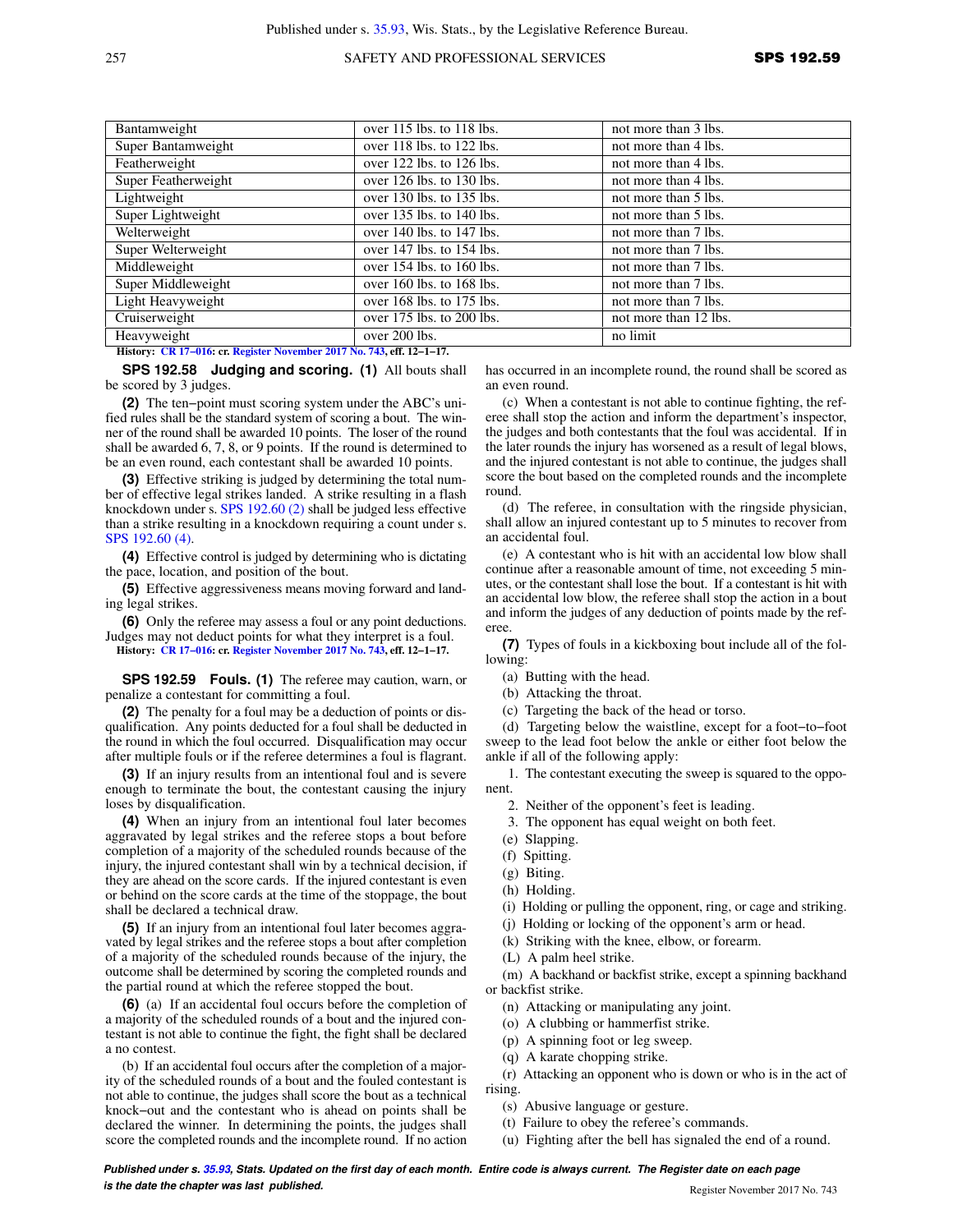(v) Pushing or shoving an opponent.

(w) Intentionally avoiding contact with the opponent.

(x) Intentionally delaying the bout.

(y) Eye gouging.

(z) Any other unsportsmanlike conduct as determined by the referee.

**History: [CR 17−016](https://docs.legis.wisconsin.gov/document/cr/2017/16): cr. [Register November 2017 No. 743](https://docs.legis.wisconsin.gov/document/register/743/B/toc), eff. 12−1−17.**

**SPS 192.60 Procedures after knock−downs. (1)** WHEN DOWN. A contestant is considered down if any of the following occur:

(a) The contestant touches the floor with any part of the body other than the feet as the result of a blow or series of blows other than a foot−to−foot sweep.

(b) The contestant hangs helplessly on the cage or ropes as the result of a blow or series of blows other than a foot−to−foot sweep.

(c) The contestant is outside or partly outside the ropes as the result of a blow or series of blows other than a foot−to−foot sweep.

(d) Following a blow, the contestant has not fallen and is not lying on the cage or ropes, but is in a semi−conscious state and cannot, in the opinion of the referee, continue the bout.

**(2)** FLASH KNOCKDOWNS. A flash knockdown occurs when, after having been knocked down under sub. [\(1\) \(a\)](https://docs.legis.wisconsin.gov/document/administrativecode/SPS%20192.60(1)(a)), a contestant rises immediately to his or her feet. Subsections [\(3\)](https://docs.legis.wisconsin.gov/document/administrativecode/SPS%20192.60(3)), [\(4\),](https://docs.legis.wisconsin.gov/document/administrativecode/SPS%20192.60(4)) [\(5\),](https://docs.legis.wisconsin.gov/document/administrativecode/SPS%20192.60(5)) and [\(6\)](https://docs.legis.wisconsin.gov/document/administrativecode/SPS%20192.60(6)) do not apply to a flash knockdown.

**(3)** NEUTRAL CORNER. When a contestant is down, the opponent shall go at once to the neutral corner as designated by the referee. The bout may not continue until the command "Fight" is given by the referee. If the opponent does not go to the neutral corner on command, the count under sub. [\(4\)](https://docs.legis.wisconsin.gov/document/administrativecode/SPS%20192.60(4)) shall be stopped until the opponent has done so. The counting shall then be continued where it has been interrupted.

**(4)** COUNT. (a) When a contestant is down, the timekeeper shall immediately begin to count the seconds and continue until the count is taken over by the referee. Before the number "one" is counted, an interval of one second shall have elapsed from the time the boxer went down and the time of counting "one."

(b) Upon taking over the count from the timekeeper, the referee shall give a mandatory 8 count and shall continue to count to 10 if the downed contestant is not able to continue fighting after the mandatory 8 count. The referee shall count aloud and provide intervals of one second between the numbers, and shall indicate each second with his or her hand in a manner such that the contestant who has been knocked down is aware of the count. The referee shall continue counting, even if the bell sounds, indicating the end of the round.

**(5)** MANDATORY 8 COUNT. When a contestant is down as the result of a blow, the bout may not be continued until the referee has reached the count of 8, even if the contestant is ready to continue before then. If, after the count of 8 has been reached, a contestant immediately falls again without having received a fresh blow, the contestant shall lose the bout by a decision of knock−out.

**(6)** BOTH CONTESTANTS DOWN. If both contestants go down at the same time, counting shall be continued as long as one of them is still down. If both contestants remain down until the count of "10," the bout shall be stopped and the decision shall be a technical draw.

**(7)** FAILURE TO FIGHT. (a) A contestant who fails to resume fighting immediately after the termination of the rest interval, who sustains an injury from a fair blow and the injury is severe enough to terminate a bout, or who, when knocked down by a fair blow, fails to resume within 10 seconds, shall lose the bout. Except as provided in par. [\(b\),](https://docs.legis.wisconsin.gov/document/administrativecode/SPS%20192.60(7)(b)) a referee may not give a standing 8 count.

(b) The referee of an amateur bout may give a standing 8 count to determine if a contestant who is not considered down is able to continue fighting. The referee shall count aloud and provide inter-

vals of one second between the numbers, indicating each second with his or her hand in a manner such that the contestant is aware of the count. If the referee determines the contestant is unable to continue fighting, the bout shall be stopped and the contestant shall lose the bout by a decision of technical knock−out.

**(8)** THREE KNOCKDOWNS. The referee may not stop a professional bout solely because a contestant has been knocked down 3 times in one round. The referee shall stop an amateur bout at any combination of 3 knockdowns requiring a count under s. [SPS](https://docs.legis.wisconsin.gov/document/administrativecode/SPS%20192.60(4)) [192.60 \(4\)](https://docs.legis.wisconsin.gov/document/administrativecode/SPS%20192.60(4)) and standing 8 counts in one round. If an amateur bout is stopped under this subsection, the contestant shall lose the bout by a decision of technical knock−out.

**(9)** TWENTY−SECOND COUNT. When a contestant is knocked out of the ring, the timekeeper shall immediately begin to count the seconds and continue until the count is taken over by the referee. Before the number "one" is counted, an interval of one second shall have elapsed from the time the boxer went out of the ring and the time of counting "one." Upon taking over the count from the timekeeper, the referee shall give a 20−second count to the contestant. The contestant shall return to the ring without assistance from the contestant's seconds. Otherwise, the referee shall disqualify the contestant.

**History: [CR 17−016:](https://docs.legis.wisconsin.gov/document/cr/2017/16) cr. [Register November 2017 No. 743,](https://docs.legis.wisconsin.gov/document/register/743/B/toc) eff. 12−1−17.**

**SPS 192.61 Appearance and attire. (1)** Male contestants shall wear a groin protector that will protect them against injury from a foul blow.

**(2)** Female contestants may wear groin and breast protectors.

**(3)** (a) Except as provided in par. [\(b\)](https://docs.legis.wisconsin.gov/document/administrativecode/SPS%20192.61(3)(b)), each contestant in a bout shall wear long pants designed for unarmed combat sports, mixed martial arts shorts, biking shorts, or kickboxing shorts. The pants or shorts may not have pockets, buttons, zippers, grommets, exposed hook−and−loop fasteners, or metal of any kind. Pants and shorts shall be approved by the inspector or department representative.

(b) For bouts in which kicks to the legs are permitted, a contestant may not wear long pants.

**(4)** Male contestants may not wear a shirt or top.

**(5)** Female contestants shall wear a short−sleeved or sleeveless form−fitting rash guard, a sports bra, or both. Padding for a sports bra shall be secured to the fabric of the bra. Loose fitting tops are prohibited.

**(6)** No piercing accessories are permitted.

**(7)** A contestant may wear soft contact lenses. No other corrective lenses are permitted.

**(8)** No shoes are permitted.

**(9)** No grappling or soccer shin guards are permitted.

**(10)** Contestants may use a small amount of Vaseline<sup>®</sup> jelly or other petroleum jelly on the facial area. No other substances may be used on the head or any other part of the body.

(11) Vaseline<sup>®</sup> jelly or other petroleum jelly may be applied in between rounds to address a cut, but may not be reapplied to the entire facial area.

**(12)** Taping of hands, wrists, and ankles is permitted.

**(13)** Only neoprene joint supports may be used. Metal supports are prohibited.

**(14)** Fingernails and toenails shall be trimmed.

**(15)** The inspector or department representative shall determine whether head or facial hair presents any hazard to the safety of the contestant or their opponent or will interfere with the supervision and conduct of the event. Facial hair may not be braided.

**(16)** Contestants may not wear any equipment that fails to receive approval from the inspector or department representative.

**(17)** Ankle guards that have been approved by the inspector or department representative may be worn.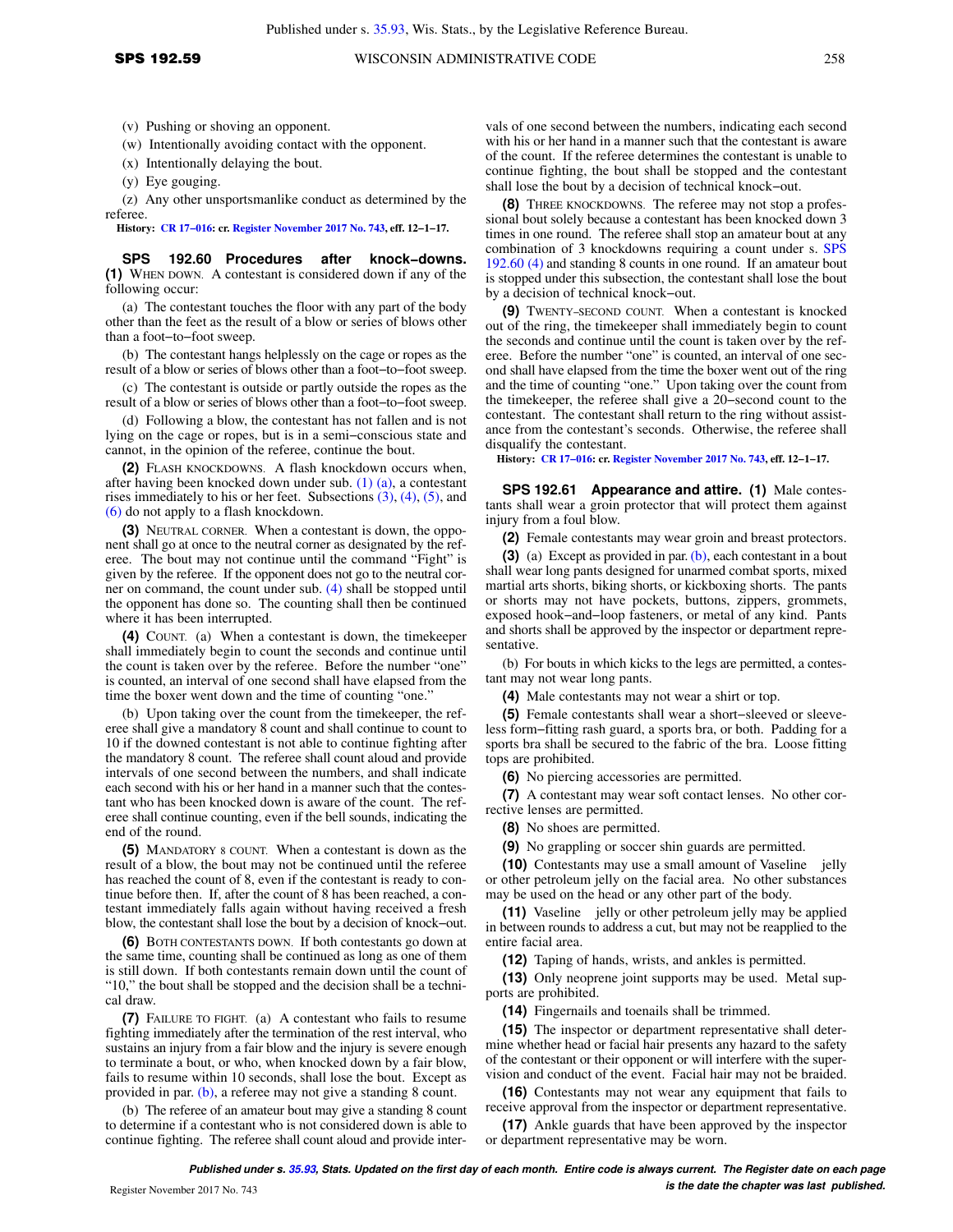**(18)** A contestant qualified as a black belt in any form of martial arts may wear a black belt during competition. A black belt shall be worn so that it will remain in place during competition. **History: [CR 17−016](https://docs.legis.wisconsin.gov/document/cr/2017/16): cr. [Register November 2017 No. 743](https://docs.legis.wisconsin.gov/document/register/743/B/toc), eff. 12−1−17.**

**SPS 192.62 Gloves. (1)** Except as otherwise approved by the inspector or commissioner, thumb−attached gloves of the same brand and style shall be provided to each contestant by the promoter. Gloves approved by the inspector or commissioner prior to the contestants' pre−bout rule meeting shall be worn by contestants in all bouts.

**(2)** Except as provided in sub. [\(3\)](https://docs.legis.wisconsin.gov/document/administrativecode/SPS%20192.62(3)) or otherwise approved by the inspector or commissioner, gloves for a professional contestant in a weight class of 147 pounds or less shall weigh 8 ounces each and gloves for a professional contestant in a weight class of more than 147 pounds shall weigh 10 ounces each. Gloves for all amateur contestants shall weigh 10 ounces each.

**(3)** If agreed to by both contestants and approved by the inspector or commissioner, contestants may wear gloves heavier than specified in sub. [\(2\)](https://docs.legis.wisconsin.gov/document/administrativecode/SPS%20192.62(2)).

**(4)** Gloves shall be whole, clean, and in sanitary condition. Breaking, roughing, or twisting of gloves is prohibited. No foreign substances may be applied to gloves except for wrapping around the wrist area to safely secure the laces.

**(5)** The inspector or commissioner shall be responsible for rejecting gloves that may pose a safety or health risk to a contestant.

**(6)** Before being reused, gloves shall be cleaned using a solution of 10% bleach and 90% water.

**History: [CR 17−016](https://docs.legis.wisconsin.gov/document/cr/2017/16): cr. [Register November 2017 No. 743](https://docs.legis.wisconsin.gov/document/register/743/B/toc), eff. 12−1−17.**

**SPS 192.63 Preparation of hands. (1)** Contestants may wrap their hands with gauze and tape prior to a bout. Contestants choosing to not wrap hands prior to a bout shall notify the inspector or department representative.

**(2)** Contestant's shall use soft gauze cloth not more than 15 yards in length and 2 inches in width for each hand, held in place by not more than 10 feet of surgeon's tape one inch in width for each hand.

**(3)** No substances, liquid, or material other than approved surgeon's tape and gauze are allowed.

**(4)** The manager or chief second of the opponent may elect to be present when hands are being wrapped and gloves placed on a contestant.

**(5)** Gauze and surgeon's tape shall be placed on the contestant's hands in the dressing room in the presence of the inspector or department representative, who shall inspect and initial each legally wrapped hand.

**(6)** Surgeon's tape shall be placed directly on each hand for protection near the wrist. The tape may not extend within an inch of the knuckles when the hand is clenched to make a fist.

**(7)** One strip of tape may be used between the fingers to hold down the bandages. Tape strips may be folded once, but braiding of tape strips is prohibited.

**(8)** Gloves shall be placed on a contestant's hands in the dressing room in the presence of the inspector or department representative.

**(9)** The wrist portion of a contestant's gloves shall be sealed with identifying red or blue duct tape and initialed by the inspector or department representative.

**History: [CR 17−016](https://docs.legis.wisconsin.gov/document/cr/2017/16): cr. [Register November 2017 No. 743](https://docs.legis.wisconsin.gov/document/register/743/B/toc), eff. 12−1−17.**

**SPS 192.64 Mouthpiece.** All contestants shall wear a mouthpiece during competition. The round may not begin without the mouthpiece. If the mouthpiece is dislodged during competition, the referee shall call time and have the mouthpiece replaced at the first opportune moment, without interfering with the immediate action. The referee may deduct points or disqualify a contestant if the mouthpiece is repeatedly dislodged or it is judged the mouthpiece is being purposely spit out.

**History: [CR 17−016:](https://docs.legis.wisconsin.gov/document/cr/2017/16) cr. [Register November 2017 No. 743,](https://docs.legis.wisconsin.gov/document/register/743/B/toc) eff. 12−1−17.**

**SPS 192.65 Headgear. (1)** Professional contestants, other than those participating in an exhibition bout, may not wear head gear. Professional contestants participating in an exhibition bout shall wear competition headgear weighing between 10 and 12 ounces that has been approved by USA Boxing, Incorporated or the commissioner or department representative. Headgear may include cheek protectors. Karate foam dipped style headgear, headgear with a jaw bar or face guard, and heavily padded training or sparring headgear are prohibited.

**(2)** Amateur contestants shall wear competition headgear weighing between 10 and 12 ounces that has been approved by USA Boxing, Incorporated or the commissioner or department representative. Headgear may include cheek protectors. Karate foam dipped style headgear, headgear with a jaw bar or face guard, and heavily padded training or sparring headgear are prohibited.

**History: [CR 17−016:](https://docs.legis.wisconsin.gov/document/cr/2017/16) cr. [Register November 2017 No. 743,](https://docs.legis.wisconsin.gov/document/register/743/B/toc) eff. 12−1−17.**

**SPS 192.66 Foot pads. (1)** Contestants shall wear foot pads that meet the requirements under sub. [\(2\).](https://docs.legis.wisconsin.gov/document/administrativecode/SPS%20192.66(2)) Foot pads are subject to the approval of the commissioner or department representative.

**(2)** Foot pads shall be secured to the feet with the foot pad's elastic strap and medical or athletic tape. Foot pads shall cover all of the toes and the heel of the contestant's feet, but may not cover the bottom of a contestant's feet. Any laces on foot pads may not be exposed during competition.

**History: [CR 17−016:](https://docs.legis.wisconsin.gov/document/cr/2017/16) cr. [Register November 2017 No. 743,](https://docs.legis.wisconsin.gov/document/register/743/B/toc) eff. 12−1−17.**

**SPS 192.67 Shin pads. (1)** Contestants shall wear shin pads that meet the requirements under sub. [\(2\).](https://docs.legis.wisconsin.gov/document/administrativecode/SPS%20192.67(2)) Shin pads are subject to the approval of the commissioner or department representative.

**(2)** Shin pads shall be of a soft material and secured to the shins with the shin pad's elastic strap and medical or athletic tape. Shin instep pads are permitted, but shin pads with metal loop fasteners and grappling or soccer shin guards are prohibited.

**History: [CR 17−016:](https://docs.legis.wisconsin.gov/document/cr/2017/16) cr. [Register November 2017 No. 743,](https://docs.legis.wisconsin.gov/document/register/743/B/toc) eff. 12−1−17.**

**SPS 192.68 Corner equipment. (1)** At least one second who works in a contestant's corner may have the following equipment:

(a) A bucket.

(b) Clean towels.

(c) Sterile gauze pads, sterile cotton, and cotton−tipped swabs.

(d) Ice in a spill−proof sealed container.

(e) Water in clear plastic sealed containers.

**(2)** Seconds shall submit the bucket and corner equipment to the inspector or department representative for inspection and approval before a bout.

**(3)** In case of a cut, a contestant's seconds may only make topical use of the following:

(a) A solution of adrenaline 1/1000.

(b) Avetine.

(c) Thrombin.

**History: [CR 17−016:](https://docs.legis.wisconsin.gov/document/cr/2017/16) cr. [Register November 2017 No. 743,](https://docs.legis.wisconsin.gov/document/register/743/B/toc) eff. 12−1−17.**

**SPS 192.69 Requirements for cage.** Unless otherwise approved by the commissioner or department representative, the cage in which a bout is conducted shall meet the following requirements:

**(1)** The cage shall be approved by the department and may be inspected prior to each bout by the referee, inspector, or department representative.

**(2)** The fighting−area floor shall be no smaller than 18 feet in diameter and no larger than 36 feet in diameter.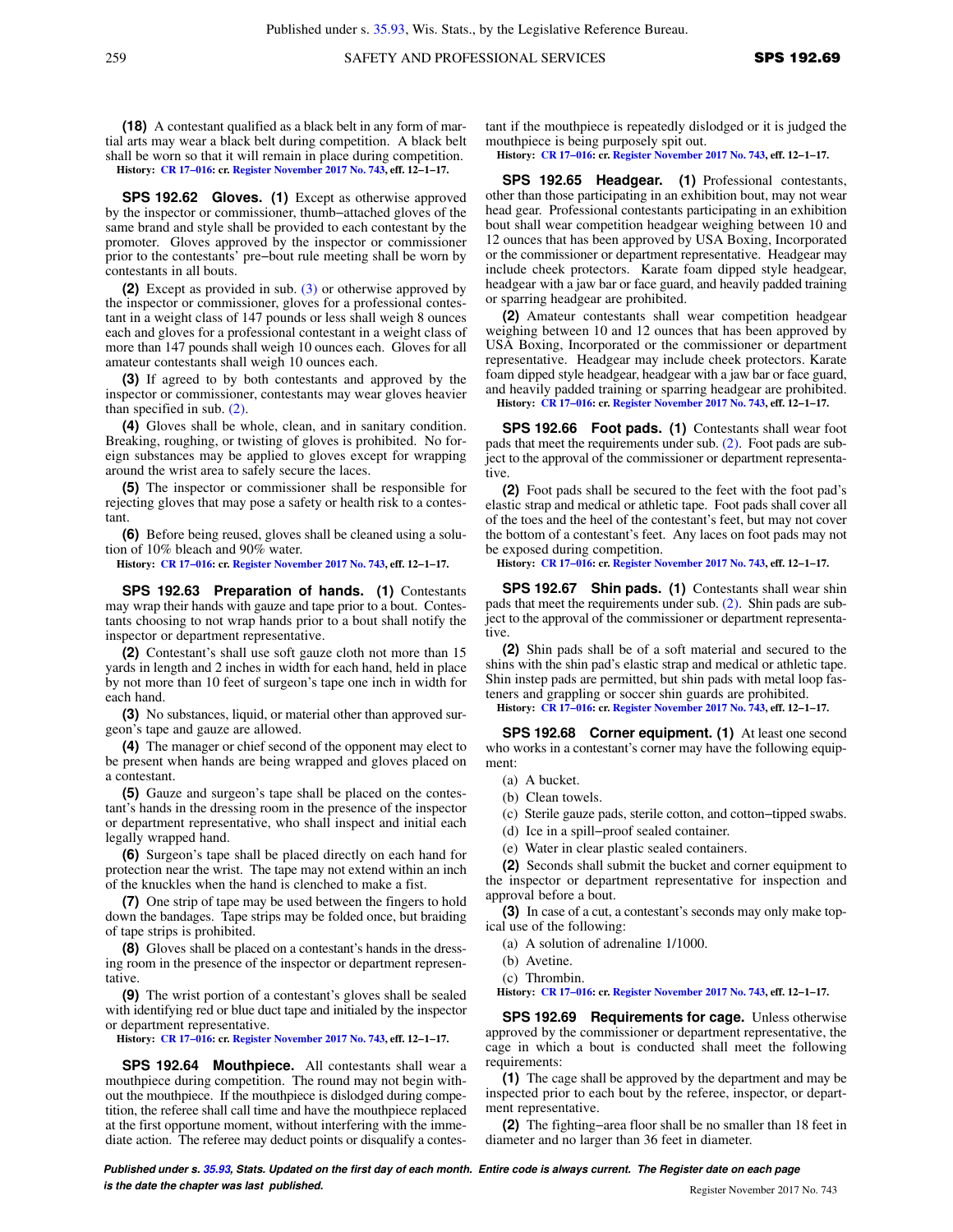**(3)** The fighting−area floor shall be padded in a manner approved by the department, with at least a one−inch layer of foam padding. Padding shall extend beyond the fighting area and over the edge of the platform.

**(4)** The fighting−area floor shall not be more than 4 feet above the floor of the building and shall have 2 sets of suitable steps or ramps for use by the contestants.

**(5)** Posts shall be made of metal not more than 6 inches in diameter, extending from the floor of the building to a minimum height of 58 inches above the fighting−area floor and shall be properly padded in a manner approved by the department.

**(6)** The fighting area shall be enclosed by a fence made of material, such as vinyl−coated chain−link fencing, that will not allow a contestant to fall out or break through it onto the building floor or spectators.

**(7)** All metal parts shall be covered and padded in a manner approved by the department and may not be abrasive to the contestants.

**(8)** The cage shall have 2 separate entries onto the fighting− area floor.

**SPS 192.70 Requirements for ring.** Unless otherwise approved by the commissioner or department representative, the ring in which a bout is conducted shall meet the following requirements:

**(1)** The ring shall be a square of not less than 16 nor more than 20 feet on a side within the ropes. The apron of the ring floor shall extend at least 18 inches beyond the ropes. The ring may not be more than 4 feet above the floor of the building or grounds of an outdoor arena and shall have 3 sets of suitable steps for the use of boxers, coaches, and officials, one in each boxer's corner and one in a neutral corner or area for use by ringside physicians and referees.

**(2)** The ring shall be circumscribed with at least 4 ropes. Ropes may not be less than one inch in diameter or more than 2 inches in diameter. Ropes may not be made of metal. Ropes shall be wrapped securely with soft material. The lowest rope shall be 18 inches above the ring floor, the second rope 30 inches, the third rope 42 inches, and the fourth rope 54 inches above the ring floor. The ropes shall be secured with 2 spacer ties on each side of the ring. The ring floor shall be padded with a one  $\angle$  inch layer of padding of felt, rubber or other similar material, placed on a one Linch base of building board or similar supporting base. Padding shall be covered with canvas duck, or similar material tightly stretched and laced securely in place, preferably under the apron.

**(3)** Ring posts shall be at least 3 inches in diameter, extending from the floor to the height of 58 inches above the ring floor. Ropes shall be connected to posts with the extension not shorter than 18 inches. Turn−buckles shall be covered with a protective padding. Full−length vertical corner pads shall be secured in place.

**History: [CR 17−016](https://docs.legis.wisconsin.gov/document/cr/2017/16): cr. [Register November 2017 No. 743](https://docs.legis.wisconsin.gov/document/register/743/B/toc), eff. 12−1−17.**

**SPS 192.71 Number, type, and duration of rounds and bouts. (1)** Professional bouts shall be a minimum of 3 rounds and a maximum 12 rounds of no more than 3 minutes each. Each round shall have a one minute rest period that includes a 10 second warning signal.

**(2)** Amateur bouts shall be a minimum of 3 rounds and a maximum of 5 rounds of no more than 2 minutes each. Each round shall have a one minute rest period that includes a 10 second warning signal.

**(3)** A minimum of 24 rounds shall be scheduled for an event unless waived by the commissioner or department representative. **History: [CR 17−016](https://docs.legis.wisconsin.gov/document/cr/2017/16): cr. [Register November 2017 No. 743](https://docs.legis.wisconsin.gov/document/register/743/B/toc), eff. 12−1−17.**

**SPS 192.72 Types of bout results.** A kickboxing bout may end under any of the following results:

**(1)** Knock−out, which occurs when a contestant is down for at least 10 seconds as determined by the referee.

**(2)** Technical knock−out, which occurs under any of the following circumstances:

(a) The referee stops the bout because the contestant can no longer defend himself or herself.

(b) The ringside physician advises the referee to stop the bout.

(c) An injury as a result of a legal strike or series of legal strikes is severe enough to terminate the bout.

(d) The referee stops the bout because a contestant is injured by a legal strike or series of legal strikes and cannot continue.

(e) The referee stops an amateur bout because of a combination of 3 knockdowns and standing 8 counts.

**(3)** Decision via scorecards, which may be of any of the following types:

(a) Unanimous, which occurs when all 3 judges score the bout for the same contestant.

(b) Split decision, which occurs when 2 judges score the bout for one contestant and one judge scores for the opponent.

**(4)** Disqualification, which occurs under any of the following circumstances:

(a) An injury sustained during competition as a result of an intentional foul as determined by the referee is severe enough to terminate the bout.

(b) A contestant commits multiple fouls or a flagrant foul as determined by the referee.

(c) A contestant who has been knocked out of the ring does not, as determined by the referee, return to the ring before the count of 20.

(d) A contestant's mouthpiece is repeatedly dislodged or it is determined by the referee the mouthpiece has purposely been spit out. As provided under s. [SPS 192.64](https://docs.legis.wisconsin.gov/document/administrativecode/SPS%20192.64), disqualification under this paragraph is at the referee's discretion.

(e) A contestant's second leaves the designated area.

**(5)** Forfeit, which occurs when a contestant fails to begin competition or prematurely ends the bout for reasons other than injury.

**(6)** Technical draw, which occurs under any of the following circumstances:

(a) An injury from an intentional foul later becomes aggravated by legal strikes, the referee stops the bout before completion of a majority of the scheduled rounds because of the injury, and the injured contestant is even or behind on the score cards at the time of the stoppage.

(b) Both contestants are down as described in s. [SPS 192.60](https://docs.legis.wisconsin.gov/document/administrativecode/SPS%20192.60(6)) [\(6\)](https://docs.legis.wisconsin.gov/document/administrativecode/SPS%20192.60(6)) for at least 10 seconds as determined by the referee.

**(7)** Technical decision, which occurs when an injury from an intentional foul later becomes aggravated by legal strikes, the referee stops the bout before completion of a majority of the scheduled rounds because of the injury, and the injured contestant is ahead on the score cards at the time of the stoppage.

**(8)** No contest, which occurs when the referee determines either from their observation or that of the ringside physician that the bout may not continue because of an unintentional foul or accidental injury and stops the bout before completion of a majority of the scheduled rounds.

**History: [CR 17−016:](https://docs.legis.wisconsin.gov/document/cr/2017/16) cr. [Register November 2017 No. 743,](https://docs.legis.wisconsin.gov/document/register/743/B/toc) eff. 12−1−17.**

**SPS 192.73 Rule meetings.** All contestants shall attend pre−bout meetings with the referee and a department representative to review the bout rules, fouls, and department requirements. Seconds and other persons approved by the department may attend meetings under this section.

**History: [CR 17−016:](https://docs.legis.wisconsin.gov/document/cr/2017/16) cr. [Register November 2017 No. 743,](https://docs.legis.wisconsin.gov/document/register/743/B/toc) eff. 12−1−17.**

**SPS 192.74 Consumables. (1)** Only water or an approved electrolyte−replacement beverage may be consumed during the bout. Electrolyte−replacement beverages include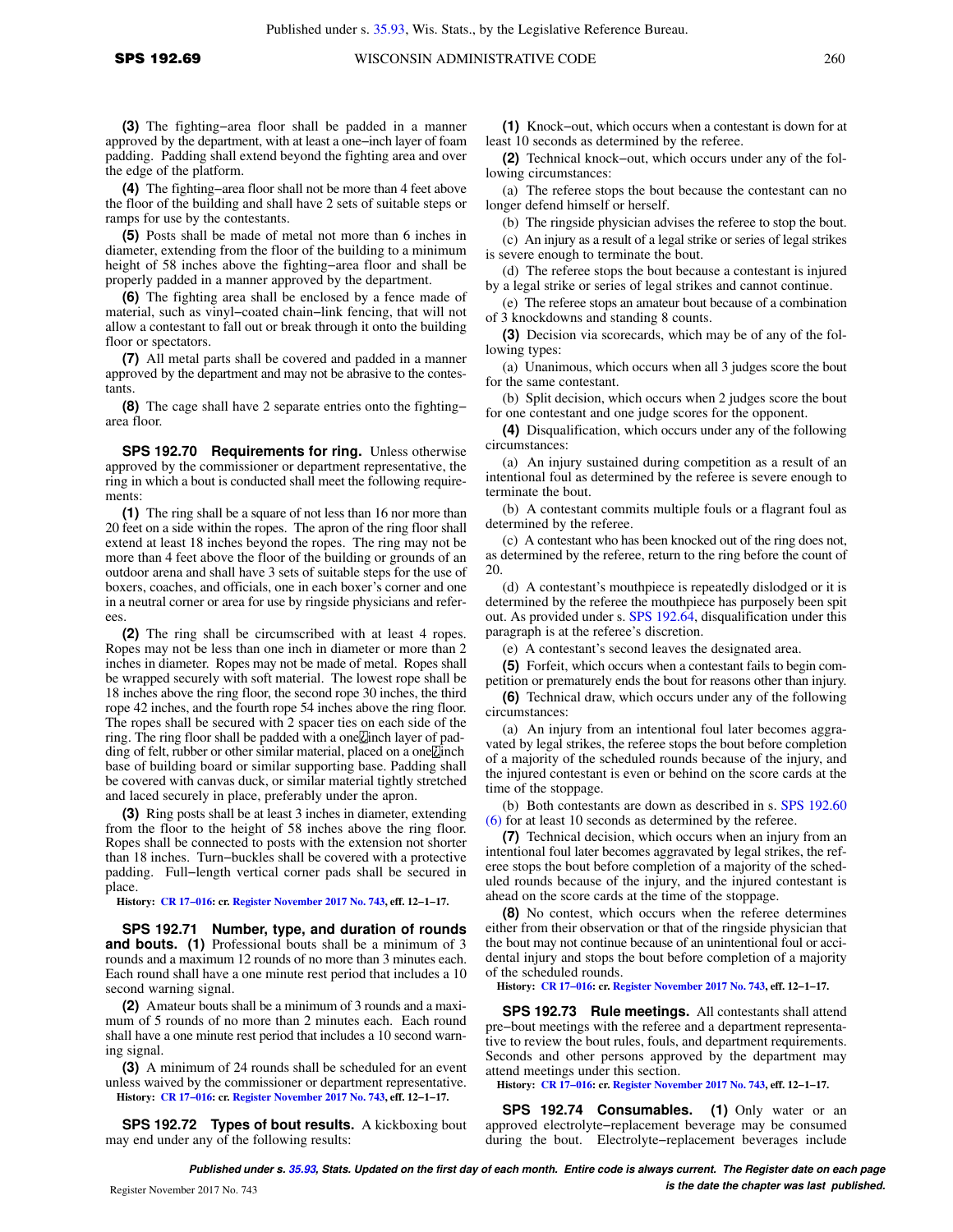Gatorade®, Powerade®, Propel®, and Smartwater®. All consumables are subject to approval by the inspector or department representative.

**(2)** Beverages shall be brought to ring or cage side unopened, sealed, and only in a plastic container. Unsealed beverages are prohibited.

**(3)** The inspector or department representative shall approve and sign off on any beverage.

**(4)** No stimulant beverages or beverages with caffeine, such as Red Bull<sup>®</sup> and Rockstar, are allowed.

**(5)** The department reserves the right to inspect, test, or remove any beverage from ring or cage side. The department may test any contestant that an inspector or department representative believes is in violation of this section.

**(6)** Any beverage that is tested and found to have been altered in a manner that has not been approved by the inspector or department representative shall result in the contestant being subject to disqualification and disciplinary action.

**(7)** Tobacco use is not permitted in the contestant's locker room.

**(8)** Use of any energy stimulant in pill or other form is not permitted.

**History: [CR 17−016](https://docs.legis.wisconsin.gov/document/cr/2017/16): cr. [Register November 2017 No. 743](https://docs.legis.wisconsin.gov/document/register/743/B/toc), eff. 12−1−17.**

### **Subchapter VII — Conducting Muay Thai at Events**

**SPS 192.75 General provisions. (1)** A male contestant may not compete against a female contestant in a bout.

**(2)** Each contestant shall present all required physical examination forms and laboratory reports to the ringside physician at the pre−bout examination.

**(3)** All professional and amateur bouts shall be conducted under the supervision of the department.

**(4)** Only licensed participants or persons approved by the department may be allowed in the ring or cage or designated locker rooms.

**(5)** Amateur contestants may not currently or have ever been a professional fighter in any combative sport. This includes mixed martial arts, boxing, karate, or any other form of a combative sport. Any contestant found in violation will be subject to disciplinary action.

**(6)** Debut amateur contestants shall complete a department− approved form detailing the contestant's experience and training for unarmed combat sports competitions. The trainer of a debut contestant shall certify that the contestant is skilled enough to compete and has never engaged in any form of unarmed combat as a professional.

**Note:** Forms are available from the Department of Safety and Professional Services, Division of Professional Credentialing, 1400 E. Washington Avenue, P.O. Box 8935, Madison, Wisconsin 53708, or from the department's website at: [http://dsps.wi.gov.](http://dsps.wi.gov)

**(7)** A bout in which more than 2 contestants participate is prohibited.

**(8)** Bouts shall take place in a cage meeting the requirements under s. [SPS 192.87](https://docs.legis.wisconsin.gov/document/administrativecode/SPS%20192.87) or ring meeting the requirements under s.[SPS](https://docs.legis.wisconsin.gov/document/administrativecode/SPS%20192.88) [192.88.](https://docs.legis.wisconsin.gov/document/administrativecode/SPS%20192.88)

**(9)** Improper use of or tampering with equipment by a contestant or contestant's second is prohibited. Any violation of this subdivision may result in a point reduction or disqualification of the contestant.

**(10)** Contestants may perform a Ram Muay inside the ring or cage prior to the beginning of a bout. If both contestants in a bout choose to perform a Ram Muay, the contestants shall perform their Ram Muay at the same time. A Ram Muay may not exceed 3 minutes in duration. After completion of a Ram Muay, a contestant

shall remove all attire and accessories not required or allowed under s. [SPS 192.80](https://docs.legis.wisconsin.gov/document/administrativecode/SPS%20192.80).

**History: [CR 17−016:](https://docs.legis.wisconsin.gov/document/cr/2017/16) cr. [Register November 2017 No. 743,](https://docs.legis.wisconsin.gov/document/register/743/B/toc) eff. 12−1−17.**

**SPS 192.76 Weigh−in and weight classes. (1)** Contestants shall weigh in no more than 36 hours prior to the start time of the event in which they will compete. The weigh−in shall be conducted under the supervision of an inspector or department representative at a place designated by the promoter in an area with ample lighting to observe contestants and conduct the weigh−in.

**(2)** Contestants may wear a shirt, a pair of shorts, and socks at the weigh−in. Contestants may not wear any additional apparel or jewelry.

**(3)** The scale shall be provided by the promoter and approved by the inspector or department representative.

**(4)** Contestants may not participate in a bout where the weigh−in weight difference of opposing contestants exceeds the weight allowance shown in Table A. In this section, "weight allowance" means the difference in weight permitted between contestants in 2 different weight classes.

**(5)** After having communicated with the promoter, the commissioner or department representative shall have the sole discretion as to whether to cancel a bout if a contestant does not make weight.

**(6)** There may not be a difference of more than 3 pounds between weight classes from mini flyweight up to the bantamweight class for contestants competing in two different weight classes.

**(7)** There may not be a difference of more than 4 pounds between weight classes from super bantamweight up to the super featherweight class for contestants competing in two different weight classes.

**(8)** There may not be a difference of more than 5 pounds between weight classes from lightweight up to the super lightweight class for contestants competing in two different weight classes.

**(9)** There may not be a difference of more than 7 pounds between weight classes from welterweight up to the light heavyweight class for contestants competing in two different weight classes.

**(10)** There may not be a difference of more than 12 pounds between a contestant in the cruiserweight class competing against a contestant in the heavyweight class.

**Example:** A contestant weighing 134 pounds in the bantamweight class may not compete against an opponent who weighs more than 137 pounds in the featherweight class. A contestant weighing 184 pounds in the middleweight class may not compete against an opponent who weighs more than 191 pounds in the light heavyweight class.

**(11)** A one−pound weight variance is allowed for all weight classes for all bouts except title bouts and catch−weight bouts.

**(12)** A contestant in the welterweight class or lower may not lose more than 2 pounds within 1 hour. A contestant above the welterweight class may not lose more than 3 pounds within 1 hour.

**(13)** Weight allowances between weight classes do not apply to contestants in a title bout.

**(14)** The final agreement between a contestant and a promoter shall be provided to the department no later than 4 business days before the official weigh−in.

**(15)** Contestants who fail to arrive at their report time for weigh−in will be subject to a suspension of up to 120 days, as reported in the Association of Boxing Commissions' national database.

**(16)** Contestants who fail to make their contracted weight within 1 hour of their official weigh−in will be subject to a suspension of up to 120 days, as reported in the Association of Boxing Commissions' national database.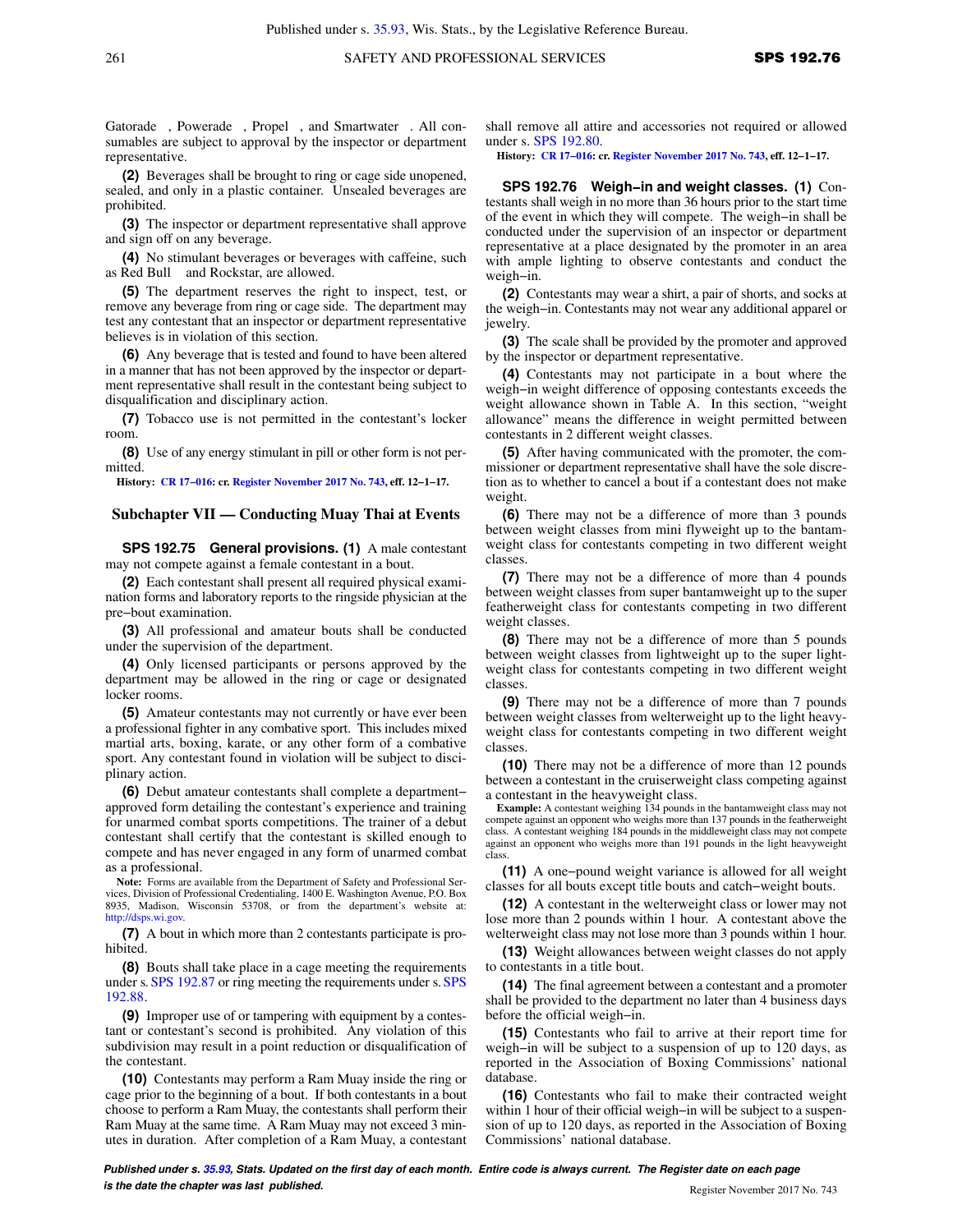| <b>Table A</b>                                                        |                               |                       |  |
|-----------------------------------------------------------------------|-------------------------------|-----------------------|--|
| <b>Weight Class</b>                                                   | Weight                        | <b>Allowance</b>      |  |
| Mini Flyweight                                                        | up to and including 105 lbs.  | not more than 3 lbs.  |  |
| Light Flyweight                                                       | over 105 lbs. to 108 lbs.     | not more than 3 lbs.  |  |
| Flyweight                                                             | over 108 lbs. to 112 lbs.     | not more than 3 lbs.  |  |
| Super Flyweight                                                       | over 112 lbs. to 115 lbs.     | not more than 3 lbs.  |  |
| Bantamweight                                                          | over 115 lbs. to 118 lbs.     | not more than 3 lbs.  |  |
| Super Bantamweight                                                    | over $118$ lbs. to $122$ lbs. | not more than 5 lbs.  |  |
| Featherweight                                                         | over 122 lbs. to 126 lbs.     | not more than 4 lbs.  |  |
| Super Featherweight                                                   | over 126 lbs. to 130 lbs.     | not more than 4 lbs.  |  |
| Lightweight                                                           | over 130 lbs. to 135 lbs.     | not more than 5 lbs.  |  |
| Super Lightweight                                                     | over 135 lbs. to 140 lbs.     | not more than 5 lbs.  |  |
| Welterweight                                                          | over 140 lbs. to 147 lbs.     | not more than 7 lbs.  |  |
| Super Welterweight                                                    | over 147 lbs. to 154 lbs.     | not more than 7 lbs.  |  |
| Middleweight                                                          | over $154$ lbs. to $160$ lbs. | not more than 7 lbs.  |  |
| Super Middleweight                                                    | over $160$ lbs. to $168$ lbs. | not more than 7 lbs.  |  |
| Light Heavyweight                                                     | over 168 lbs. to 175 lbs.     | not more than 7 lbs.  |  |
| Cruiserweight                                                         | over 175 lbs. to 200 lbs.     | not more than 12 lbs. |  |
| Heavyweight                                                           | over 200 lbs.                 | no limit              |  |
| History: CR 17-016; cr. Register November 2017 No. 743, eff. 12-1-17. |                               |                       |  |

**SPS 192.77 Judging and scoring. (1)** All bouts shall be scored by 3 judges.

**(2)** The ten−point must scoring system under the ABC's unified rules shall be the standard system of scoring a bout. The winner of the round shall be awarded 10 points. The loser of the round shall be awarded 6, 7, 8, or 9 points. If the round is determined to be an even round, each contestant shall be awarded 10 points.

**(3)** Effective striking is judged by determining the total number of effective legal strikes landed. A strike resulting in a flash knockdown under s. [SPS 192.79 \(2\)](https://docs.legis.wisconsin.gov/document/administrativecode/SPS%20192.79(2)) shall be judged less effective than a strike resulting in a knockdown requiring a count under s. [SPS 192.79 \(4\).](https://docs.legis.wisconsin.gov/document/administrativecode/SPS%20192.79(4))

**(4)** Effective control is judged by determining who is dictating the pace, location, and position of the bout.

**(5)** Effective aggressiveness means moving forward and landing legal strikes.

**(6)** Only the referee may assess a foul or any point deductions. Judges may not deduct points for what they interpret is a foul. **History: [CR 17−016](https://docs.legis.wisconsin.gov/document/cr/2017/16): cr. [Register November 2017 No. 743](https://docs.legis.wisconsin.gov/document/register/743/B/toc), eff. 12−1−17.**

**SPS 192.78 Fouls. (1)** The referee may caution, warn, or penalize a contestant for committing a foul.

**(2)** The penalty for a foul may be a deduction of points or disqualification. Any points deducted for a foul shall be deducted in the round in which the foul occurred. Disqualification may occur after multiple fouls or if the referee determines a foul is flagrant.

**(3)** If an injury results from an intentional foul and is severe enough to terminate the bout, the contestant causing the injury loses by disqualification.

**(4)** When an injury from an intentional foul later becomes aggravated by legal strikes and the referee stops a bout before completion of a majority of the scheduled rounds because of the injury, the injured contestant shall win by a technical decision, if they are ahead on the score cards. If the injured contestant is even or behind on the score cards at the time of the stoppage, the bout shall be declared a technical draw.

**(5)** If an injury from an intentional foul later becomes aggravated by legal strikes and the referee stops a bout after completion of a majority of the scheduled rounds because of the injury, the outcome shall be determined by scoring the completed rounds and the partial round at which the referee stopped the bout.

**(6)** (a) If an accidental foul occurs before the completion of a majority of the scheduled rounds of a bout and the injured contestant is not able to continue the fight, the fight shall be declared a no contest.

(b) If an accidental foul occurs after the completion of a majority of the scheduled rounds of a bout and the fouled contestant is not able to continue, the judges shall score the bout as a technical knock−out and the contestant who is ahead on points shall be declared the winner. In determining the points, the judges shall score the completed rounds and the incomplete round. If no action has occurred in an incomplete round, the round shall be scored as an even round.

(c) When a contestant is not able to continue fighting, the referee shall stop the action and inform the department's inspector, the judges and both contestants that the foul was accidental. If in the later rounds the injury has worsened as a result of legal blows, and the injured contestant is not able to continue, the judges shall score the bout based on the completed rounds and the incomplete round.

(d) The referee, in consultation with the ringside physician, shall allow an injured contestant up to 5 minutes to recover from an accidental foul.

(e) A contestant who is hit with an accidental low blow shall continue after a reasonable amount of time, not exceeding 5 minutes, or the contestant shall lose the bout. If a contestant is hit with an accidental low blow, the referee shall stop the action in a bout and inform the judges of any deduction of points made by the referee.

**(7)** Types of fouls in a Muay Thai bout include all of the following:

- (a) Butting with the head.
- (b) Attacking the throat.
- (c) Targeting the back of the head or torso.
- (d) Targeting the groin.
- (e) Slapping.
- (f) Spitting.
- (g) Biting.
- (h) Holding the ropes or cage.
- 
- (i) Targeting the knees.
- (j) A palm heel strike.

(k) A backhand or backfist strike, except a spinning backhand or backfist strike.

(L) Striking downward using the point of the elbow. Arcing elbow strikes are permitted.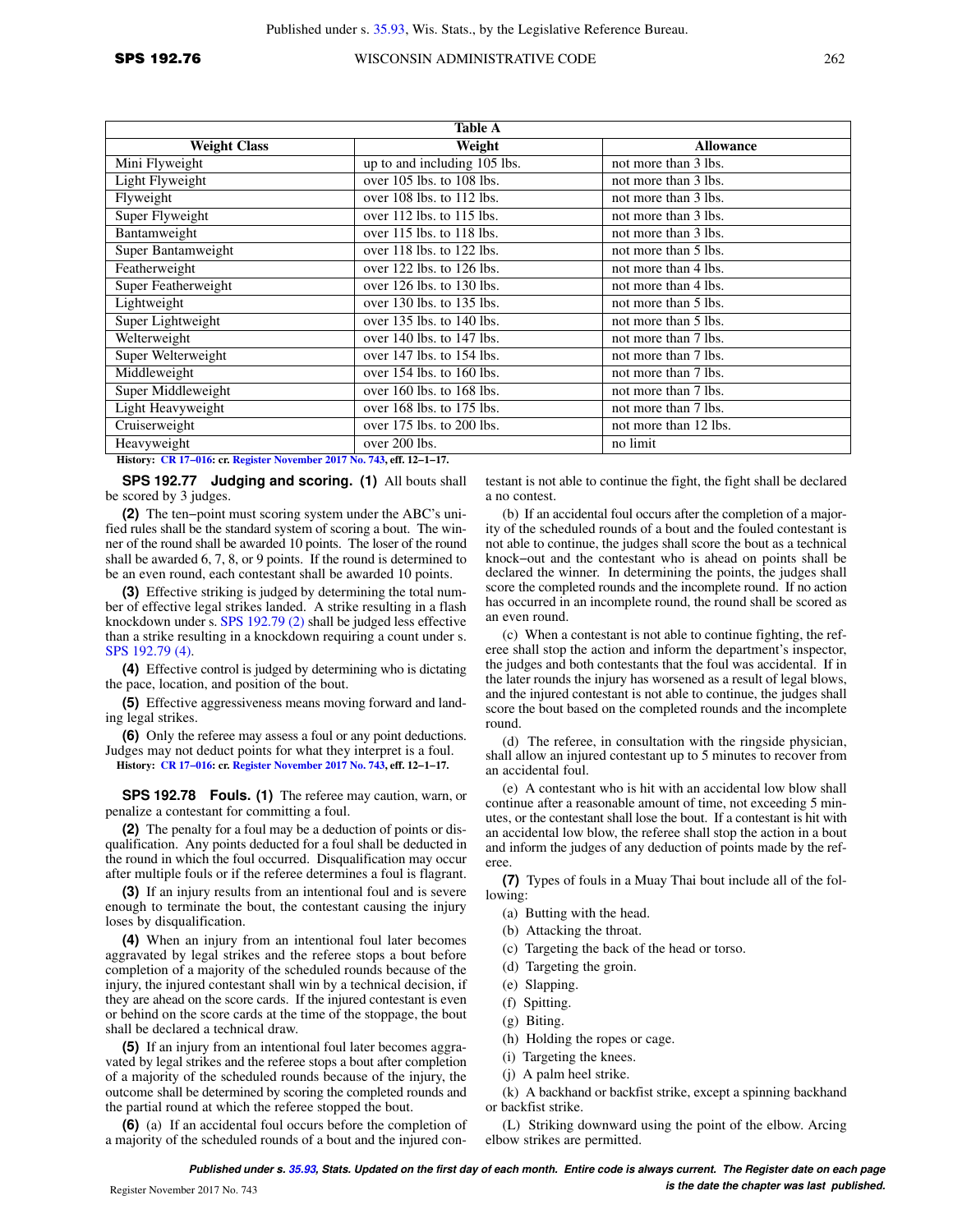(m) Attacking or manipulating any joint.

(n) A clubbing or hammer fist strike.

(o) Tripping an opponent or kicking or sweeping with the instep of the foot to the opponent's legs.

(p) A karate chopping strike.

(q) Attacking an opponent who is down or who is in the act of rising.

(r) Abusive language or gesture.

(s) Failure to obey the referee's commands.

(t) Fighting after the bell has signaled the end of a round.

(u) Using a part of the body other than the hands and arms to throw an opponent off balance or to the floor of the cage or ring.

(v) Clinching an opponent without attacking or counter− attacking.

(w) Wheel barreling an opponent or taking more than 2 steps after catching an opponent's kicking leg. Executing a single legal strike accompanied with taking one step is permitted, as is pushing the opponent's kicking leg back at the opponent accompanied with taking one or 2 steps.

(x) Intentionally avoiding contact with the opponent.

(y) Intentionally delaying the bout.

(z) Eye gouging.

(za) Attacking the foot.

(zb) Grasping the opponent's lower back while also forcing the opponent's spine to hyperextend.

(zc) Attempting to spike an opponent's head into the floor of the ring or cage.

(zd) Intentionally going to the floor of the ring or cage when the kicking leg has been caught by the opponent.

(ze) Any other unsportsmanlike conduct as determined by the referee.

(zf) The following are additional fouls for amateur contestants:

1. Targeting any part of the head with the elbow, forearm, or knee.

2. A spinning elbow or forearm strike.

**History: [CR 17−016](https://docs.legis.wisconsin.gov/document/cr/2017/16): cr. [Register November 2017 No. 743](https://docs.legis.wisconsin.gov/document/register/743/B/toc), eff. 12−1−17.**

**SPS 192.79 Procedures after knock−downs. (1)** WHEN DOWN. A contestant is considered down if any of the following occur:

(a) The contestant touches the floor with any part of the body other than the feet as the result of a blow or series of blows.

(b) The contestant hangs helplessly on the cage or ropes as the result of a blow or series of blows.

(c) The contestant is outside or partly outside the ropes as the result of a blow or series of blows.

(d) Following a blow, the contestant has not fallen and is not lying on the cage or ropes, but is in a semi−conscious state and cannot, in the opinion of the referee, continue the bout.

**(2)** FLASH KNOCKDOWNS. A flash knockdown occurs when, after having been knocked down under sub. [\(1\) \(a\)](https://docs.legis.wisconsin.gov/document/administrativecode/SPS%20192.79(1)(a)), a contestant rises immediately to his or her feet. Subsections  $(3)$ ,  $(4)$ ,  $(5)$ , and [\(6\)](https://docs.legis.wisconsin.gov/document/administrativecode/SPS%20192.79(6)) do not apply to a flash knockdown.

**(3)** NEUTRAL CORNER. When a contestant is down, the opponent shall go at once to the neutral corner as designated by the referee. The bout may not continue until the command "Fight" is given by the referee. If the opponent does not go to the neutral corner on command, the count under sub. [\(4\)](https://docs.legis.wisconsin.gov/document/administrativecode/SPS%20192.79(4)) shall be stopped until the opponent has done so. The counting shall then be continued where it has been interrupted.

**(4)** COUNT. (a) When a contestant is down, the timekeeper shall immediately begin to count the seconds and continue until the count is taken over by the referee. Before the number "one"

is counted, an interval of one second shall have elapsed from the time the boxer went down and the time of counting "one."

(b) Upon taking over the count from the timekeeper, the referee shall give a mandatory 8 count and shall continue to count to 10 if the downed contestant is not able to continue fighting after the mandatory 8 count. The referee shall count aloud and provide intervals of one second between the numbers, and shall indicate each second with his or her hand in a manner such that the contestant who has been knocked down is aware of the count. The referee shall continue counting, even if the bell sounds, indicating the end of the round.

**(5)** MANDATORY 8 COUNT. When a contestant is down as the result of a blow, the bout may not be continued until the referee has reached the count of 8, even if the contestant is ready to continue before then. If, after the count of 8 has been reached, a contestant immediately falls again without having received a fresh blow, the contestant shall lose the bout by a decision of knock−out.

**(6)** BOTH CONTESTANTS DOWN. If both contestants go down at the same time, counting shall be continued as long as one of them is still down. If both contestants remain down until the count of "10," the bout shall be stopped and the decision shall be a technical draw.

**(7)** FAILURE TO FIGHT. (a) A contestant who fails to resume fighting immediately after the termination of the rest interval, who sustains an injury from a fair blow and the injury is severe enough to terminate a bout, or who, when knocked down by a fair blow, fails to resume within 10 seconds, shall lose the bout. Except as provided in par. [\(b\),](https://docs.legis.wisconsin.gov/document/administrativecode/SPS%20192.79(7)(b)) a referee may not give a standing 8 count.

(b) The referee of an amateur bout may give a standing 8 count to determine if a contestant who is not considered down is able to continue fighting. The referee shall count aloud and provide intervals of one second between the numbers, indicating each second with his or her hand in a manner such that the contestant is aware of the count. If the referee determines the contestant is unable to continue fighting, the bout shall be stopped and the contestant shall lose the bout by a decision of technical knock−out.

**(8)** THREE KNOCKDOWNS. The referee may not stop a professional bout solely because a contestant has been knocked down 3 times in one round. The referee shall stop an amateur bout at any combination of 3 knockdowns requiring a count under s. [SPS](https://docs.legis.wisconsin.gov/document/administrativecode/SPS%20192.60(4)) [192.60 \(4\)](https://docs.legis.wisconsin.gov/document/administrativecode/SPS%20192.60(4)) and standing 8 counts in one round. If an amateur bout is stopped under this subsection, the contestant shall lose the bout by a decision of technical knock−out.

**(9)** TWENTY−SECOND COUNT. When a contestant is knocked completely out of the ring, the timekeeper shall immediately begin to count the seconds and continue until the count is taken over by the referee. Upon taking over the count from the timekeeper, the referee shall give a 20−second count to the contestant. The contestant shall return to the ring without assistance from the contestant's seconds. Otherwise, the referee shall disqualify the contestant.

**History: [CR 17−016:](https://docs.legis.wisconsin.gov/document/cr/2017/16) cr. [Register November 2017 No. 743,](https://docs.legis.wisconsin.gov/document/register/743/B/toc) eff. 12−1−17.**

**SPS 192.80 Appearance and attire. (1)** Male contestants shall wear a groin protector that will protect them against injury from a foul blow.

**(2)** Female contestants may wear groin and breast protectors.

**(3)** Each contestant shall wear Thai shorts. The shorts may not have pockets, buttons, zippers, grommets, exposed hook−and− loop fasteners, or metal of any kind. Shorts shall be approved by the inspector or department representative.

**(4)** Male contestants may not wear a shirt or top.

**(5)** Female contestants shall wear a short−sleeved or sleeveless form−fitting rash guard, a sports bra, or both. Padding for a sports bra shall be secured to the fabric of the bra. Loose fitting tops are prohibited.

**(6)** No piercing accessories are permitted.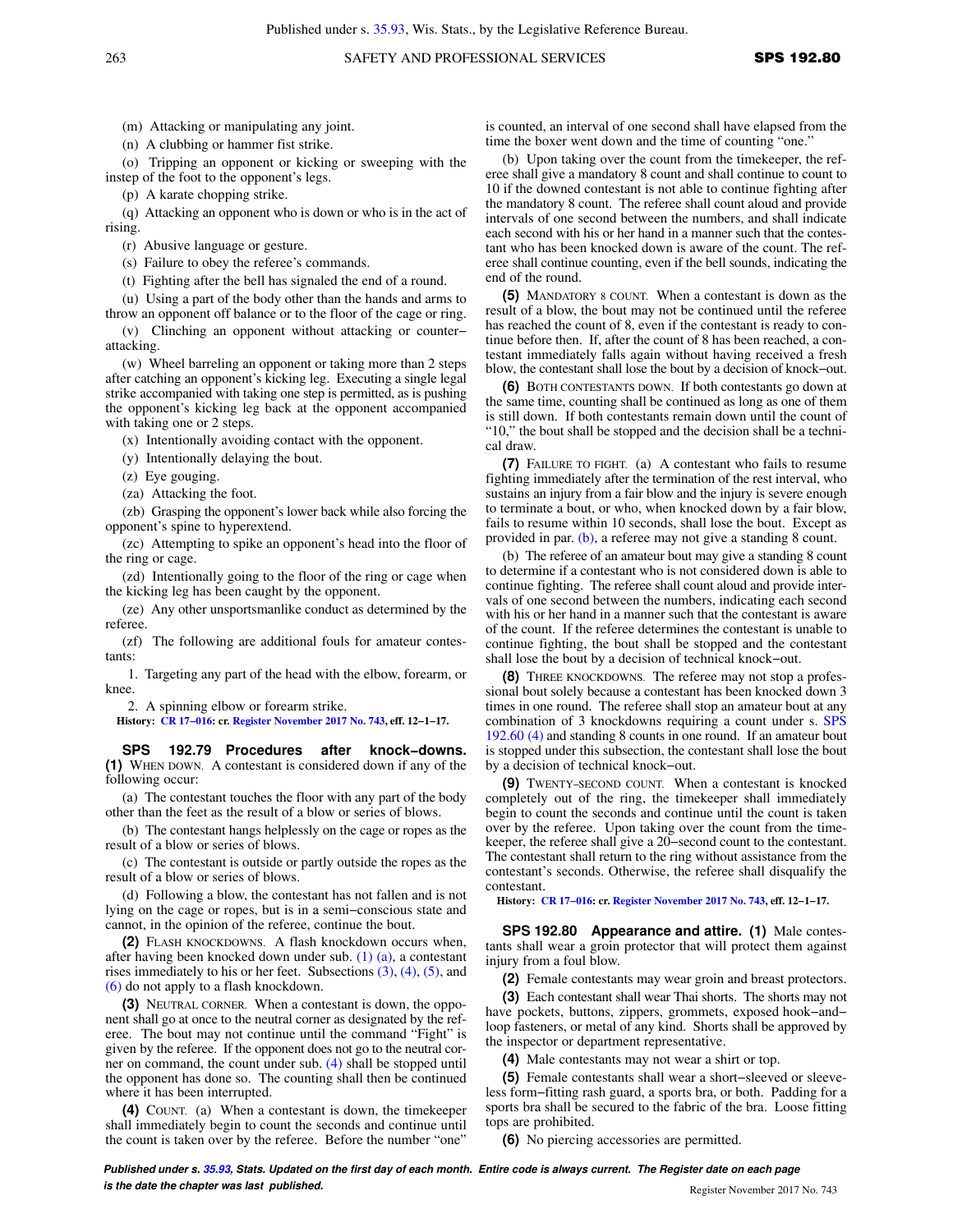**(8)** Namman Muay may be applied below the head on a contestant's body, and a small amount of Vaseline<sup>®</sup> jelly or other petroleum jelly may be used on the facial area. No other substances may be used on the head or any other part of the body.

**(9)** Vaseline **®** jelly or other petroleum jelly may be applied in between rounds to address a cut, but may not be reapplied to the entire facial area. Namman Muay may not be applied in between rounds.

**(10)** Taping of hands, wrists, and ankles is permitted.

**(11)** Only neoprene joint supports may be used. Metal supports are prohibited.

**(12)** Fingernails and toenails shall be trimmed.

**(13)** The inspector or department representative shall determine whether head or facial hair presents any hazard to the safety of the contestant or their opponent or will interfere with the supervision and conduct of the event. Facial hair may not be braided.

**(14)** Contestants may not wear any equipment that fails to receive approval from the inspector or department representative.

**(15)** Contestants may not wear shoes or padding on their feet during competition.

**(16)** Ankle guards that have been approved by the inspector or department representative may be worn.

**History: [CR 17−016](https://docs.legis.wisconsin.gov/document/cr/2017/16): cr. [Register November 2017 No. 743](https://docs.legis.wisconsin.gov/document/register/743/B/toc), eff. 12−1−17.**

**SPS 192.81 Gloves. (1)** Except as otherwise approved by the inspector or commissioner, gloves of the same brand and style shall be provided to each contestant by the promoter. Gloves approved by the inspector or commissioner prior to the contestants' pre−bout rule meeting shall be worn by contestants in all bouts.

**(2)** Except as provided in sub. [\(3\)](https://docs.legis.wisconsin.gov/document/administrativecode/SPS%20192.81(3)) or otherwise approved by the inspector or commissioner, gloves for a professional contestant in a weight class of 147 pounds or less shall weigh 8 ounces each and gloves for a professional contestant in a weight class of more than 147 pounds shall weigh 10 ounces each. Gloves for all amateur contestants shall weigh 10 ounces each.

**(3)** If agreed to by both contestants and approved by the inspector or commissioner, contestants may wear gloves heavier than specified in sub. [\(2\)](https://docs.legis.wisconsin.gov/document/administrativecode/SPS%20192.81(2)).

**(4)** Gloves shall be whole, clean, and in sanitary condition. Breaking, roughing, or twisting of gloves is prohibited. No foreign substances may be applied to gloves except for wrapping around the wrist area to safely secure the laces.

**(5)** The inspector or commissioner shall be responsible for rejecting gloves that may pose a safety or health risk to a contestant.

**(6)** Before being reused, gloves shall be cleaned using a solution of 10% bleach and 90% water.

**History: [CR 17−016](https://docs.legis.wisconsin.gov/document/cr/2017/16): cr. [Register November 2017 No. 743](https://docs.legis.wisconsin.gov/document/register/743/B/toc), eff. 12−1−17.**

**SPS 192.82 Preparation of hands. (1)** Contestants may wrap their hands with gauze and tape prior to a bout. Contestants choosing to not wrap hands prior to a bout shall notify the inspector or department representative.

**(2)** Contestant's shall use soft gauze cloth not more than 15 yards in length and 2 inches in width for each hand, held in place by not more than 10 feet of surgeon's tape one inch in width for each hand.

**(3)** No substances, liquid or material other than approved surgeon's tape and gauze are allowed.

**(4)** The manager or chief second of the opponent may elect to be present when hands are being wrapped and gloves placed on a contestant.

**(5)** Gauze and surgeon's tape shall be placed on the contestant's hands in the dressing room in the presence of the inspector or department representative, who shall inspect and initial each legally wrapped hand.

**(6)** Surgeon's tape shall be placed directly on each hand for protection near the wrist. The tape may not extend within an inch of the knuckles when the hand is clenched to make a fist.

**(7)** One strip of tape may be used between the fingers to hold down the bandages. Tape strips may be folded once, but braiding of tape strips is prohibited.

**(8)** Gloves shall be placed on a contestant's hands in the dressing room in the presence of the inspector or department representative.

**(9)** The wrist portion of a contestant's gloves shall be sealed with identifying red or blue duct tape and initialed by the inspector or department representative.

**History: [CR 17−016:](https://docs.legis.wisconsin.gov/document/cr/2017/16) cr. [Register November 2017 No. 743,](https://docs.legis.wisconsin.gov/document/register/743/B/toc) eff. 12−1−17.**

**SPS 192.83 Mouthpiece.** All contestants shall wear a mouthpiece during competition. The round may not begin without the mouthpiece. If the mouthpiece is dislodged during competition, the referee shall call time and have the mouthpiece replaced at the first opportune moment, without interfering with the immediate action. The referee may deduct points or disqualify a contestant if the mouthpiece is repeatedly dislodged or it is judged the mouthpiece is being purposely spit out.

**History: [CR 17−016:](https://docs.legis.wisconsin.gov/document/cr/2017/16) cr. [Register November 2017 No. 743,](https://docs.legis.wisconsin.gov/document/register/743/B/toc) eff. 12−1−17.**

**SPS 192.84 Headgear. (1)** Professional contestants, other than those participating in an exhibition bout, may not wear head gear. Professional contestants participating in an exhibition bout shall wear competition headgear weighing between 10 and 12 ounces that has been approved by USA Boxing, Incorporated or the commissioner or department representative. Headgear may include cheek protectors. Karate foam dipped style headgear, headgear with a jaw bar or face guard, and heavily padded training or sparring headgear are prohibited.

**(2)** Amateur contestants shall wear competition headgear weighing between 10 and 12 ounces that has been approved by USA Boxing, Incorporated or the commissioner or department representative. Headgear may include cheek protectors. Karate foam dipped style headgear, headgear with a jaw bar or face guard, and heavily padded training or sparring headgear are prohibited. **History: [CR 17−016:](https://docs.legis.wisconsin.gov/document/cr/2017/16) cr. [Register November 2017 No. 743,](https://docs.legis.wisconsin.gov/document/register/743/B/toc) eff. 12−1−17.**

**SPS 192.85 Shin pads. (1)** Professional contestants may not wear shin pads. Amateur contestants shall wear shin pads that meet the requirements under sub. [\(2\).](https://docs.legis.wisconsin.gov/document/administrativecode/SPS%20192.85(2)) Shin pads are subject to the approval of the commissioner or department representative.

**(2)** Shin pads shall be of a soft material and secured to the shins with the shin pad's elastic strap and medical or athletic tape. Shin instep pads are permitted, but shin pads with metal loop fasteners and grappling or soccer shin guards are prohibited.

**History: [CR 17−016:](https://docs.legis.wisconsin.gov/document/cr/2017/16) cr. [Register November 2017 No. 743,](https://docs.legis.wisconsin.gov/document/register/743/B/toc) eff. 12−1−17.**

**SPS 192.86 Corner equipment. (1)** At least one second who works in a contestant's corner may have the following equipment:

- (a) A bucket.
- (b) Clean towels.
- (c) Sterile gauze pads, sterile cotton, and cotton−tipped swabs.
- (d) Ice in a spill−proof sealed container.
- (e) Water in clear plastic sealed containers.

**(2)** Seconds shall submit the bucket and corner equipment to the inspector or department representative for inspection and approval before a bout.

**(3)** In case of a cut, a contestant's seconds may only make topical use of the following:

- (a) A solution of adrenaline 1/1000.
- (b) Avetine.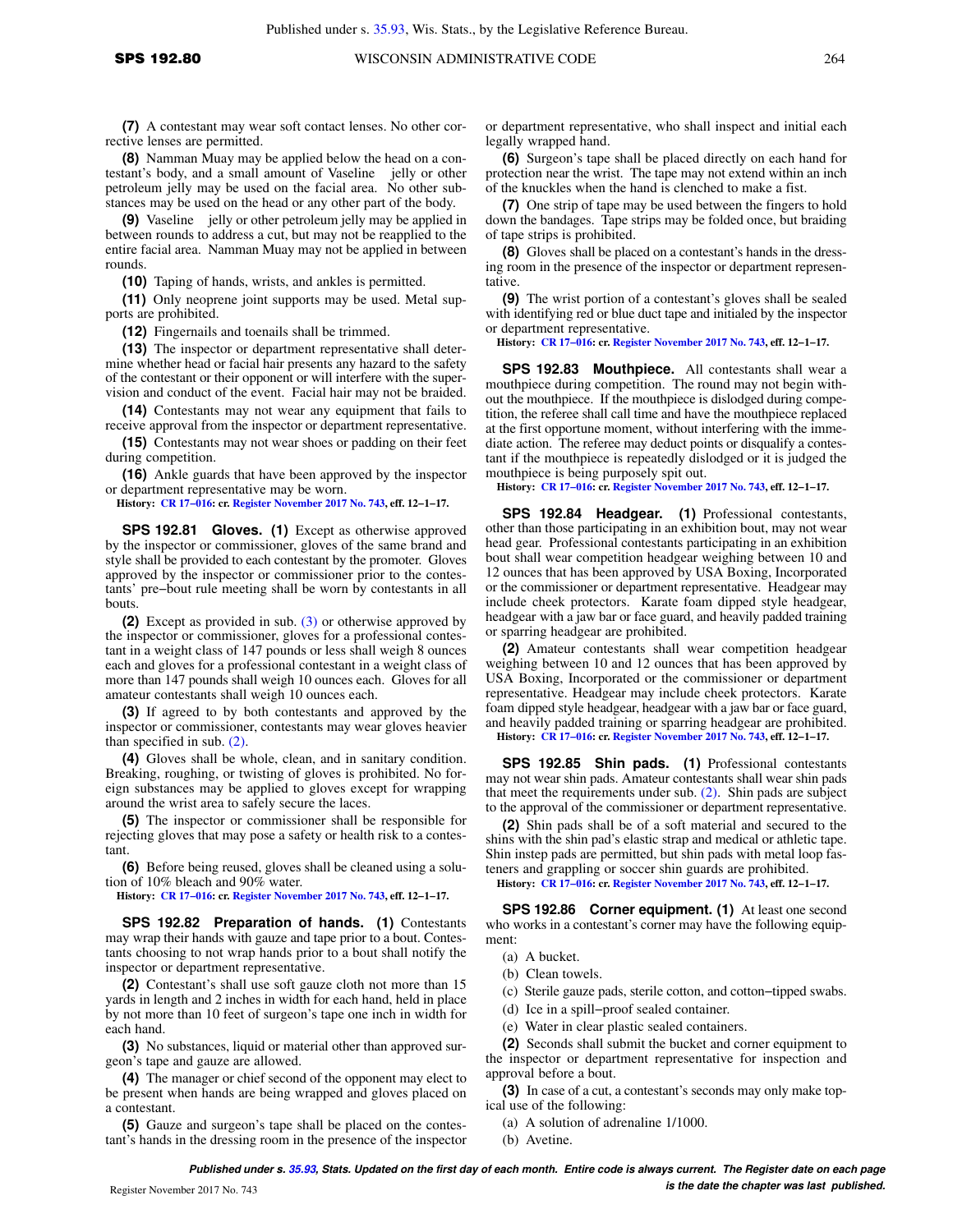(c) Thrombin.

**History: [CR 17−016](https://docs.legis.wisconsin.gov/document/cr/2017/16): cr. [Register November 2017 No. 743](https://docs.legis.wisconsin.gov/document/register/743/B/toc), eff. 12−1−17.**

**SPS 192.87 Requirements for cage.** Unless otherwise approved by the commissioner or department representative, the cage in which a bout is conducted shall meet the following requirements:

**(1)** The cage shall be approved by the department and may be inspected prior to each bout by the referee, inspector, or department representative.

**(2)** The fighting−area floor shall be no smaller than 18 feet in diameter and no larger than 36 feet in diameter.

**(3)** The fighting−area floor shall be padded in a manner approved by the department, with at least a one−inch layer of foam padding. Padding shall extend beyond the fighting area and over the edge of the platform.

**(4)** The fighting−area floor shall not be more than 4 feet above the floor of the building and shall have 2 sets of suitable steps or ramps for use by the contestants.

**(5)** Posts shall be made of metal not more than 6 inches in diameter, extending from the floor of the building to a minimum height of 58 inches above the fighting−area floor and shall be properly padded in a manner approved by the department.

**(6)** The fighting area shall be enclosed by a fence made of material, such as vinyl−coated chain−link fencing, that will not allow a contestant to fall out or break through it onto the building floor or spectators.

**(7)** All metal parts shall be covered and padded in a manner approved by the department and may not be abrasive to the contestants.

**(8)** The fighting area shall have 2 separate entries onto the fighting−area floor.

**History: [CR 17−016](https://docs.legis.wisconsin.gov/document/cr/2017/16): cr. [Register November 2017 No. 743](https://docs.legis.wisconsin.gov/document/register/743/B/toc), eff. 12−1−17.**

**SPS 192.88 Requirements for ring.** Unless otherwise approved by the commissioner or department representative, the ring in which a bout is conducted shall meet the following requirements:

**(1)** The ring shall be a square of not less than 16 nor more than 20 feet on a side within the ropes. The apron of the ring floor shall extend at least 18 inches beyond the ropes. The ring may not be more than 4 feet above the floor of the building or grounds of an outdoor arena and shall have 3 sets of suitable steps for the use of boxers, coaches, and officials, one in each boxer's corner and one in a neutral corner or area for use by ringside physicians and referees

**(2)** The ring shall be circumscribed with at least 4 ropes. Ropes may not be less than one inch in diameter or more than 2 inches in diameter. Ropes may not be made of metal. Ropes shall be wrapped securely with soft material. The lowest rope shall be 18 inches above the ring floor, the second rope 30 inches, the third rope 42 inches, and the fourth rope 54 inches above the ring floor. The ropes shall be secured with 2 spacer ties on each side of the ring. The ring floor shall be padded with a one−inch layer of padding of felt, rubber or other similar material, placed on a one−inch base of building board or similar supporting base. Padding shall be covered with canvas duck, or similar material tightly stretched and laced securely in place, preferably under the apron.

**(3)** Ring posts shall be at least 3 inches in diameter, extending from the floor to the height of 58 inches above the ring floor. Ropes shall be connected to posts with the extension not shorter than 18 inches. Turn−buckles shall be covered with a protective padding. Full−length vertical corner pads shall be secured in place.

**History: [CR 17−016](https://docs.legis.wisconsin.gov/document/cr/2017/16): cr. [Register November 2017 No. 743](https://docs.legis.wisconsin.gov/document/register/743/B/toc), eff. 12−1−17.**

**SPS 192.89 Number, type, and duration of rounds and bouts. (1)** Professional bouts shall be a minimum of 3

rounds and a maximum 12 rounds of no more than 3 minutes each. Each round shall have a one minute rest period that includes a 10 second warning signal.

**(2)** Amateur bouts shall be a minimum of 3 rounds and a maximum of 5 rounds of no more than 2 minutes each. Each round shall have a one minute rest period that includes a 10 second warning signal.

**(3)** A minimum of 24 rounds shall be scheduled for an event unless waived by the commissioner or department representative. **History: [CR 17−016:](https://docs.legis.wisconsin.gov/document/cr/2017/16) cr. [Register November 2017 No. 743,](https://docs.legis.wisconsin.gov/document/register/743/B/toc) eff. 12−1−17.**

**SPS 192.90 Types of bout results.** A Muay Thai bout may end under any of the following results:

**(1)** Knock−out, which occurs when a contestant is down for at least 10 seconds as determined by the referee.

**(2)** Technical knock−out, which occurs under any of the following circumstances:

(a) The referee stops the bout because the contestant can no longer defend himself or herself.

(b) The ringside physician advises the referee to stop the bout.

(c) An injury as a result of a legal strike or series of legal strikes is severe enough to terminate the bout.

(d) The referee stops the bout because a contestant is injured by a legal strike or series of legal strikes and cannot continue.

(e) The referee stops an amateur bout because of a combination of 3 knockdowns and standing 8 counts.

**(3)** Decision via scorecards, which may be of any of the following types:

(a) Unanimous, which occurs when all 3 judges score the bout for the same contestant.

(b) Split decision, which occurs when 2 judges score the bout for one contestant and one judge scores for the opponent.

**(4)** Disqualification, which occurs under any of the following circumstances:

(a) An injury sustained during competition as a result of an intentional foul as determined by the referee is severe enough to terminate the bout.

(b) A contestant commits multiple fouls or a flagrant foul as determined by the referee.

(c) A contestant who has been knocked out of the ring does not, as determined by the referee under s. [SPS 192.79 \(9\)](https://docs.legis.wisconsin.gov/document/administrativecode/SPS%20192.79(9)), return to the ring before the count of 20.

(d) A contestant's mouthpiece is repeatedly dislodged or it is determined by the referee the mouthpiece has purposely been spit out. As provided under s. [SPS 192.83,](https://docs.legis.wisconsin.gov/document/administrativecode/SPS%20192.83) disqualification under this paragraph is at the referee's discretion.

(e) A contestant's second leaves the designated area.

**(5)** Forfeit, which occurs when a contestant fails to begin com-

petition or prematurely ends the bout for reasons other than injury. **(6)** Technical draw, which occurs under any of the following

(a) An injury from an intentional foul later becomes aggravated by legal strikes, the referee stops the bout before completion of a majority of the scheduled rounds because of the injury, and the injured contestant is even or behind on the score cards at the time of the stoppage.

(b) Both contestants are down as described in s. [SPS 192.79](https://docs.legis.wisconsin.gov/document/administrativecode/SPS%20192.79(6)) [\(6\)](https://docs.legis.wisconsin.gov/document/administrativecode/SPS%20192.79(6)) for at least 10 seconds as determined by the referee.

**(7)** Technical decision, which occurs when an injury from an intentional foul later becomes aggravated by legal strikes, the referee stops the bout before completion of a majority of the scheduled rounds because of the injury, and the injured contestant is ahead on the score cards at the time of the stoppage.

**(8)** No contest, which occurs when the referee determines either from their observation or that of the ringside physician that the bout may not continue because of an unintentional foul or acci-

**Published under s. [35.93,](https://docs.legis.wisconsin.gov/document/statutes/35.93) Stats. Updated on the first day of each month. Entire code is always current. The Register date on each page is the date the chapter was last published. is the date the chapter was last published.** Register November 2017 No. 743

circumstances: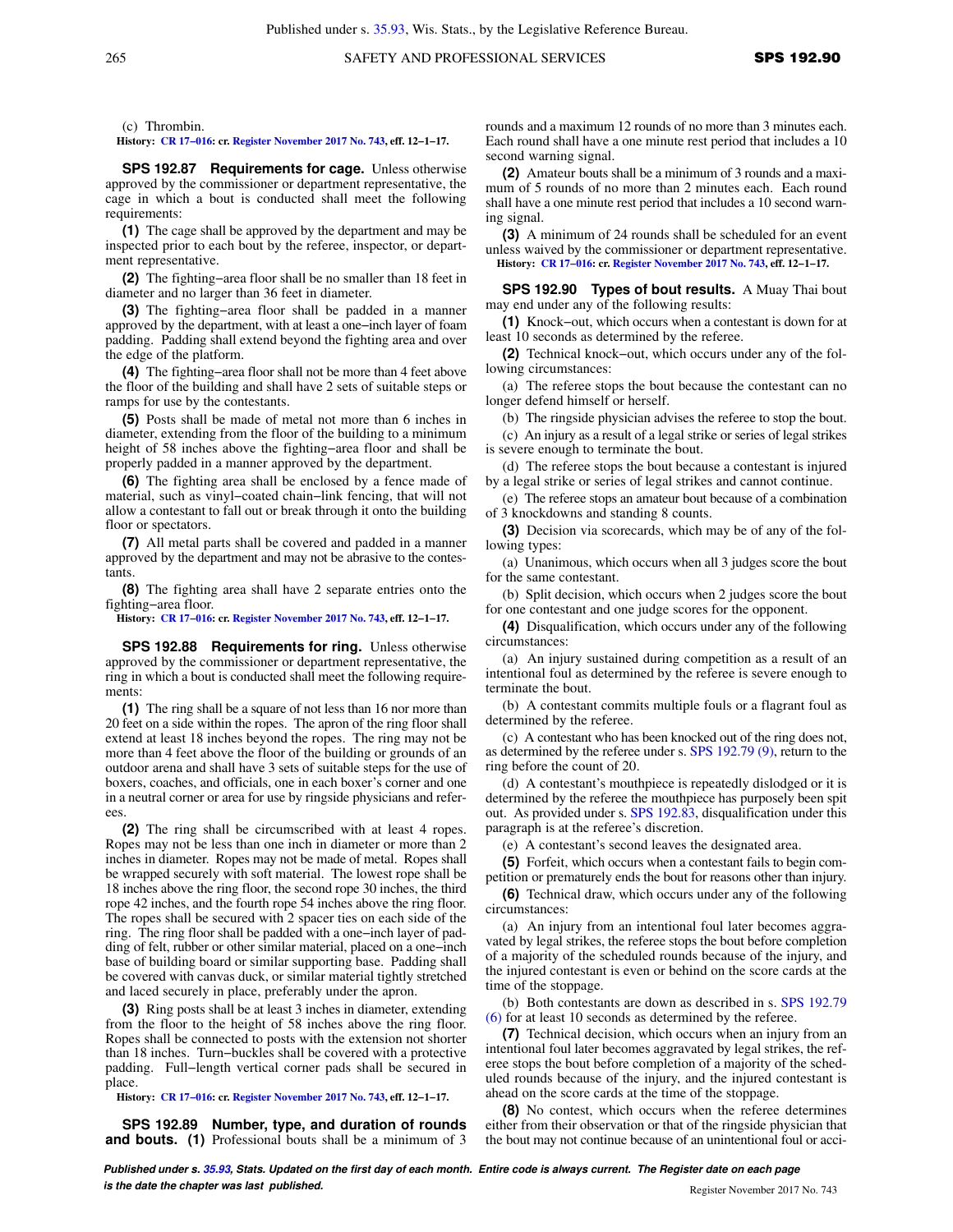**History: [CR 17−016](https://docs.legis.wisconsin.gov/document/cr/2017/16): cr. [Register November 2017 No. 743](https://docs.legis.wisconsin.gov/document/register/743/B/toc), eff. 12−1−17.**

**SPS 192.91 Rule meetings.** All contestants shall attend pre−bout meetings with the referee and a department representative to review the bout rules, fouls, and department requirements. Seconds and other persons approved by the department may attend meetings under this section.

**History: [CR 17−016](https://docs.legis.wisconsin.gov/document/cr/2017/16): cr. [Register November 2017 No. 743](https://docs.legis.wisconsin.gov/document/register/743/B/toc), eff. 12−1−17.**

**SPS 192.92 Consumables. (1)** Only water or an approved electrolyte−replacement beverage may be consumed during the bout. Electrolyte−replacement beverages include Gatorade®, Powerade®, Propel®, and Smartwater®. All consumables are subject to approval by the inspector or department representative.

**(2)** Beverages shall be brought to ring or cage side unopened, sealed, and only in a plastic container. Unsealed beverages are prohibited.

**(3)** The inspector or department representative shall approve and sign off on any beverage.

**(4)** No stimulant beverages or beverages with caffeine, such as Red Bull<sup>®</sup> and Rockstar, are allowed.

**(5)** The department reserves the right to inspect, test, or remove any beverage from ring or cage side. The department may test any contestant that an inspector or department representative believes is in violation of this section.

**(6)** Any beverage that is tested and found to have been altered in a manner that has not been approved by the inspector or department representative shall result in the contestant being subject to disqualification and disciplinary action.

**(7)** Tobacco use is not permitted in the contestant's locker room.

**(8)** Use of any energy stimulant in pill or other form is not permitted.

**History: [CR 17−016](https://docs.legis.wisconsin.gov/document/cr/2017/16): cr. [Register November 2017 No. 743](https://docs.legis.wisconsin.gov/document/register/743/B/toc), eff. 12−1−17.**

# **Subchapter VIII — Conducting Unarmed Combat Sports under Alternate Rules**

**SPS 192.93 Department approval required. (1)** Unarmed combat sports bouts conducted other than as pro-vided under s. [444.05,](https://docs.legis.wisconsin.gov/document/statutes/444.05) Stats., and subchs. [IV](https://docs.legis.wisconsin.gov/document/administrativecode/subch.%20IV%20of%20ch.%20SPS%20192) to [VII](https://docs.legis.wisconsin.gov/document/administrativecode/subch.%20VII%20of%20ch.%20SPS%20192) are prohibited, except as approved by the department. A request for approval under this section shall be submitted to the department at least 45 calendar days before the proposed date of an event and no more than 90 calendar days before an event by a licensed promoter on forms provided by the department and shall include the proposed date, starting time, and location of the event and a copy of all rules and regulations under which the proposed bouts will be conducted.

**(2)** The department may deny a request for approval under sub. [\(1\)](https://docs.legis.wisconsin.gov/document/administrativecode/SPS%20192.93(1)) if the department determines any of the following:

(a) The request does not provide all required information.

(b) The requestor does not have appropriate knowledge of the proper conduct of the proposed bouts.

(c) Referees licensed under s. [SPS 192.08](https://docs.legis.wisconsin.gov/document/administrativecode/SPS%20192.08) would generally not possess the knowledge and experience necessary to act as a referee for the proposed bouts.

(d) Judges licensed under s. [SPS 192.07](https://docs.legis.wisconsin.gov/document/administrativecode/SPS%20192.07) would generally not possess the knowledge and experience necessary to act as a judge for the proposed bouts.

(e) Contestants licensed under s. [SPS 192.06](https://docs.legis.wisconsin.gov/document/administrativecode/SPS%20192.06) would generally not possess the knowledge and experience necessary to compete in the proposed bouts.

(f) The proposed bouts pose an unreasonable threat to the health or safety of contestants, spectators, or officials.

**History: [CR 17−016:](https://docs.legis.wisconsin.gov/document/cr/2017/16) cr. [Register November 2017 No. 743,](https://docs.legis.wisconsin.gov/document/register/743/B/toc) eff. 12−1−17.**

**SPS 192.94 Effect of approval and withdrawal of approval. (1)** Approval issued under s. [SPS 192.93](https://docs.legis.wisconsin.gov/document/administrativecode/SPS%20192.93) permits the requestor to include the approved bouts in the application under s. [SPS 192.14](https://docs.legis.wisconsin.gov/document/administrativecode/SPS%20192.14) and may not be construed as approval of the event or any portion thereof. Approval may not be transferred to another event or to another promoter.

**(2)** The department may establish rules and requirements for conducting bouts in addition to those approved under s. [SPS](https://docs.legis.wisconsin.gov/document/administrativecode/SPS%20192.93) [192.93](https://docs.legis.wisconsin.gov/document/administrativecode/SPS%20192.93).

**(3)** The department may withdraw approval under s. [SPS](https://docs.legis.wisconsin.gov/document/administrativecode/SPS%20192.93) [192.93](https://docs.legis.wisconsin.gov/document/administrativecode/SPS%20192.93) at any time for violation of ch. [444](https://docs.legis.wisconsin.gov/document/statutes/ch.%20444), Stats., or this chapter. **History: [CR 17−016:](https://docs.legis.wisconsin.gov/document/cr/2017/16) cr. [Register November 2017 No. 743,](https://docs.legis.wisconsin.gov/document/register/743/B/toc) eff. 12−1−17.**

# **Subchapter IX — Medical Requirements, Discipline, Suspensions, Rest Periods, and Drug Testing**

**SPS 192.95 Medical requirements, physicals, and examinations. (1)** (a) Contestants shall produce all required physical examination and laboratory results required to obtain or renew a license under s. [SPS 192.06](https://docs.legis.wisconsin.gov/document/administrativecode/SPS%20192.06).

(b) The commissioner, department representative, or ringside physician may require that a contestant take an additional HIV test, hepatitis B surface antigen test, or hepatitis C antibody test and provide the results within 2 weeks of an event in which a contestant is scheduled to compete.

**(2)** The commissioner, department representative, or ringside physician may order a computed tomography, or CT, scan with contrast; a magnetic resonance imaging, or MRI, examination; or any other medical examination needed to determine if a contestant is in satisfactory physical condition to compete in unarmed combat sports.

**(3)** All contestants shall have a pre−bout physical examination by the ringside physician within 36 hours before each bout, and if requested by a contestant, referee, or inspector, after a bout. After each pre−bout and post−bout examination of a contestant, the ringside physician shall complete a report, on forms provided by the department, and submit the completed reports to the department representative.

**Note:** Forms are available from the Department of Safety and Professional Services, Division of Professional Credentialing, 1400 E. Washington Avenue, P.O. Box 8935, Madison, Wisconsin 53708, or from the department's website at: [http://dsps.wi.gov.](http://dsps.wi.gov)

**(4)** The ringside physician shall review all documents provided by contestants regarding medical examinations and laboratory results and examine each contestant as appropriate in the ringside physician's judgment including heart rate, blood pressure, temperature, vision, and lungs. The ringside physician shall certify as fit those contestants whose physical condition appears satisfactory for competition and shall disqualify others. The results of the examination shall be recorded on a form provided by the department and submitted by the ringside physician to the inspector.

**Note:** Forms are available from the Department of Safety and Professional Services, Division of Professional Credentialing, 1400 E. Washington Avenue, P.O. Box 8935, Madison, Wisconsin 53708, or from the department's website at: [http://dsps.wi.gov.](http://dsps.wi.gov)

**(5)** A contestant who has been knocked out or injured in a bout that was terminated by a referee shall undergo a thorough physical examination by a physician licensed in accordance with ch. [448,](https://docs.legis.wisconsin.gov/document/statutes/ch.%20448) Stats., and be certified fit to participate in competitive unarmed combat sports. If a contestant has been knocked out or injured by a head blow, a medical suspension is required under s. [SPS 192.97.](https://docs.legis.wisconsin.gov/document/administrativecode/SPS%20192.97)

**(6)** Female contestants shall submit to a pregnancy test conducted under the supervision of the inspector or ringside physi-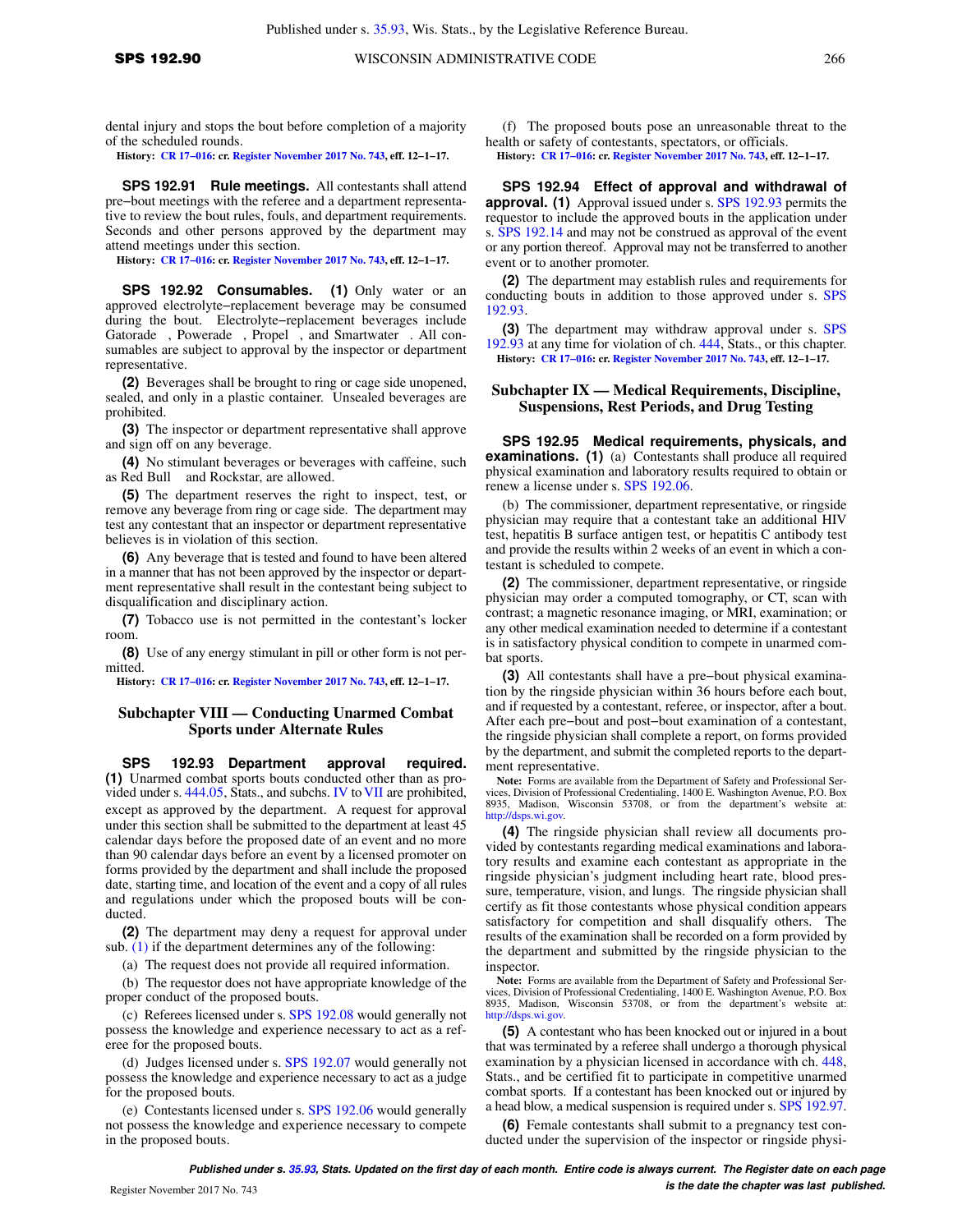cian at their pre−bout physical examination, pursuant to s. [444.095 \(3\) \(b\) 3.,](https://docs.legis.wisconsin.gov/document/statutes/444.095(3)(b)3.) Stats.

**History: [CR 17−016](https://docs.legis.wisconsin.gov/document/cr/2017/16): cr. [Register November 2017 No. 743](https://docs.legis.wisconsin.gov/document/register/743/B/toc), eff. 12−1−17.**

**SPS 192.96 Grounds for discipline. (1)** The department may deny a credential application for, reprimand, or limit, suspend, or revoke the credential of any promoter or professional club member, matchmaker, official, or representative who does any of the following:

(a) Violates any state statute or rule related to unarmed combat sports.

(b) Conducts an event or engages in conduct at an event in a manner that would pose unreasonable risk of harm to spectators or participants.

(c) Interferes with an inspector, judge, referee, or ringside physician while performing their official duties at an event.

(d) Misrepresents material facts related to an event including the identity or record of a contestant.

(e) Associates or consorts with bookmakers or gamblers as defined in ch. [945](https://docs.legis.wisconsin.gov/document/statutes/ch.%20945), Stats., or has engaged in similar pursuits.

(f) Has engaged in any fraud or misrepresentation substantially related to unarmed combat sports, or any discrimination addressed in ss. [111.321](https://docs.legis.wisconsin.gov/document/statutes/111.321), [111.322,](https://docs.legis.wisconsin.gov/document/statutes/111.322) and [111.335](https://docs.legis.wisconsin.gov/document/statutes/111.335), Stats.

(g) Has violated any law related to fraud or misrepresentation substantially related to unarmed combat sports, or any discrimination addressed in ss. [111.321,](https://docs.legis.wisconsin.gov/document/statutes/111.321) [111.322](https://docs.legis.wisconsin.gov/document/statutes/111.322), and [111.335,](https://docs.legis.wisconsin.gov/document/statutes/111.335) Stats.

(h) Fails to meet the financial obligations required by this chapter.

**(2)** No person whose license has been suspended or revoked may participate in any unarmed combat sports event including entering the locker rooms or entering the ring or cage at any event. If a person's suspended license has been reinstated that person may participate in any unarmed combat sports event including entering the locker rooms or entering the ring or cage at any event.

**(3)** The department may deny a credential application for, reprimand, or limit, suspend, or revoke the credential of any contestant or second who does any of the following:

(a) Violates any state statute or rule related to unarmed combat sports.

(b) Fails to comply with a directive of or interferes with an inspector, referee, or ringside physician while performing their official duties at an event.

(c) Engages in conduct which would cause spectators, officials, or participants at an event an unreasonable risk of harm, including throwing a mouthpiece into the audience during or after a bout.

(d) Makes a materially false statement in an application or provides any materially false information to the department or its representatives or other officials.

(e) Receives a revocation, limitation, or suspension for a license to engage in an unarmed combat sport, from another jurisdiction, for reasons that are substantially the same as the grounds for revocation, limitation, or suspension stated in this section.

(f) Subject to ss. [111.321,](https://docs.legis.wisconsin.gov/document/statutes/111.321) [111.322,](https://docs.legis.wisconsin.gov/document/statutes/111.322) and [111.335,](https://docs.legis.wisconsin.gov/document/statutes/111.335) Stats., has been convicted of a crime or subject to an adverse action. The licensee shall send to the department within 48 hours of the judgment of conviction a copy of the complaint or other information that describes the nature of the conviction. The applicant shall disclose the nature of any conviction or pending criminal allegation while their application is under review.

(g) Fails to compete in a bout due to the use of alcohol or drugs. The department may require a contestant to submit to a drug test pursuant to s. [SPS 192.99](https://docs.legis.wisconsin.gov/document/administrativecode/SPS%20192.99) and s. [444.095 \(3\) \(c\)](https://docs.legis.wisconsin.gov/document/statutes/444.095(3)(c)), Stats.

(h) Fails to be sufficiently physically fit to engage in unarmed combat sports as a professional, or fails to perform to the best of their ability based on information contained in a physical examination report or other reliable information.

(i) Participates in any unarmed combat sports event in Wisconsin not sanctioned and approved by the department. This paragraph does not apply to an unarmed combat sports event on tribal land that is equivalently regulated by the Association of Boxing Commissions or the commission of an American Indian tribe or band recognized or assigned by the Association of Boxing Commissions.

(j) If licensed as a professional in any form of unarmed combat, in any jurisdiction, competes in a bout as an amateur.

(k) Fails to appear or compete in a bout in which they signed a bout agreement to appear. The contestant may provide a certificate from a physician, subject to the approval of the commissioner or department representative, verifying a physical disability. The contestant who files a certificate from a physician stating they are unable to fulfill a bout agreement because of physical disability, shall be given a medical suspension for a term deemed appropriate by the department. The contestant shall submit a medical clearance from a physician, subject to the approval of the commissioner or department representative, before having their medical suspension cleared and their license reinstated.

(L) Fails to appear for their report time for their official weigh− in or fails to make their contracted weight within 1 hour of their official weigh−in time, and as a result their scheduled bout is cancelled.

(m) Verbally harasses or physically abuses any department representative or official before, during, or after an event regulated by the department.

**(4)** The commissioner or department representative may seek an order to hold the purse of a contestant who tests positive for alcohol, drugs, controlled substances, anabolic steroids, or illegal enhancement substances in violation of s. [SPS 192.99](https://docs.legis.wisconsin.gov/document/administrativecode/SPS%20192.99) or s. [444.095 \(3\) \(c\),](https://docs.legis.wisconsin.gov/document/statutes/444.095(3)(c)) Stats.

**History: [CR 17−016:](https://docs.legis.wisconsin.gov/document/cr/2017/16) cr. [Register November 2017 No. 743,](https://docs.legis.wisconsin.gov/document/register/743/B/toc) eff. 12−1−17.**

**SPS 192.97 Medical suspensions and mandatory rest periods.** (1) A contestant who is determined by the referee to have sustained a knock−out is subject to a mandatory 60−day suspension before competing again.

**(2)** A contestant who is determined by the referee to have sustained a technical knock−out is subject to a mandatory 30−day suspension before competing again.

**(3)** The ringside physician may also determine that a contestant is subject to a medical suspension, after conducting the post− bout examination.

**(4)** The suspension under sub. [\(1\)](https://docs.legis.wisconsin.gov/document/administrativecode/SPS%20192.97(1)), [\(2\),](https://docs.legis.wisconsin.gov/document/administrativecode/SPS%20192.97(2)) or [\(3\)](https://docs.legis.wisconsin.gov/document/administrativecode/SPS%20192.97(3)) may not be cleared by the department until a contestant complies with all post−bout medical requirements determined by the ringside physician.

**(5)** Without a release from the commissioner or department representative, a contestant may not compete again until 7 days have elapsed after their last bout. The 7−day period begins the day following the event in which they competed.

**(6)** Without a release from the commissioner or department representative, an amateur or a professional contestant competing in a non−sanctioned event may not compete again until 60 days have elapsed after their last bout. The 60−day period begins the day following the event in which they last competed. This subsection does not apply to an unarmed combat sports event on tribal land that is equivalently regulated by the Association of Boxing Commissions or the commission of an American Indian tribe or band recognized or assigned by the Association of Boxing Commissions.

**(7)** If a contestant is reported on a suspension list maintained by another jurisdiction, or on any other suspension list recognized by the department, the contestant may not compete without a